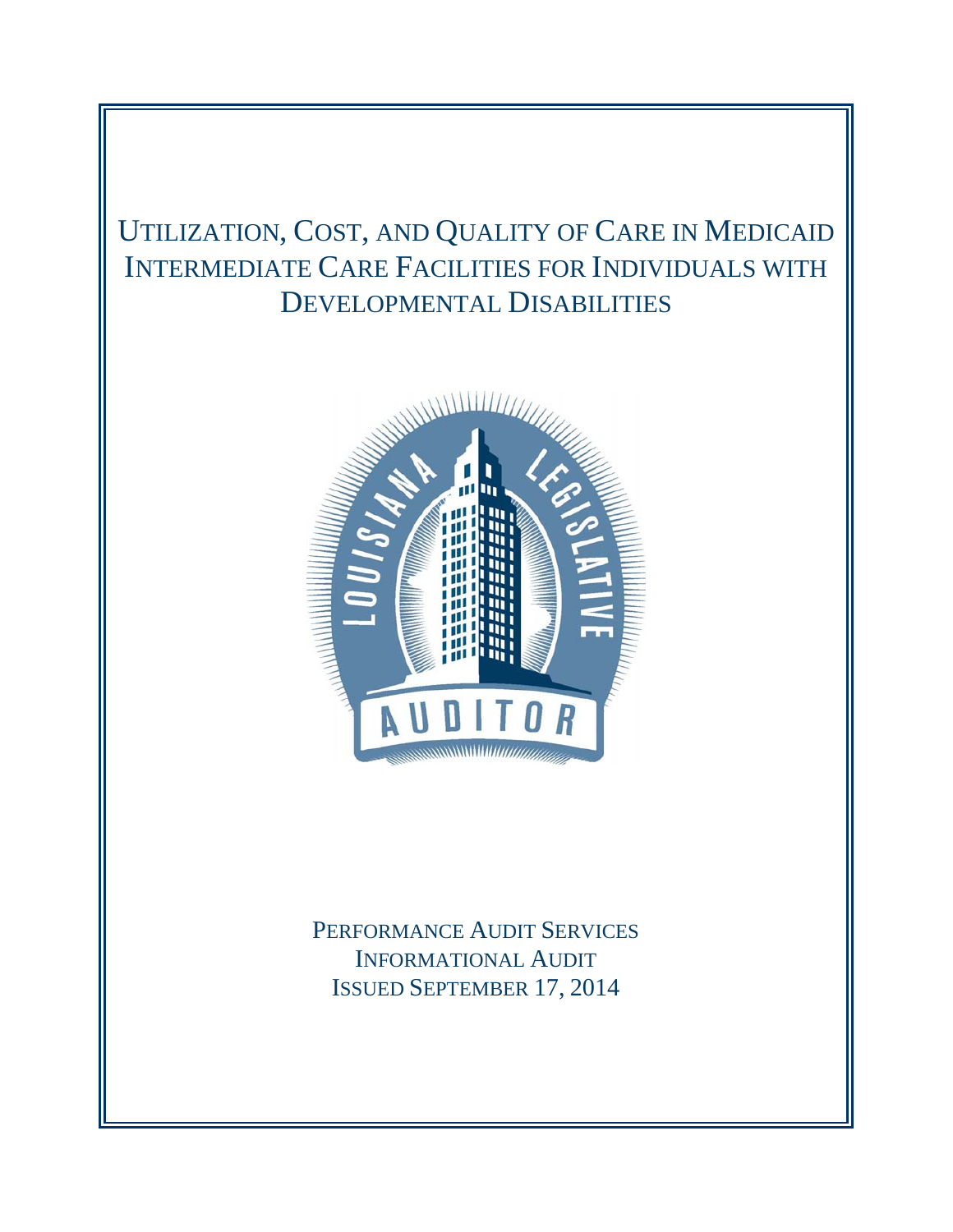### **LOUISIANA LEGISLATIVE AUDITOR 1600 NORTH THIRD STREET POST OFFICE BOX 94397 BATON ROUGE, LOUISIANA 70804-9397**

**LEGISLATIVE AUDITOR** DARYL G. PURPERA, CPA, CFE

### **FIRST ASSISTANT LEGISLATIVE AUDITOR AND STATE AUDIT SERVICES** PAUL E. PENDAS, CPA

### **DIRECTOR OF PERFORMANCE AUDIT SERVICES** NICOLE B. EDMONSON, CIA, CGAP, MPA

FOR QUESTIONS RELATED TO THIS PERFORMANCE AUDIT, CONTACT KAREN LEBLANC, PERFORMANCE AUDIT MANAGER, AT 225-339-3800.

Under the provisions of state law, this report is a public document. A copy of this report has been submitted to the Governor, to the Attorney General, and to other public officials as required by state law. A copy of this report is available for public inspection at the Baton Rouge office of the Louisiana Legislative Auditor.

This document is produced by the Louisiana Legislative Auditor, State of Louisiana, Post Office Box 94397, Baton Rouge, Louisiana 70804-9397 in accordance with Louisiana Revised Statute 24:513. Four copies of this public document were produced at an approximate cost of \$7.00. This material was produced in accordance with the standards for state agencies established pursuant to R.S. 43:31. This report is available on the Legislative Auditor's website at www.lla.la.gov. When contacting the office, you may refer to Agency ID No. 9726 or Report ID No. 40130060 for additional information.

In compliance with the Americans With Disabilities Act, if you need special assistance relative to this document, or any documents of the Legislative Auditor, please contact Elizabeth Coxe, Chief Administrative Officer, at 225-339-3800.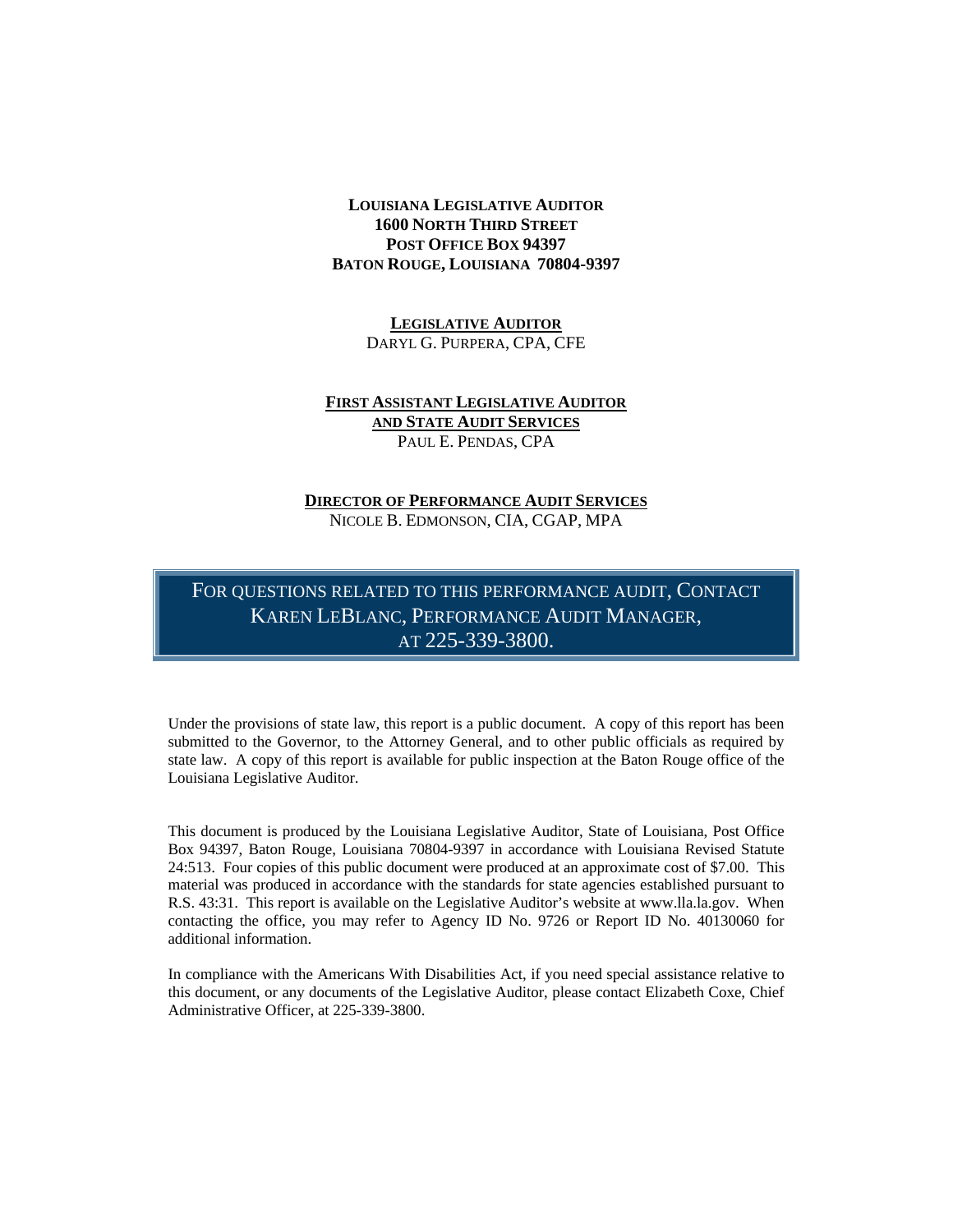

September 17, 2014

The Honorable John A. Alario, Jr., President of the Senate The Honorable Charles E. "Chuck" Kleckley, Speaker of the House of Representatives

Dear Senator Alario and Representative Kleckley:

This report provides the results of our audit of utilization, cost, and quality of care in Medicaid intermediate care facilities for individuals with developmental disabilities (ICFs/DD). Appendix A contains information on utilization, cost, and quality by facility and Appendix B contains our scope and methodology. I hope this report will benefit you in your legislative decision-making process. The procedures performed for this informational audit were significantly less than those required in a performance audit conducted in accordance with *Government Auditing Standards*. Our procedures were limited to those we considered necessary to obtain the information needed to address the topics we evaluated.

We would like to thank the Department of Health and Hospitals for its assistance during this audit.

Sincerely,

Daryl G. Purpera, CPA, CFE Legislative Auditor

DGP/ch

ICF-DD 2014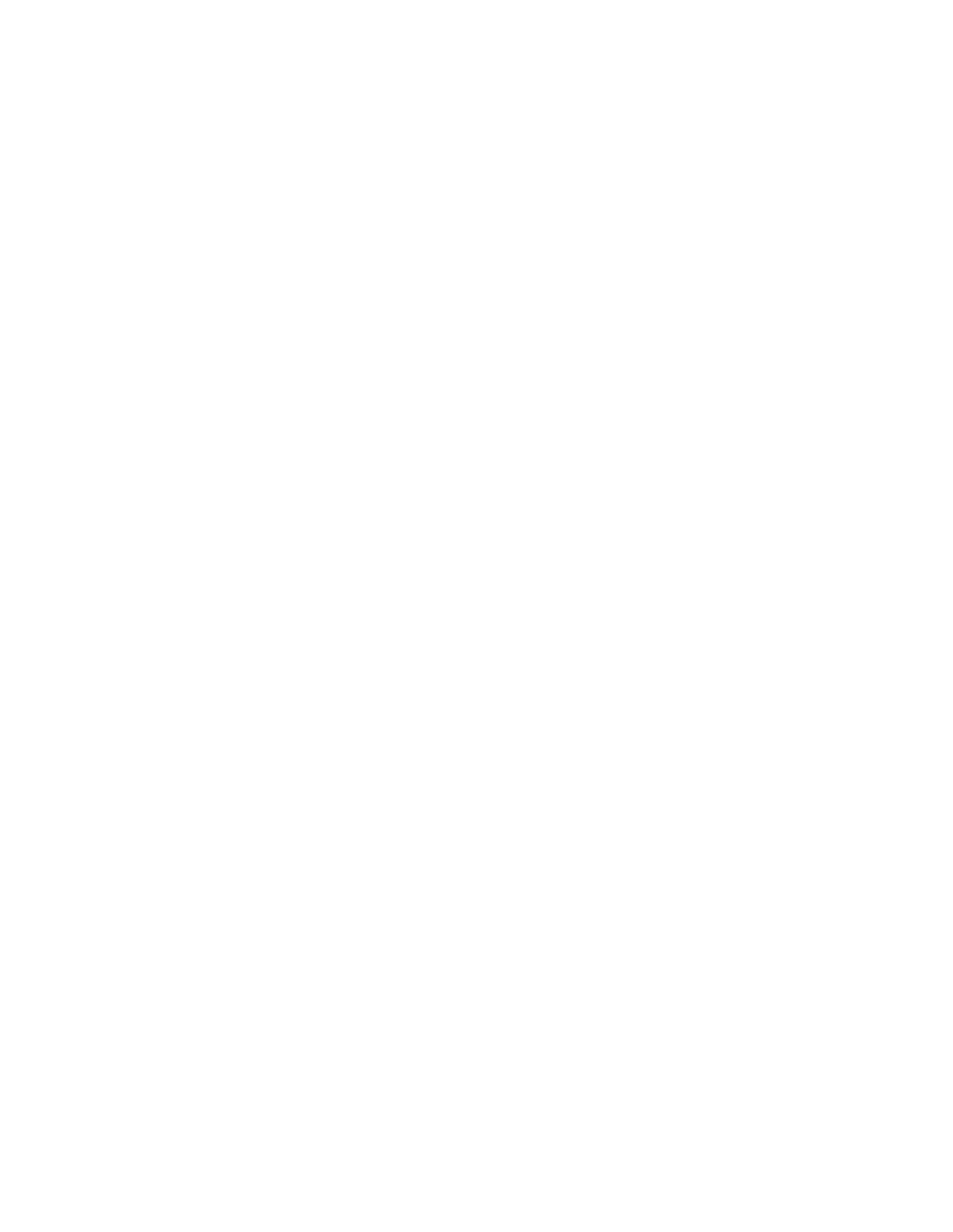# **Louisiana Legislative Auditor Daryl G. Purpera, CPA, CFE**

## **Utilization, Cost, and Quality of Care in Medicaid Intermediate Care Facilities for Individuals with Developmental Disabilities**

# **AUDITOR**

September 2014 *Audit Control # 40130060* 

# **Introduction**

Louisiana is in the planning stages for developing Medicaid managed care for recipients of long-term care services. According to the Department of Health and Hospitals (DHH), the key objectives of managed long-term care are the following:

- Improve quality of services and health outcomes
- Decrease fragmentation and improve coordination of care
- Create a system that utilizes proven and/or promising practices
- Refocus the system in order to increase choice and provide more robust living options for those who need long-term care and their families
- Rebalance the system in order to meet the growing demand for services within the existing level of expenditures for the long-term care population

The purpose of this report is to provide information on the current utilization, cost, and quality of care in Medicaid intermediate care facilities for individuals with developmental disabilities (ICFs/DD) to evaluate the future impact of managed care in these areas. This report covers ICFs/DD; however, the final report

An **Intermediate Care Facility for Individuals with Developmental Disabilities (ICF/DD)** is a facility with four or more beds providing 24-hour care and health and habilitation services for people with developmental disabilities or other related conditions.

**Source:** DHH ICF/DD Provider Manual

in this series will examine Medicaid home and community-based services, including the New Opportunities Waiver (NOW) and the Long-Term Care Personal Care Services (LTPCS) program. The first report in this series, which analyzed utilization, cost, and quality of care in Medicaid nursing facilities, was issued in June 2014.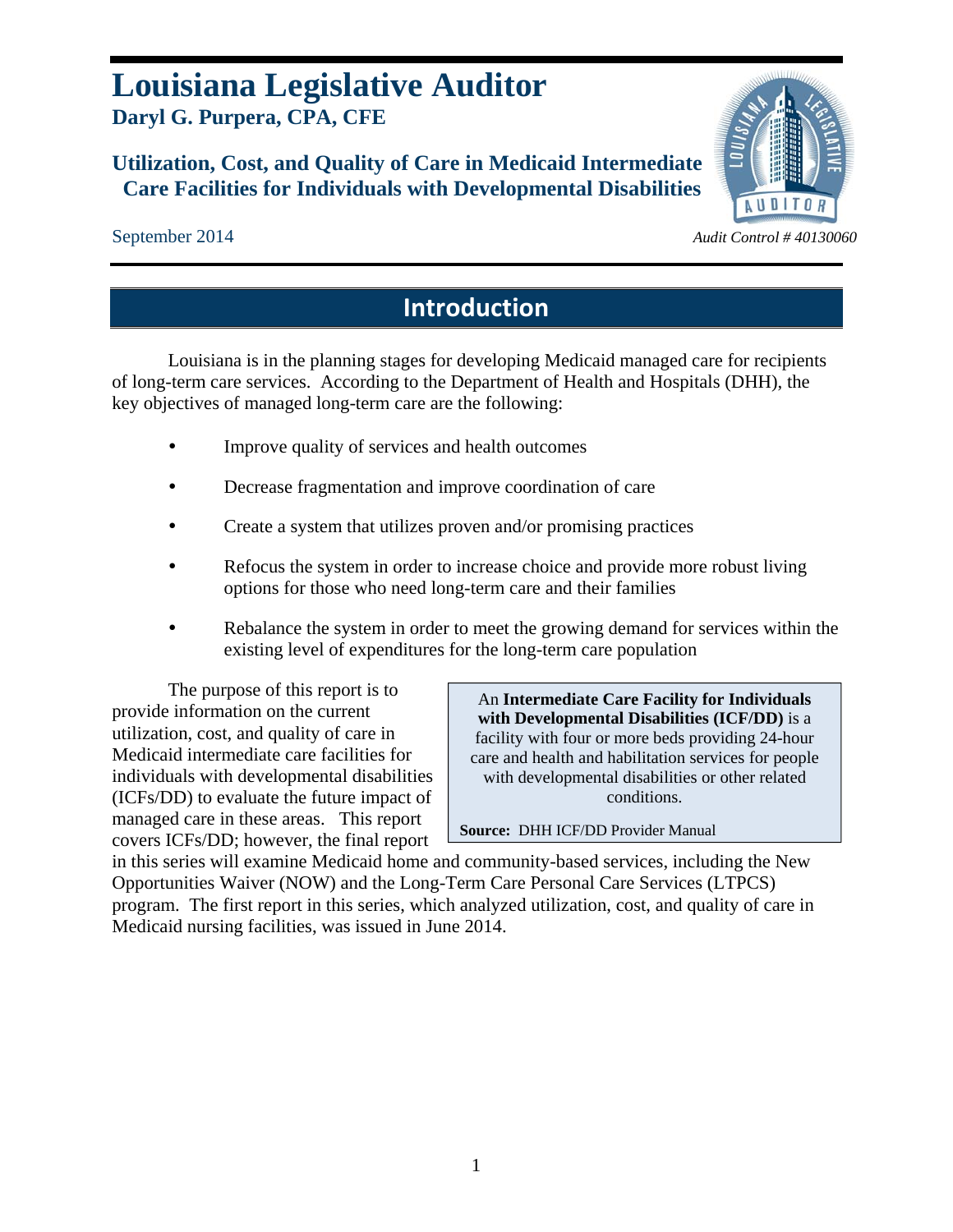### Utilization, Cost, and Quality of Care in Medicaid Intermediate Care Facilities for Individuals with Developmental Disabilities Informational Report

As of May 2014, Louisiana offered ICF/DD services at 524 facilities, all of which participate in the state's Medicaid program. These 524 facilities had a total of 5,810 licensed beds. As of June 2014, there were 4,789 filled beds. During fiscal year 2013, private ICFs/DD received approximately \$247.4 million or 7% of the total Medicaid budget for private providers of all types of Medicaid programs, as shown in Exhibit 1.

### **Exhibit 1 Fiscal Year 2013 Top Medicaid Private Provider Groups**



**Source:** Prepared by legislative auditor's staff using information provided by DHH.

### ICF/DD services are funded

through the Medicaid program, which is administered by DHH. DHH's Office for Citizens with Developmental Disabilities (OCDD) provides oversight of all developmental disabilities services provided by DHH, including services provided directly by the department and those provided through agreements with public and private providers. ICFs/DD are licensed by DHH's Health Standards Section, which inspects these facilities to evaluate their compliance with licensing and certification requirements. Individuals residing in licensed, private facilities are represented by an ombudsman (The Advocacy Center). The ombudsman investigates and resolves complaints, visits facilities, and serves as a liaison between residents, their families, and the ICF/DD facility and employees.

### **Developmental disability**

**services** include information and referral services, support coordination services, system entry services, development of support profiles and plans, individual and family support services, living options, habilitation services, and vocational services.

**Source:** Louisiana's Developmental Disabilities Law (La. R.S. 28:451.1 et seq)

According to the U.S. Centers for Medicare & Medicaid Services (CMS), ICF/DD services are the most comprehensive benefit provided by the Medicaid program. ICF/DD services have been offered by the Medicaid program since 1971. These services are provided to people with developmental disabilities in need of active treatment services.<sup>1</sup> Active treatment services include:

- Occupational, speech, physical and recreational therapies
- Psychological and psychiatric services
- Audiology services
- Social work services

1

• Special education services

 $<sup>1</sup>$  According to CMS, "active treatment" is a continuous, aggressive, and consistent implementation of a program of</sup> specialized and generic training, treatment, and health or related services directed toward helping the enrollee function with as much self-determination and independence as possible.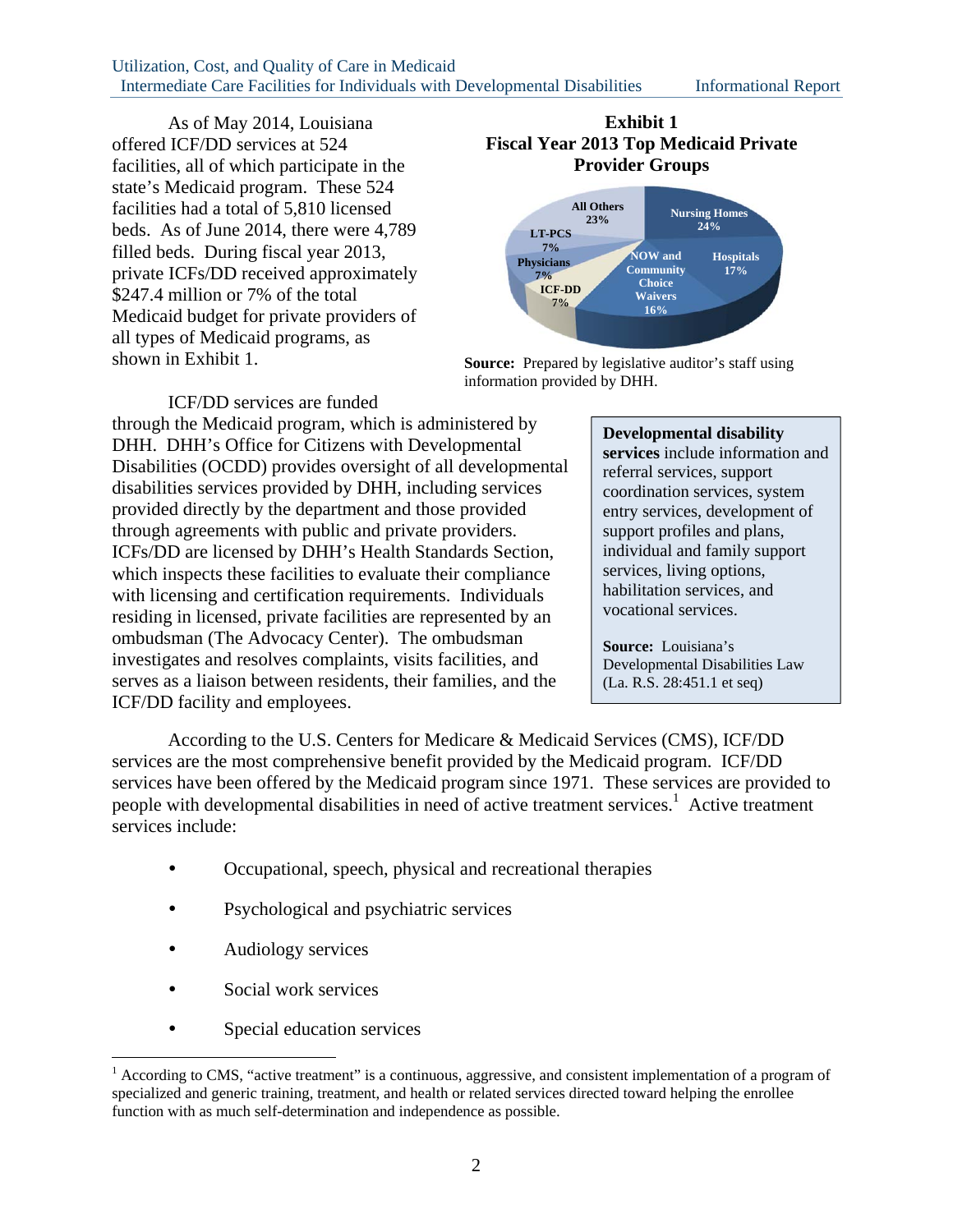- Dietary services
- Rehabilitation counseling

Appendix A contains information on utilization, cost, and quality by ICF/DD, and Appendix B contains our scope and methodology.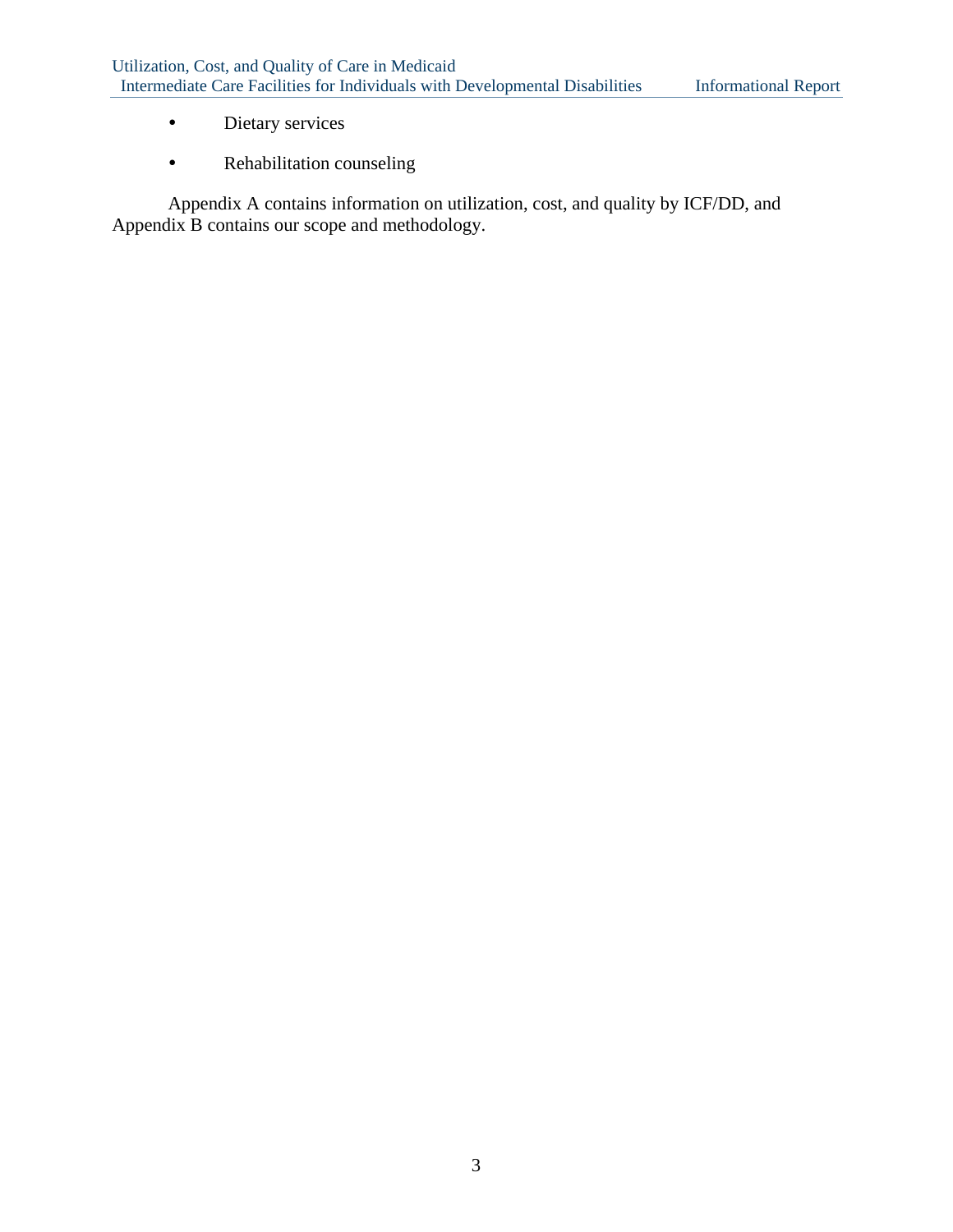# **Section 1: Utilization of Medicaid Intermediate Care Facilities for Individuals with Developmental Disabilities**

The number of Louisiana Medicaid beds in ICFs/DD that were filled decreased from 5,082 in 2011 to 4,789 as of June 2014. Despite this decrease, DHH acknowledges Louisiana's dependence on institutional care, stating in November 2012 that Louisiana has a disproportionally high number of ICFs/DD.<sup>2</sup>

**To receive ICF/DD services, individuals must meet certain criteria and must be certified by OCDD or human services district/authority staff.** To access OCDD services, including ICF/DD services, individuals apply at an OCDD regional office or human services district/authority. During this process, intake staff administers standard screening tests that measure functional limitations and support needs. Agency staff also examines documentation with regard to age of onset, diagnosis, and evidence of substantial functional limitations. To be approved for OCDD services, an appropriate diagnosis or related condition must be documented

and supported. This documentation must show that the disability occurred before age 22 and that the disability is chronic or likely to last throughout the client's life. This documentation must also identify at least three substantial functional limitations, as described in Figure 1. Diagnoses such as autism, Down syndrome, or spina bifida which may indicate a developmental disability must be supported by documentation. Mental disorders (such as schizophrenia, posttraumatic stress disorder, or personality disorders) are not

### **Figure 1**

A **developmental disability** substantially limits three or more areas of major life activity, such as self-care, learning, mobility, or capacity for independent living.

considered primary diagnoses or related conditions indicative of a developmental disability.

**As of May 2014, Louisiana offered ICF/DD services at 524 facilities.** ICF/DD services are offered by private and public providers. A total of 518 (98.8%) facilities are privately operated, including 20 former public facilities that have converted to privately operated facilities.<sup>3</sup> The remaining six facilities are operated by state government entities, including DHH's Office of Behavioral Health and Office for Citizens with Developmental Disabilities and the Department of Education.<sup>4</sup> Of the 524 facilities, 300 (57.2%) have six licensed beds or fewer, while 212 (40.5%) have 7-15 licensed beds, and 12 (2.3%) have 16 or more beds. See Exhibit 2 for additional information.

 $\overline{a}$ 

<sup>2</sup> *Request for Information, Long Term Services and Supports for Persons Enrolled in Louisiana Medicaid*  (November 2012).

<sup>&</sup>lt;sup>3</sup> Referred to throughout this report as Cooperative Endeavor Agreement facilities or CEAs.<br><sup>4</sup> OCDD operates the Pinearest Supports and Services Center. The other five public ICEs/DI

OCDD operates the Pinecrest Supports and Services Center. The other five public ICFs/DD include the Louisiana Special Education Center and the Transitional Family Life Center operated by the Louisiana Department of Education in Rapides Parish, and the following public facilities operated by DHH's Office of Behavioral Health (East Louisiana State Hospital): Lelia Jackson Community Home, T.N. Armistead Group Home, and Warren Taylor Price Sr. Community Home, all in East Feliciana Parish.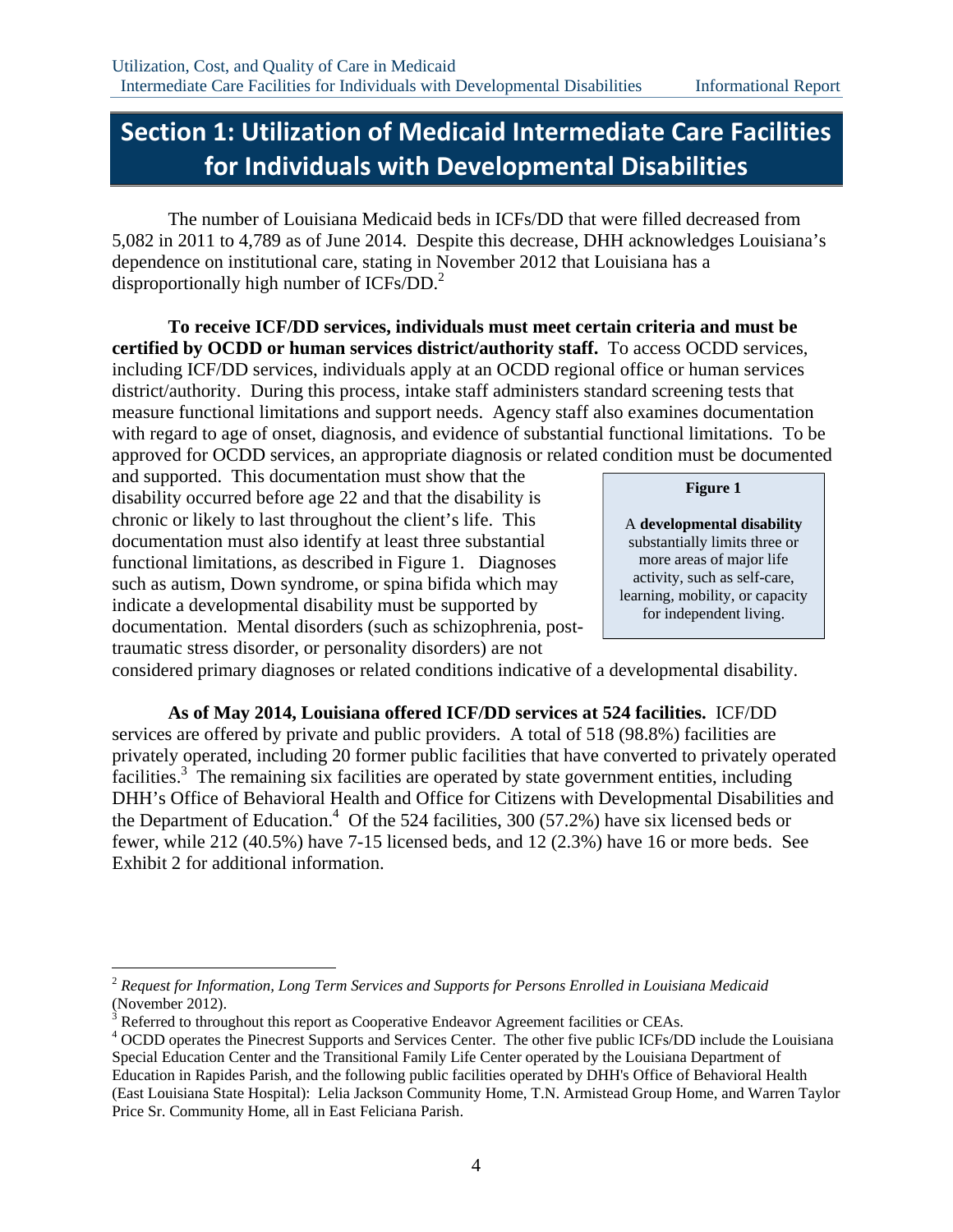

**Exhibit 2: Louisiana ICF/DD Characteristics as of May 2014** 

**Source:** Prepared by legislative auditor's staff using information provided by OCDD.

As of May 2014, 337 (64.3%) of 524 ICFs/DD were 100% occupied. From fiscal years 2011 through 2014, total ICF/DD filled beds have decreased from 5,082 to 4,789. See Exhibit 3 for additional information regarding total filled beds by ICF/DD type from fiscal years 2011 through 2014.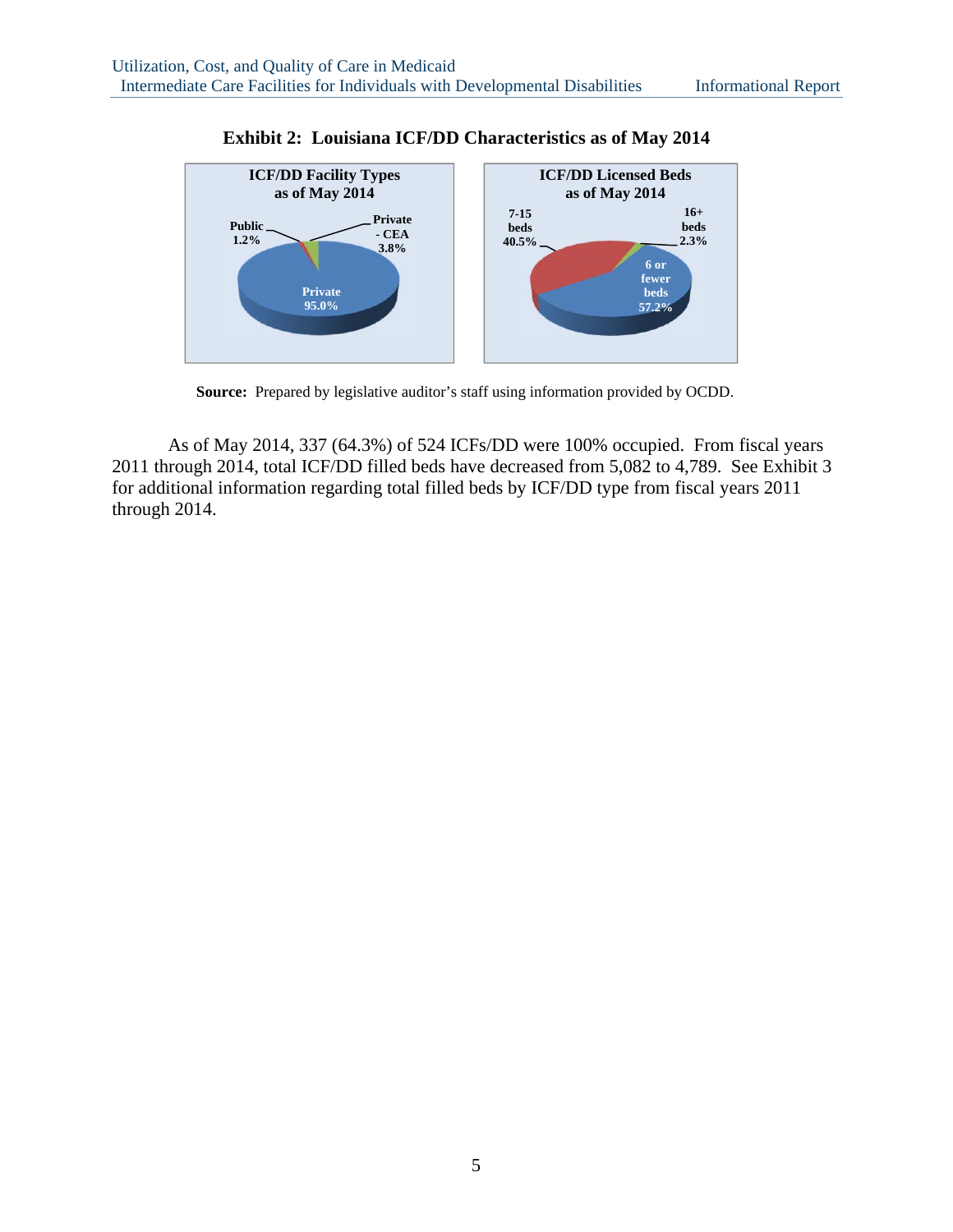

### **Exhibit 3: Total Filled Beds by ICF/DD Type Fiscal Years 2011-2014**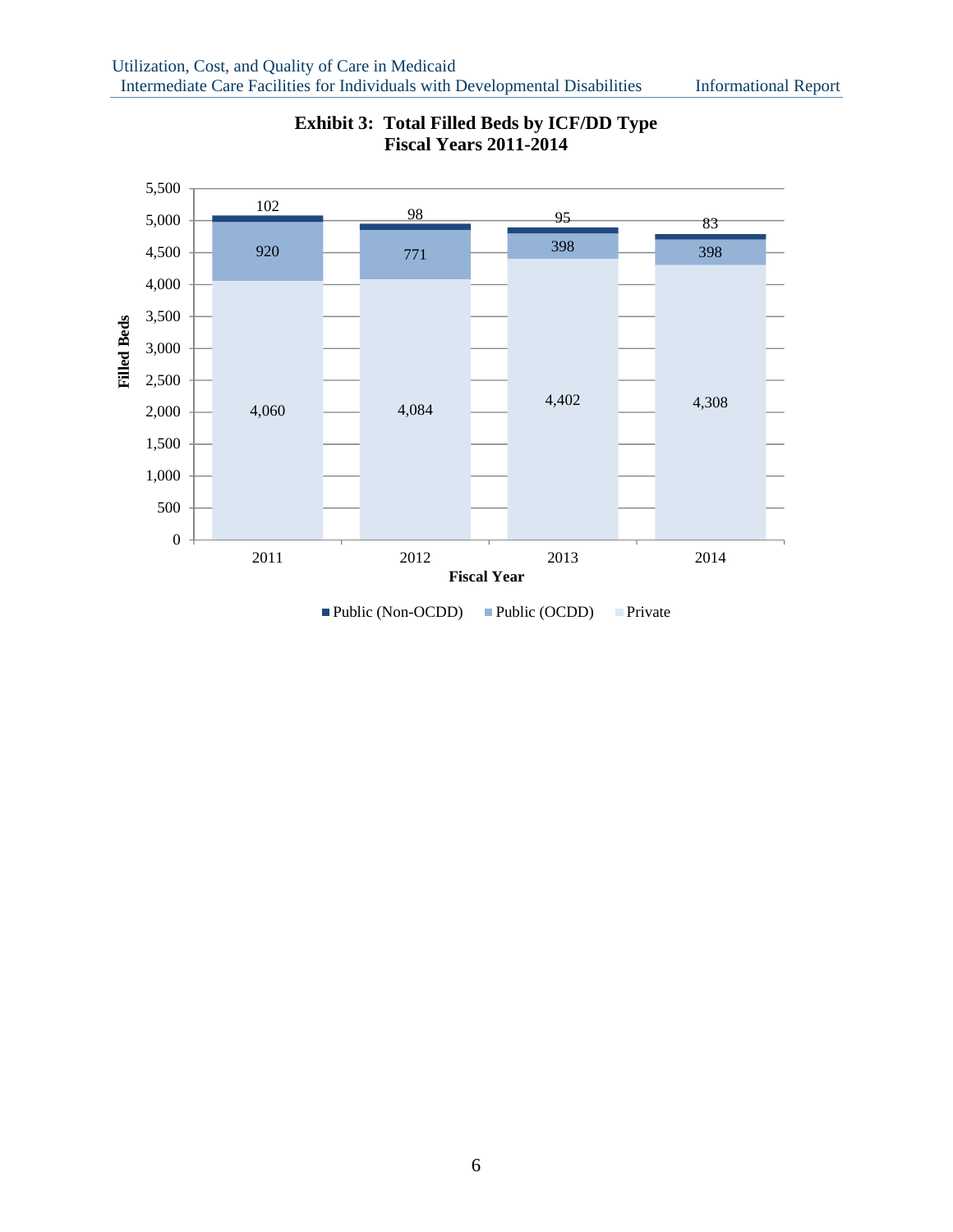**71.1% of all private ICF/DD residents were assigned to either a "limited" or "extensive" level of care as of April 2014.** Individuals residing in private facilities complete the Inventory for Client and Agency Planning (ICAP) assessment to determine the level of care required, which in turn is used to set the daily rate paid to the provider for that individual.<sup>5</sup> Of the 4,090 individuals living in private facilities statewide as of April 2014, the highest percentage (35.7%, or 1,462 individuals) were assigned to a "limited" level of care, while 35.4% (1,448 individuals) were assigned to an "extensive" level of care. See Exhibit 4 for additional information on ICAP levels of care and total number of individuals assigned to each level of care as of April 2014.

|                                        | <b>Exhibit 4</b><br><b>ICAP Levels of Care and Total Number of Individuals</b><br>April 2014                                                                  |                                                        |  |  |  |  |  |
|----------------------------------------|---------------------------------------------------------------------------------------------------------------------------------------------------------------|--------------------------------------------------------|--|--|--|--|--|
| <b>ICAP</b><br><b>Level of</b><br>Care | <b>Definition</b>                                                                                                                                             | <b>Total Number</b><br>$(\%)$ of<br><b>Individuals</b> |  |  |  |  |  |
| Intermittent                           | Supports on an as-needed basis, characterized as episodic in<br>nature                                                                                        | 243 (5.9%)                                             |  |  |  |  |  |
| Limited                                | Supports characterized by consistency over time; time-limited but<br>not of an intermittent nature                                                            | 1,462 (35.7%)                                          |  |  |  |  |  |
| Extensive                              | Supports characterized by regular involvement (e.g., daily) in at<br>least some environments (such as work or home) and not time-<br>limited                  | 1,448 (35.4%)                                          |  |  |  |  |  |
| Pervasive                              | Supports characterized by their constancy and high intensity;<br>provided across environments (such as work or home) and not<br>time-limited                  | 937 (22.9%)                                            |  |  |  |  |  |
|                                        | 4,090<br><b>Total Individuals Living in Private ICFs/DD</b><br>$(100.0\%)$                                                                                    |                                                        |  |  |  |  |  |
|                                        | Note: Does not include CEA or public facilities.<br>Note: Providers can apply for a pervasive plus supplement, which is time-limited and supplements staff to |                                                        |  |  |  |  |  |

provide life-sustaining complex medical care or care for dangerous life-threatening behavior.

**Source:** Prepared by legislative auditor's staff using information provided by OCDD and Medicaid Rate and Audit Review.

**Louisiana's use of ICFs/DD exceeds national benchmarks.** According to an October 2013 American Health Care Association report, Louisiana had the fifth highest number of ICFs/DD in the country. Since August 2006, DHH has closed or downsized the public facilities it operated from nine to one. However, nationally, Louisiana still ranked sixth highest in total number of beds and residents as of October 2013. In addition, according to a 2013 report, Louisiana exceeded the national average of people with developmental and intellectual disabilities receiving residential services in a setting other than a family home.<sup>6</sup> As of November 2012, Louisiana ranked behind the rest of the nation in the use of home and community-based services. However, in recent years, home and community-based services have increased. According to CMS, emphasis is now placed on people living in their own homes, controlling their own lives, and being an integral part of their home community.

 $\overline{a}$ 

<sup>&</sup>lt;sup>5</sup> The ICAP is a standardized instrument for assessing adaptive and maladaptive behavior and includes a service score which indicates the overall level of care, supervision or training the individual requires. It is not required for individuals being admitted to a state-operated facility.

<sup>6</sup> *Residential Services for Persons with Intellectual or Developmental Disabilities: Status and Trends Through Fiscal Year 2011* (University of Minnesota, Research and Training Center on Community Living, Institute on Community Integration, 2013)*.*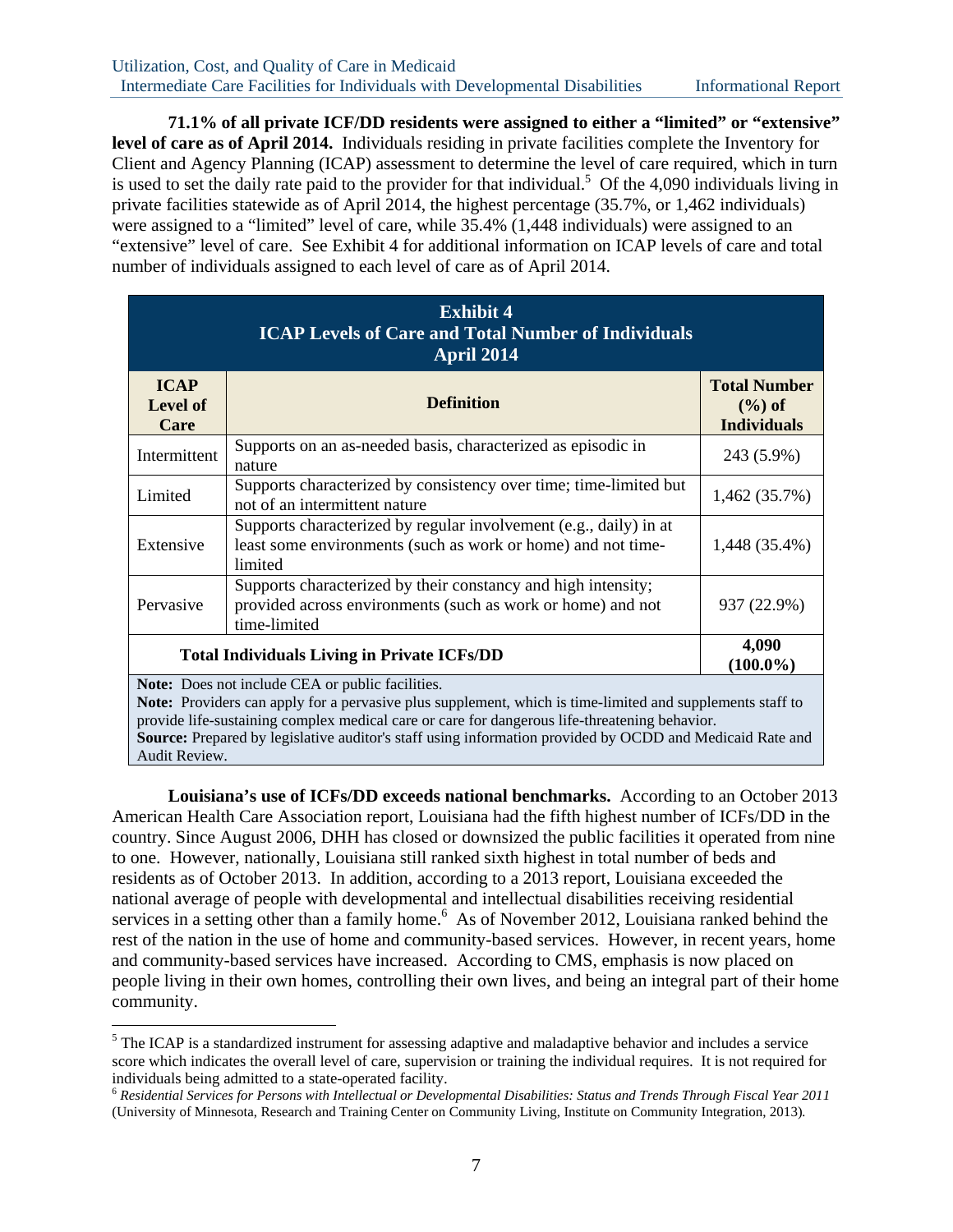# **Section 2: Cost of Medicaid Intermediate Care Facilities for Individuals with Developmental Disabilities**

During fiscal years 2011 through 2013, ICFs/DD in Louisiana received approximately \$1.3 billion in Medicaid payments. Exhibit 5 summarizes annual Medicaid payments to ICFs/DD during this timeframe by type of facility. Appendix A summarizes expenditures by individual ICFs/DD.

| <b>Exhibit 5</b><br><b>Medicaid ICFs/DD Total Annual Payments in Louisiana</b><br><b>Fiscal Years 2011 through 2013</b> |                                                                              |                    |                         |                             |                       |  |  |  |  |
|-------------------------------------------------------------------------------------------------------------------------|------------------------------------------------------------------------------|--------------------|-------------------------|-----------------------------|-----------------------|--|--|--|--|
| <b>Fiscal</b>                                                                                                           | <b>Private Facilities</b>                                                    |                    |                         | <b>Public Facilities</b>    | Total,                |  |  |  |  |
| Year                                                                                                                    | <b>Private</b>                                                               | <b>Private CEA</b> | <b>Public</b><br>(OCDD) | <b>Public</b><br>(Non-OCDD) | <b>All Facilities</b> |  |  |  |  |
| 2011                                                                                                                    | \$219,192,889                                                                | \$8,045,568        | \$197,589,464           | \$19,341,450                | \$444,169,371         |  |  |  |  |
| 2012                                                                                                                    | 220,061,344                                                                  | 11,942,134         | 206,812,015             | 22,197,629                  | 461,013,123           |  |  |  |  |
| 2013                                                                                                                    | 214,726,499                                                                  | 32,861,533         | 140,481,018             | 20,430,169                  | 408,499,219           |  |  |  |  |
| <b>Total</b>                                                                                                            | \$653,980,732                                                                | \$52,849,235       | \$544,882,496           | \$61,969,249                | \$1,313,681,712       |  |  |  |  |
|                                                                                                                         | Source: Prepared by legislative auditor's staff using data provided by OCDD. |                    |                         |                             |                       |  |  |  |  |

**DHH pays private ICFs/DD a daily specific rate for each individual living in a Medicaid ICF/DD.** Daily rates are calculated based on several cost components, as described below:

- **Direct Care Component:** expenses such as direct care salaries and wages, medical services and supplies, therapeutic and training supplies, habilitation costs, and recreational supplies
- **Care Related Component:** expenses such as salaries and wages for care related (support) staff, dietary and educational supplies, and personal items such as clothing and hygiene items
- **Administrative/Operating Component:**  expenses such as salaries and wages for administrative and operating staff, utilities, insurance, maintenance, laundry, and linens
- **Capital Component:** expenses such as depreciation, interest and leasing expense, property taxes

### **Figure 2 ICF/DD Rate Calculations**

- **Direct Care:** Calculated as 105% of the median cost for each provider peer group, which is further adjusted by the ICAP multiplier
- **Care Related:** Calculated as 105% of the median cost across all providers
- **Administrative and Operating**: Calculated as 103% of the median cost across all providers
- **Capital:** Calculated as 103% of the median cost for each provider peer group
- **Provider Fee:** As of April 1, 2014, \$16.15 per occupied bed per day

**Source:** Prepared by legislative auditor's staff using the Louisiana Administrative Code and information provided by DHH Rate and Audit Review.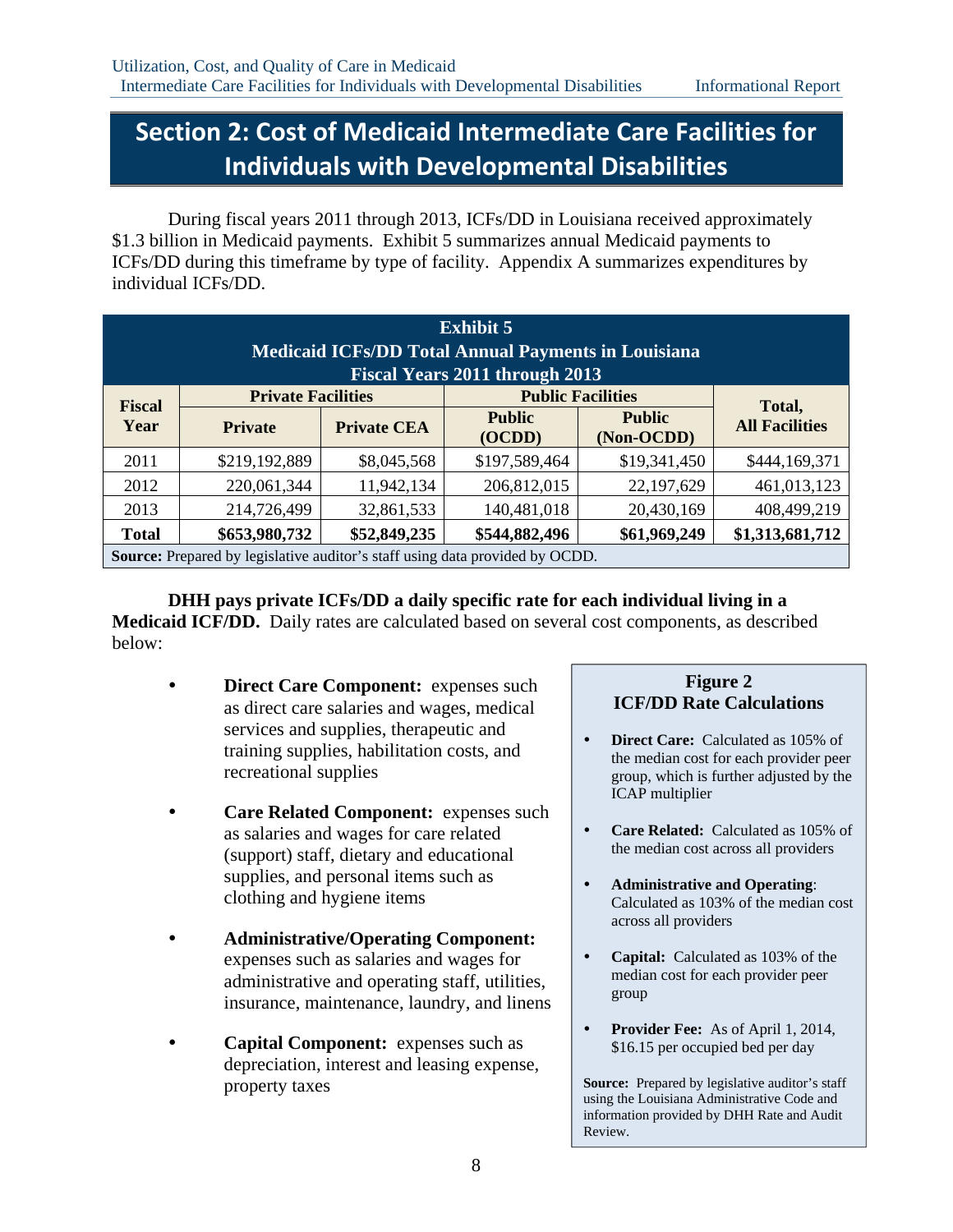**Provider Fee:** a bed fee paid by each facility for each bed used for the provision of care on a daily basis

See Figure 2 for additional information regarding rate calculations.

To help ensure that costs reported by ICFs/DD are accurate, DHH contracts with Posthlewaite & Netterville, CPAs to audit cost reports submitted by ICFs/DD, which are used to calculate reimbursement rates. DHH approves ICF/DD daily rates.

**ICFs/DD have been subject to rate cuts over the past six fiscal years.** Overall, from fiscal years 2007 to 2014, ICF/DD daily rates have increased 3.0%, equivalent to a \$4.71 increase in seven years. However, after an 8.9% increase in fiscal year 2008 to an average daily rate of \$168.57, the average daily rate across all ICF/DD settings has since fallen to a low of \$159.53. As of April 1, 2014, the most recent rate change has been a rate increase of \$1.85 to compensate providers for an increase in the provider fee from \$14.30 to \$16.15. Exhibit 6 shows the average daily rate across all ICF/DD settings.



**Although ICF/DD rates are supposed to be rebased every three years, the last time ICF/DD rates were rebased, or increased, was in fiscal year 2008.** A rate rebase is the process of updating the rate component median costs with more recent cost reporting period information. According to the Louisiana Administrative Code, rate rebasing should occur at least every three years. According to DHH, due to the lack of funding the last ICF/DD rate rebase was in fiscal year 2008, which was approximately seven years ago.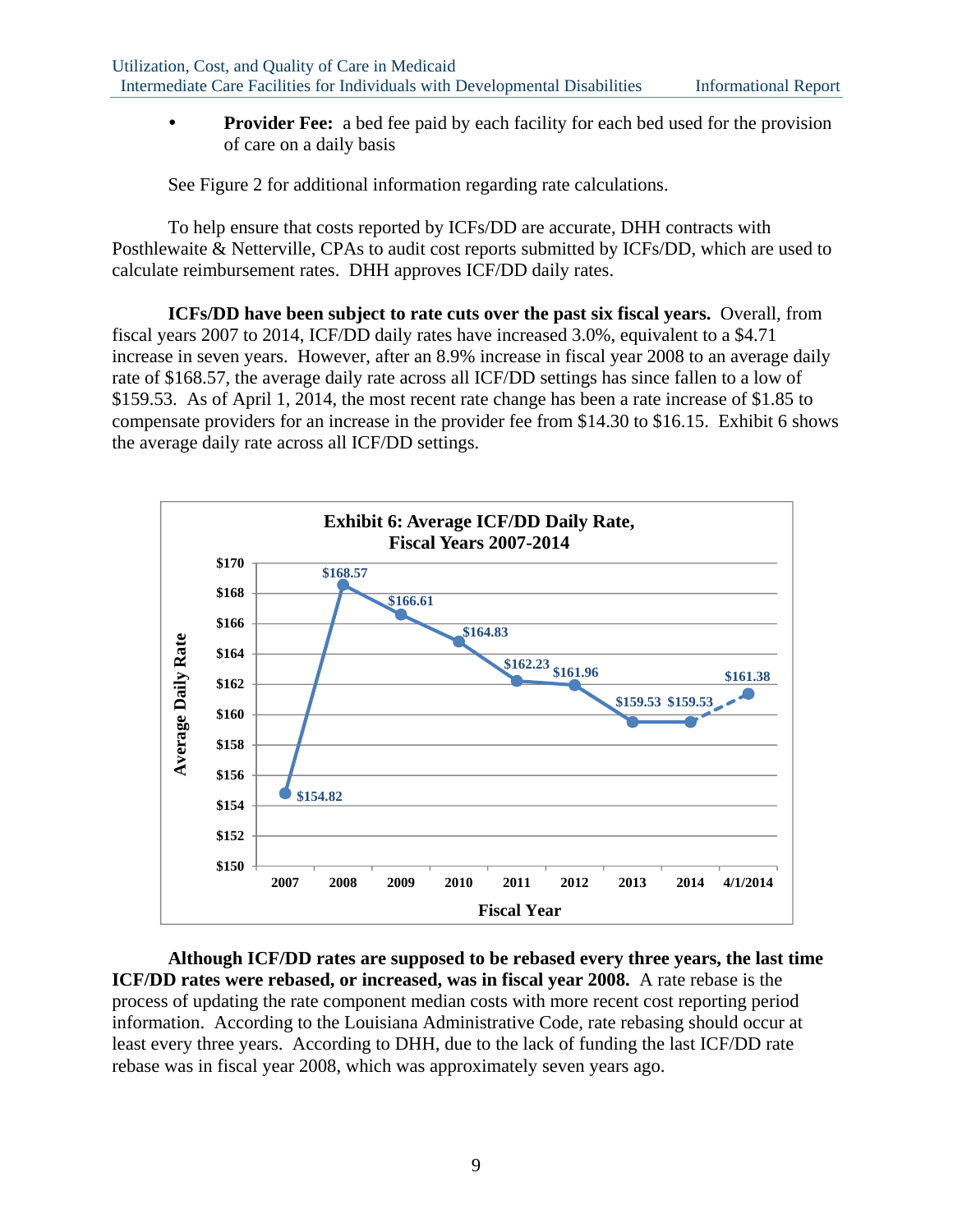### **In 2014, the public will vote on a constitutional amendment that will lock ICF/DD rates into their current amount (which is among the lowest in the last six fiscal years).**

ICFs/DD do not currently benefit from a trust fund that supplements daily rates, like the Medicaid Trust Fund for the Elderly does for nursing facilities. Act 439 of the 2013 Regular Legislative Session requires voters to decide whether the Louisiana Medical Assistance Trust Fund will be created as a constitutional fund. Figure 3 contains the wording that will appear on the ballot. However, according to Act 439 of the 2013 Regular Legislative Session, if voters approve this constitutional amendment in November 2014, the Legislature will be able to appropriate funds at the established base rate (which may be increased) for each provider group that pays fees into this fund, including ICFs/DD. Other providers that are included in this proposed amendment are pharmacies and nursing facilities.

### **Figure 3 November 2014 Proposition to Amend Louisiana's Constitution**

Do you support an amendment to authorize the legislature to create the Louisiana Medical Assistance Trust Fund, for the payment of Medicaid reimbursement to the health care provider groups paying fees into the fund? (Adds Article VII, Section 10.14)

**Source:** Act 439, 2013 Legislative Session

In addition, the passage of this constitutional amendment would lock in current ICF/DD Medicaid rates as established for fiscal year 2014 and would require that the appropriation only be reduced in the future if it does not exceed the average reduction made to other Medicaid providers and is agreed to in writing by two-thirds of the Legislature or two-thirds of the Joint Legislative Committee on the Budget. According to DHH, there are no current plans to comprehensively adjust ICF/DD rates should this constitutional amendment pass in November 2014.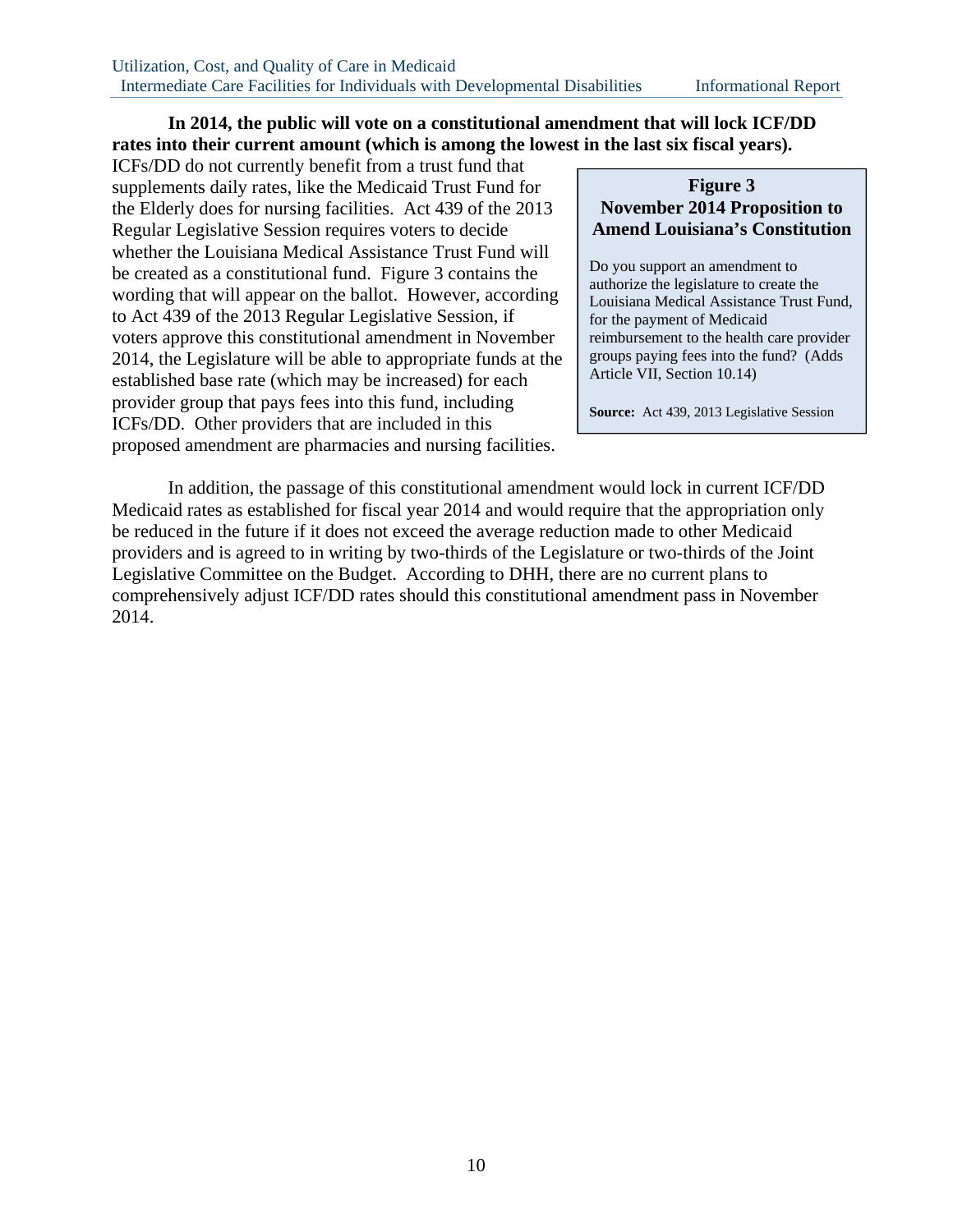# **Section 3: Quality of Care in Intermediate Care Facilities for Individuals with Developmental Disabilities**

Quality of care is important as individuals served by ICFs/DD are often the most vulnerable members of society.<sup>7</sup> According to CMS, most of these individuals have other disabilities in addition to developmental disabilities. For example, many of the individuals are non-ambulatory, have seizure disorders, behavior problems, mental illness, visual or hearing impairments, or a combination of the above.

DHH's Health Standards Section ("Health Standards") performs unannounced surveys at least once every 15 months to ensure that ICFs/DD are in compliance with state and federal regulations. See Figure 4 for the steps in the survey process. In addition to these standard surveys, Health Standards conducts complaint surveys on an as-needed basis.<sup>8</sup>

Since the current federal ICF/DD regulations were implemented in 1988, federal guidance to state ICF/DD surveyors has changed. This guidance now places an increased emphasis on person-centered planning and services that focuses on the preferences, goals and aspirations of each individual and on supporting them in reaching their personal goals. As a result, surveys place increased emphasis on outcomes related to choice, control, relationships, community inclusion, and satisfaction with life, as well as services and supports.

 Based on the survey results, ICFs/DD may be found to be in violation of program regulations- resulting in a deficiency--and may be assessed a

### **Figure 4 ICF/DD Survey Process Steps**

- **Task 1**: Select sample based on the number of individuals living in the facility
- **Task 2:** Review of facility systems to determine how the facility resolves complaints and allegations of abuse, mistreatment, and neglect
	- **Task 3**: Individual observations, including:
		- o How individuals are dressed
		- o What activities are taking place
		- o Number of staff present
- **Task 4**: Interviews with residents, family/client advocates, and direct care staff
- **Task 5**: Observation of the preparation and administration of medications to individuals
- Task 6: Visit to each area of facility serving individuals, such as day programs
- **Task 7**: Record verification for sampled residents
- **Task 8:** Team assessment of compliance and writing the deficiencies report

**Source:** Prepared by legislative auditor's staff using information provided by CMS.

sanction, which Health Standards determines. There are no federal sanctions.

 $\overline{a}$ 

<sup>7</sup> *The Case for Inclusion 2014*, United Cerebral Palsy. 8

<sup>&</sup>lt;sup>8</sup> According to Health Standards, it receives approximately 1,200-1,500 complaints per year (across all provider types).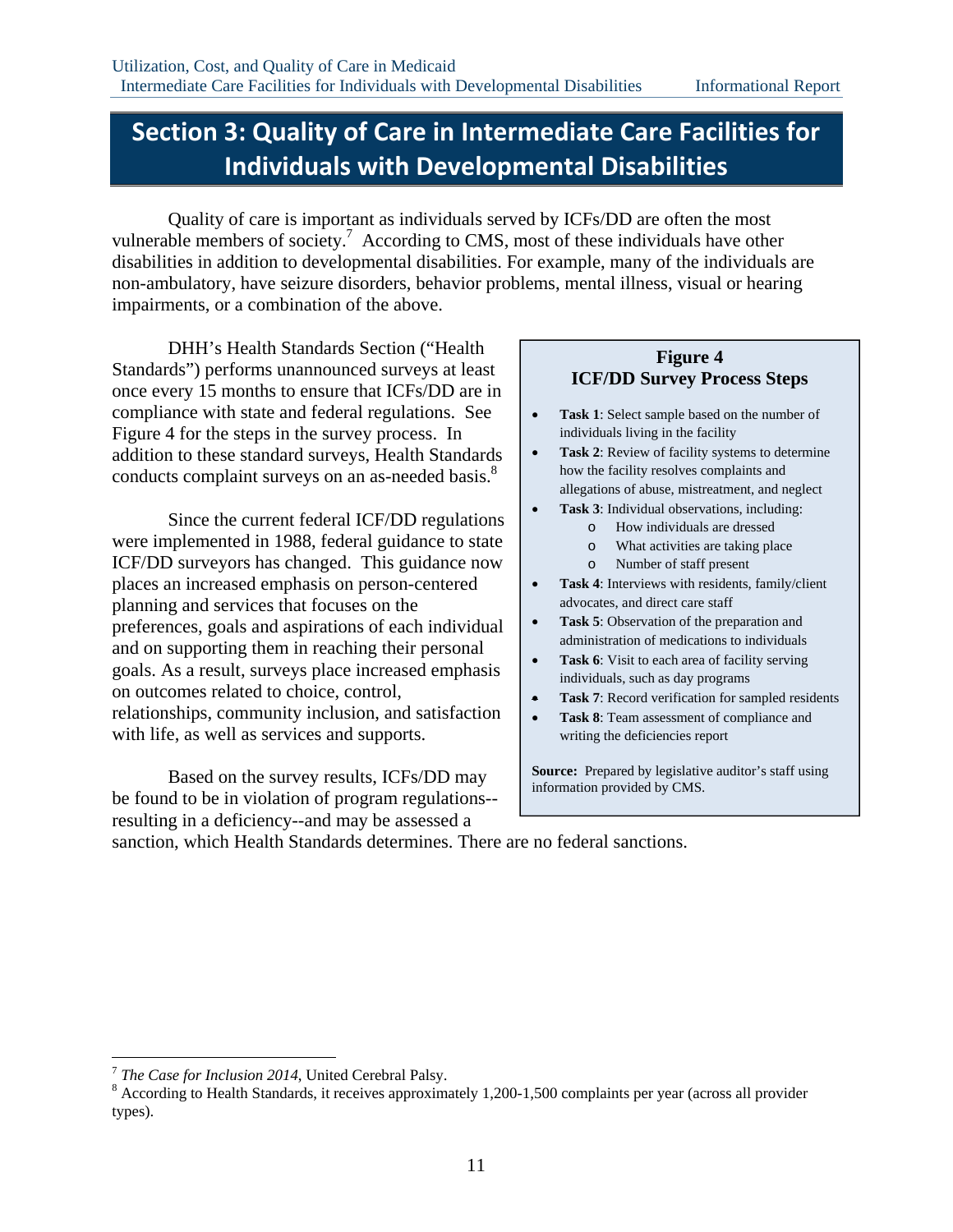Utilization, Cost, and Quality of Care in Medicaid Intermediate Care Facilities for Individuals with Developmental Disabilities Informational Report

**From state fiscal year 2011 through 2013, Louisiana ICFs/DD were cited for 2,996 deficiencies.** Exhibit 7 shows the number of deficiencies cited by fiscal year, which was approximately 1,000 per year. Of the total, 355 (11%) deficiencies cited in these three fiscal years were repeat deficiencies. Appendix A contains the number of fiscal year 2013 deficiencies by ICF/DD. Exhibit 8 lists the top 10 providers with the most deficiencies.



| <b>Exhibit 8</b><br><b>ICFs/DD with the Highest Number of Deficiencies</b><br><b>Fiscal Years 2011-2013</b> |                    |                           |  |  |  |  |  |  |
|-------------------------------------------------------------------------------------------------------------|--------------------|---------------------------|--|--|--|--|--|--|
| <b>Facility</b>                                                                                             | <b>City</b>        | <b>Total Deficiencies</b> |  |  |  |  |  |  |
| Harmony Center No. 2                                                                                        | <b>Baton Rouge</b> | 54                        |  |  |  |  |  |  |
| Jeff and Nellie Guidry Group                                                                                | Lafayette          | 38                        |  |  |  |  |  |  |
| Smith and Cook Group Home                                                                                   | Tangipahoa         | 36                        |  |  |  |  |  |  |
| Stephanie Group Home                                                                                        | St. Martinville    | 33                        |  |  |  |  |  |  |
| Crocket Group Home                                                                                          | Lafayette          | 30                        |  |  |  |  |  |  |
| Regis Group Home                                                                                            | Lafayette          | 30                        |  |  |  |  |  |  |
| Arc of Acadiana                                                                                             | Iota               | 28                        |  |  |  |  |  |  |
| <b>Beech Street Community Home</b>                                                                          | Sulphur            | 28                        |  |  |  |  |  |  |
| Iberian Group Home                                                                                          | New Iberia         | 28                        |  |  |  |  |  |  |
| <b>Patout Community Home</b>                                                                                | New Iberia<br>28   |                           |  |  |  |  |  |  |
| <b>Source:</b> Prepared by legislative auditor's staff using data provided by HSS.                          |                    |                           |  |  |  |  |  |  |

**From fiscal years 2011 through 2013, the most frequently cited deficiency was providers not paying for required services, such as medical supplies, resulting in quality of care issues.** Other frequently cited deficiencies included issues with employee training, administration of medication, and provision of active treatment. Exhibit 9 summarizes the top 10 most cited ICF/DD deficiencies from fiscal years 2011 through 2013.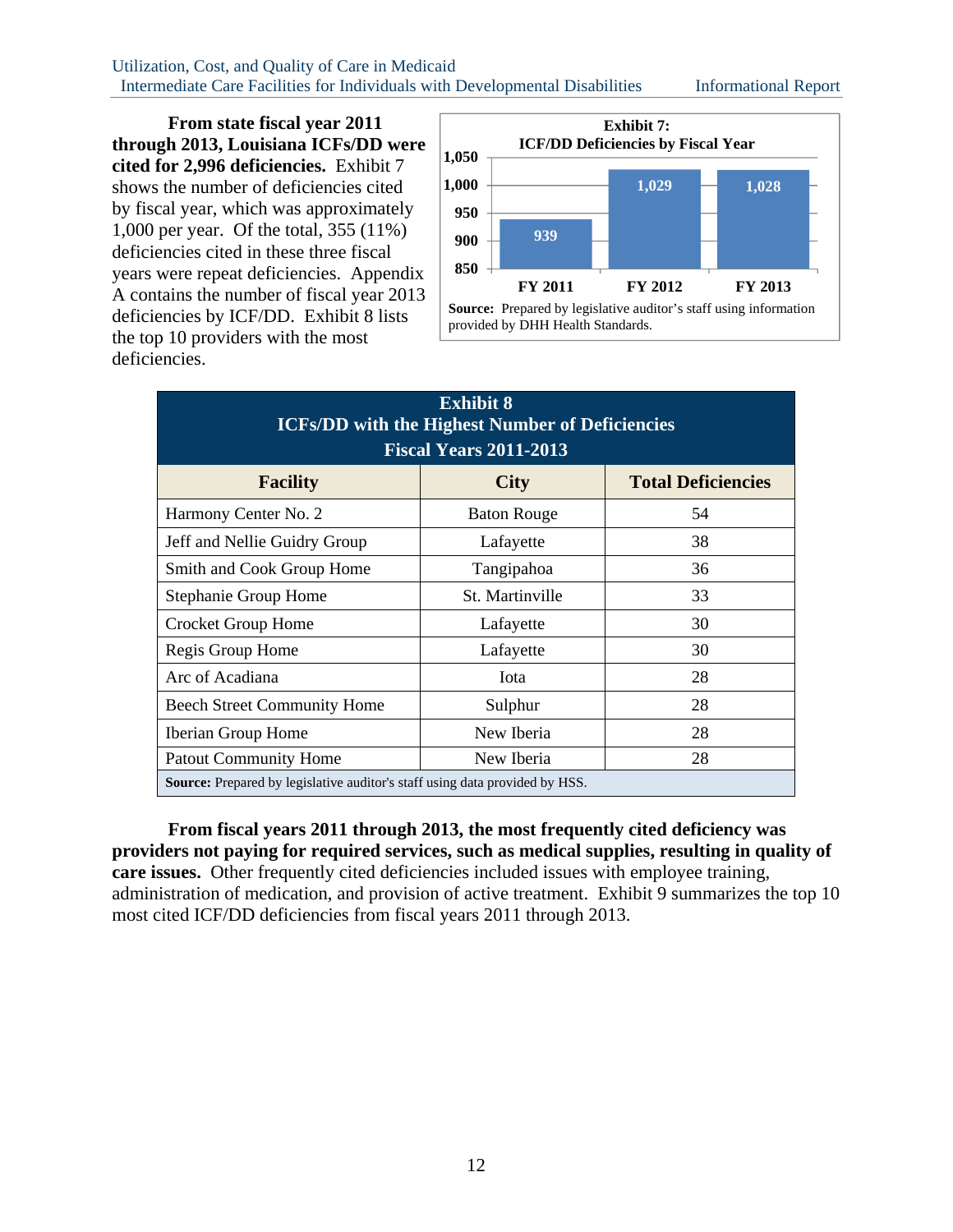|                                                                                                     |                  | <b>Exhibit 9</b><br><b>Ten Most Frequently Cited ICF/DD Deficiencies</b>                                                                                                                                                                                                                                                                                                    |  |  |  |  |  |  |  |
|-----------------------------------------------------------------------------------------------------|------------------|-----------------------------------------------------------------------------------------------------------------------------------------------------------------------------------------------------------------------------------------------------------------------------------------------------------------------------------------------------------------------------|--|--|--|--|--|--|--|
| <b>Fiscal Years 2011-2013</b><br><b>Total</b><br><b>Example(s) of When This Deficiency Would</b>    |                  |                                                                                                                                                                                                                                                                                                                                                                             |  |  |  |  |  |  |  |
| <b>Standard Not Met</b>                                                                             | <b>Citations</b> | <b>Be Cited</b>                                                                                                                                                                                                                                                                                                                                                             |  |  |  |  |  |  |  |
| Governing Body Exercises Direction                                                                  | 269              | The governing body does not pay for services it is<br>responsible for, resulting in maintenance issues, broken<br>vans, durable medical equipment not obtained, or proper<br>foods not acquired.                                                                                                                                                                            |  |  |  |  |  |  |  |
| <b>Employee Training Provided</b>                                                                   | 265              | Employees not providing care and services for<br>individuals in the manner expected by the individuals'<br>plans, when it is clear that employees are not following<br>policy and accepted procedures for care.                                                                                                                                                             |  |  |  |  |  |  |  |
| All Drugs Administered Without<br>Error                                                             | 244              | Medications are not given to the right individual, the<br>right drug or the right dose is not administered, or<br>medications are not administered at the right time or via<br>the right route.                                                                                                                                                                             |  |  |  |  |  |  |  |
| <b>Active Treatment Program</b><br>Coordinated by QDDP <sup>9</sup>                                 | 128              | The QDDP, who is responsible for the coordination of<br>all care and services, does not ensure that all training<br>(both formal and informal), medical care, and all other<br>aspects of the individual's treatment are accurately<br>provided.                                                                                                                            |  |  |  |  |  |  |  |
| Facility Provides Preventive and<br><b>General Medical Care</b>                                     | 94               | General medical care, including dental and health, is not<br>provided in a manner allowing for the individual to<br>reach his or her highest practicable functional level.                                                                                                                                                                                                  |  |  |  |  |  |  |  |
| Facility Directly Responsible for<br><b>Other Living Quarters</b>                                   | 84               | Even if a facility's premises may be rented from a<br>landlord, the facility must ensure that the requirements<br>for physical environment are met, either through<br>arrangement with the landlord or through the facility's<br>own services.                                                                                                                              |  |  |  |  |  |  |  |
| Employment of Individuals with<br>History of Abuse Prohibited                                       | 68               | The facility does not screen potential employees for a<br>prior employment history of child or resident abuse,<br>neglect or mistreatment, as well as for any conviction<br>based on those offenses. (The abuse, neglect or<br>mistreatment must be directed toward a child or an<br>individual who is a resident, in order for the prohibition<br>of employment to apply.) |  |  |  |  |  |  |  |
| Residents Actually Evacuated at<br>Least 1 Drill Per Shift                                          | 67               | Disaster evacuation drills are not performed as required.<br>The drills are conducted not only to rehearse the<br>individuals and staff for fire, but for other disasters such<br>as hurricanes, tornadoes, floods, etc.                                                                                                                                                    |  |  |  |  |  |  |  |
| Nursing Services Provided in<br><b>Accordance with Resident Needs</b>                               | 57               | Provider does not ensure nursing services are provided<br>to meet resident needs, regardless of the cost to the<br>provider.                                                                                                                                                                                                                                                |  |  |  |  |  |  |  |
| Outside Services Meet Needs of<br>Residents                                                         | 57               | Outside services (i.e., day programs or schools where<br>individuals are trained to reach their highest practicable<br>functional level) are not provided during the day to meet<br>residents' needs.                                                                                                                                                                       |  |  |  |  |  |  |  |
| Source: Prepared by legislative auditor's staff using information provided by DHH Health Standards. |                  |                                                                                                                                                                                                                                                                                                                                                                             |  |  |  |  |  |  |  |

 9 Qualified Developmental Disabilities Professional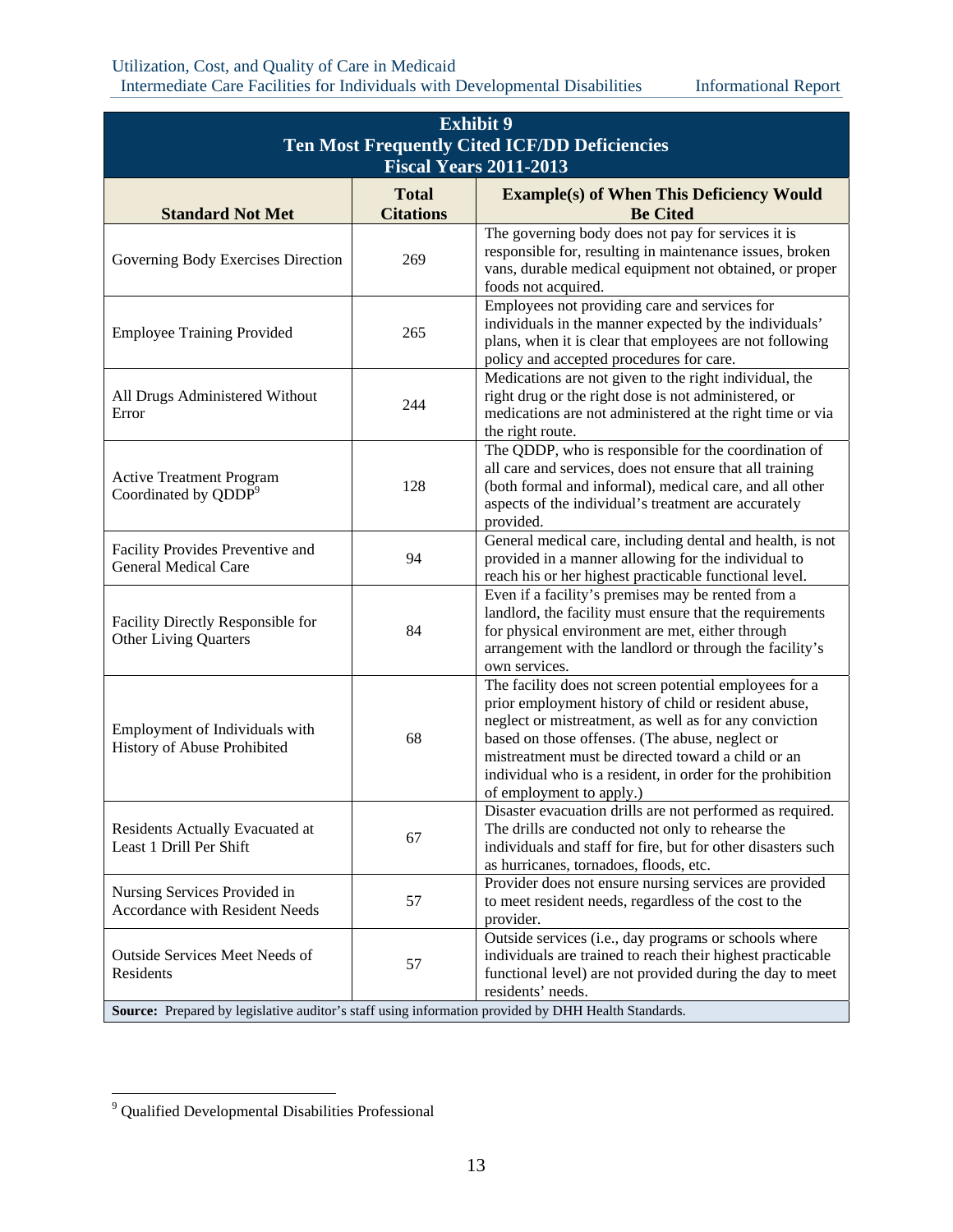CMS policy requires specific staffing ratios depending on the acuity of the individual as described in Figure 5. Health Standards evaluates compliance with these ratios during its survey.

**During state fiscal years 2011 through 2013, Louisiana ICFs/DD were assessed 39 sanctions, totaling approximately \$64,000 in fines.** Of the 39 assessed sanctions, 37 (94.9%) of 39 sanctions addressed issues that

1

### **Figure 5 Federal Staffing Ratios**

- **1 staff to 3.2 residents:** required for facilities serving children under 12 years, individuals with severe and profound developmental disabilities, with severe physical disabilities, or who are aggressive, assaultive, or security risks, or who demonstrate severely hyperactive or psychotic-like behavior.
- **1 staff to 4 residents:** required for each facility serving individuals with moderate developmental disabilities.
- **1 staff to 6.4 residents:** required for each facility for individuals who function within the range of mild developmental disabilities.

**Source:** Prepared by legislative auditor's staff using information provided by CMS.

threatened the health, safety, or welfare of a resident, and two (5.1%) sanctions addressed issues where a substantial probability that death or serious harm to a resident would result if the condition remained uncorrected. The highest single sanction amount over this three-year period was \$15,300, which was assessed to Harmony Center No. 2 in Baton Rouge.<sup>10</sup> Multiple facilities were assessed \$500 penalties over this three-year period. There were no sanctions assessed in fiscal year 2011, as according to Health Standards, there were no findings that required the use of sanctions. Exhibit 10 contains a list of sanctions and fines by fiscal year. Appendix A contains the number of sanctions and fines by ICF/DD.

| <b>Exhibit 10</b><br><b>State Sanctions for ICF/DD Violations</b><br><b>Fiscal Years 2011-2013</b>                                                        |                                                                                    |        |          |  |  |  |  |  |  |  |
|-----------------------------------------------------------------------------------------------------------------------------------------------------------|------------------------------------------------------------------------------------|--------|----------|--|--|--|--|--|--|--|
| <b>Fiscal</b><br><b>Total Amount of</b><br>Number of<br><b>Average Amount</b><br>of Each Penalty<br><b>Sanctions Assessed</b><br>Year<br><b>Penalties</b> |                                                                                    |        |          |  |  |  |  |  |  |  |
| 2011                                                                                                                                                      | $\theta$                                                                           | \$0    | \$0.00   |  |  |  |  |  |  |  |
| 2012                                                                                                                                                      | 22                                                                                 | 19,200 | 872.73   |  |  |  |  |  |  |  |
| 2013                                                                                                                                                      | 17                                                                                 | 44,600 | 2,623.53 |  |  |  |  |  |  |  |
| <b>Total</b>                                                                                                                                              | \$63,800<br>\$1,635.90<br>39                                                       |        |          |  |  |  |  |  |  |  |
|                                                                                                                                                           | <b>Source:</b> Prepared by legislative auditor's staff using data provided by DHH. |        |          |  |  |  |  |  |  |  |

**There are no national benchmarks that specifically address ICF/DD quality.**

Louisiana participates in the National Core Indicators program, a voluntary effort by state agencies serving individuals with developmental disabilities to track and measure their own performance and to pool knowledge and resources to create a nationally validated set of performance measures. There are over 100 performance indicators, addressing topics such as individual outcomes, staff stability and competence, and health, welfare, and rights. However, this program does not establish benchmarks for the performance measures; instead, it encourages

 $10$  As shown on page 12 of this report, this facility was also cited for the highest number of deficiencies during fiscal years 2011-2013.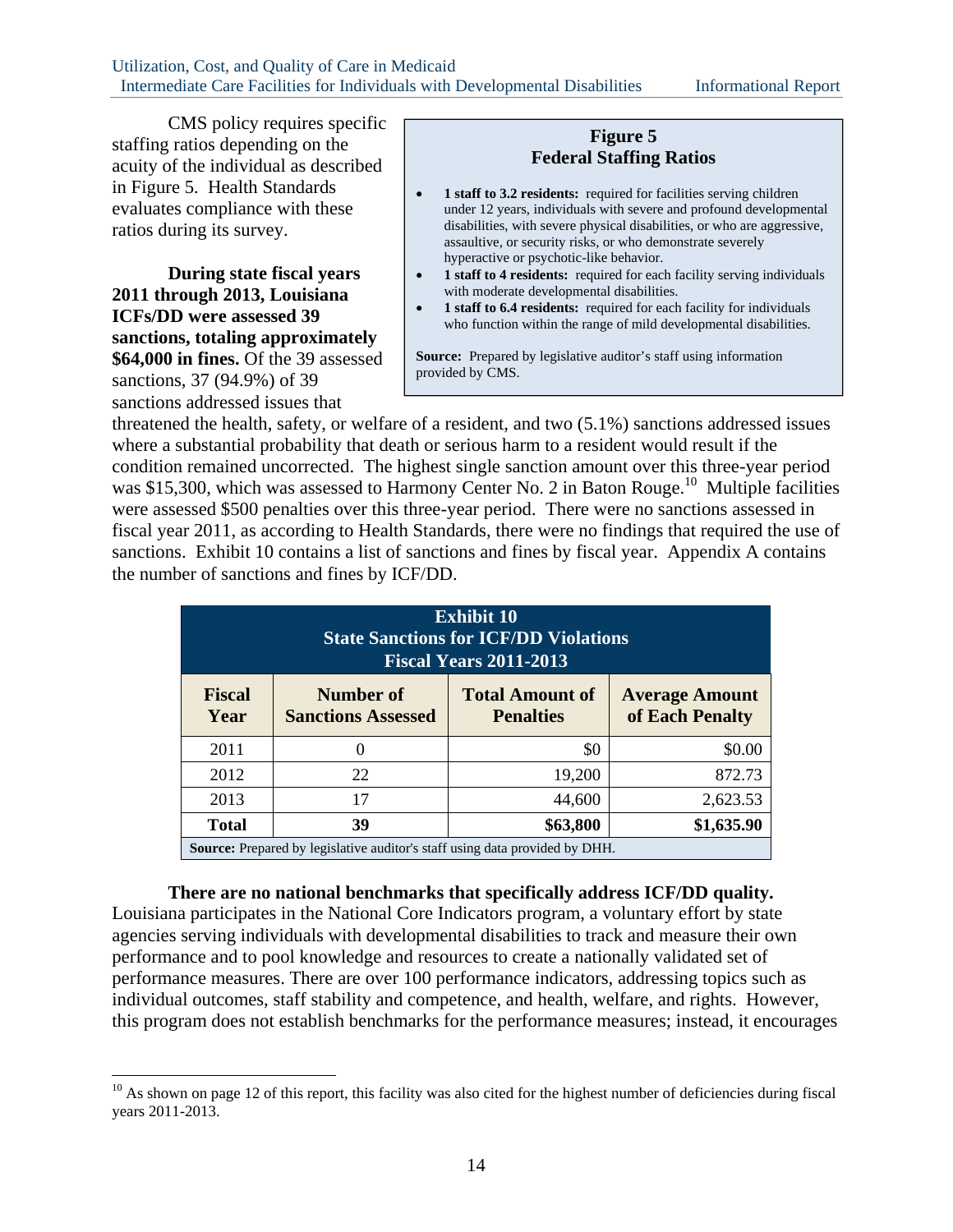states to create their own benchmarks. These indicators are also not ICF/DD specific as they include all individuals with developmental disabilities in Louisiana.

**Louisiana's overall performance ranking in external studies is comparable to other states and national data.** United Cerebral Palsy provides an annual ranking of how well state Medicaid programs serve Americans with intellectual and developmental disabilities. In its 2014 report,<sup>11</sup> Louisiana ranked 12th overall across five different areas. Louisiana was recognized as the second most improved state in terms of its overall ranking, rising from 44th to 12th overall in seven years. The following table summarizes Louisiana's 2014 rankings, along with the rankings for neighboring states. However, again, this analysis is not limited to ICFs/DD since it includes all individuals with developmental disabilities in Louisiana.

| <b>Exhibit 11</b><br><b>State Comparison of Medicaid Programs Serving Individuals with Developmental</b><br><b>Disabilities</b><br><b>Calendar Year 2014</b>                                                                                                                                                |                                                                                                                                               |      |      |                  |      |      |  |  |  |
|-------------------------------------------------------------------------------------------------------------------------------------------------------------------------------------------------------------------------------------------------------------------------------------------------------------|-----------------------------------------------------------------------------------------------------------------------------------------------|------|------|------------------|------|------|--|--|--|
| <b>Tracking</b><br>Health,<br><b>Reaching</b><br><b>Keeping</b><br><b>Promoting</b><br><b>Promoting</b><br><b>State</b><br><b>Families</b><br><b>Those in</b><br>Safety, and<br><b>Overall</b><br><b>Productivity</b><br><b>Independence</b><br><b>Quality of</b><br><b>Together</b><br><b>Need</b><br>Life |                                                                                                                                               |      |      |                  |      |      |  |  |  |
| Louisiana                                                                                                                                                                                                                                                                                                   | 41st                                                                                                                                          | 7th  | 2nd  | 24th             | 28th | 12th |  |  |  |
| <b>Alabama</b>                                                                                                                                                                                                                                                                                              | 27th                                                                                                                                          | 2nd  | 11th | 48th             | 38th | 19th |  |  |  |
| <b>Texas</b>                                                                                                                                                                                                                                                                                                | 47th                                                                                                                                          | 20th | 16th | 43rd             | 51st | 50th |  |  |  |
| <b>Arkansas</b>                                                                                                                                                                                                                                                                                             | 50th                                                                                                                                          | 13th | 48th | 42nd             | 34th | 45th |  |  |  |
| <b>Mississippi</b>                                                                                                                                                                                                                                                                                          | 51st                                                                                                                                          | 20th | 40th | 39 <sub>th</sub> | 46th | 51st |  |  |  |
|                                                                                                                                                                                                                                                                                                             | <b>Source:</b> Prepared by legislative auditor's staff using data from the United Cerebral Palsy's <i>The Case for Inclusion 2014</i> report. |      |      |                  |      |      |  |  |  |

In addition, the American Health Care Association (AHCA) analyzes state ICF/DD survey data submitted to CMS, including factors related to ICF/DD quality such as use of restraints, medications to control behavior, and investigations of abuse/neglect.<sup>12</sup> While AHCA does not include benchmarks, overall, Louisiana's data is comparable to national data for all of the measures included in Exhibit  $12^{13}$ 

<sup>&</sup>lt;sup>11</sup> The Case for Inclusion 2014, United Cerebral Palsy.

<sup>&</sup>lt;sup>12</sup> LTC Stats: Intermediate Care Facilities for Individuals with Intellectual Disabilities (ICF/IID), October 2013 *Update.*

That is, Louisiana's value is within 5% of the federal value.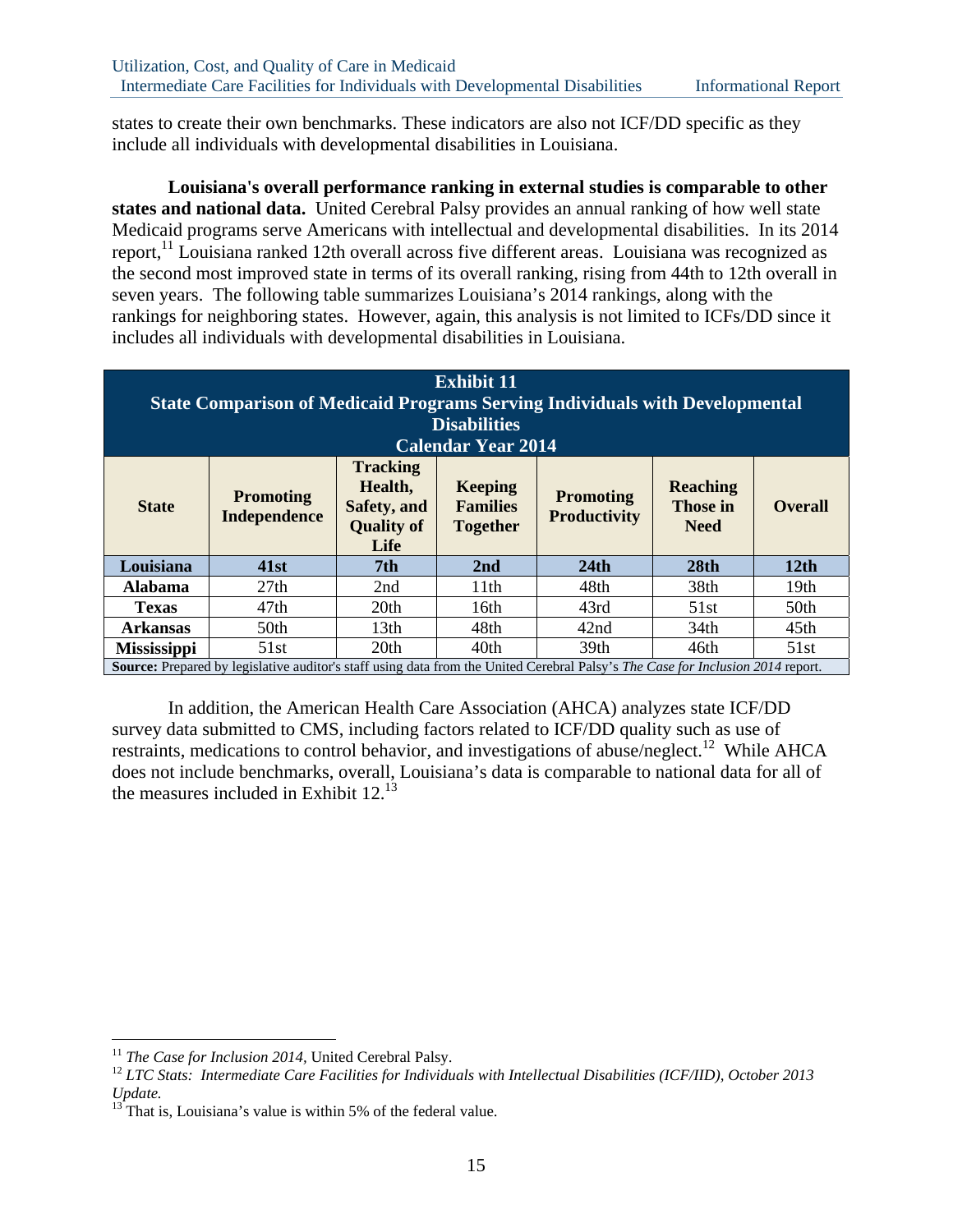### Utilization, Cost, and Quality of Care in Medicaid Intermediate Care Facilities for Individuals with Developmental Disabilities Informational Report

| <b>Exhibit 12</b>                                                                                         |               |              |                |                 |                    |                |  |  |  |  |
|-----------------------------------------------------------------------------------------------------------|---------------|--------------|----------------|-----------------|--------------------|----------------|--|--|--|--|
| <b>Characteristics, Figures and Percentages by State</b>                                                  |               |              |                |                 |                    |                |  |  |  |  |
| October 2013                                                                                              |               |              |                |                 |                    |                |  |  |  |  |
| <b>Resident</b>                                                                                           | <b>United</b> | Louisiana    | <b>Alabama</b> | <b>Arkansas</b> | <b>Mississippi</b> | <b>Texas</b>   |  |  |  |  |
| <b>Characteristic</b>                                                                                     | <b>States</b> |              |                |                 |                    |                |  |  |  |  |
| <b>Total Residents</b>                                                                                    | 83,251        | 4,710        | 31             | 1,464           | 2,555              | 9,369          |  |  |  |  |
| Drugs to Control                                                                                          | 40,509        | 2,398        | 13             | 918             | 438                | 4,965          |  |  |  |  |
| Behavior                                                                                                  | (48.7%)       | $(50.9\%)$   | $(41.9\%)$     | (62.7%)         | $(17.1\%)$         | $(53.0\%)$     |  |  |  |  |
| Physical                                                                                                  | 6,163         | 306          | 11             | 163             | 192                | 854            |  |  |  |  |
| Restraints                                                                                                | $(7.4\%)$     | $(6.5\%)$    | $(35.5\%)$     | $(11.1\%)$      | $(7.5\%)$          | $(9.1\%)$      |  |  |  |  |
| <b>Time Out Rooms</b>                                                                                     | 451           | $\mathbf{0}$ | $\Omega$       | $\Omega$        | 39                 | $\overline{4}$ |  |  |  |  |
|                                                                                                           | $(0.5\%)$     | $(0.0\%)$    | $(0.0\%)$      | $(0.0\%)$       | $(1.5\%)$          | $(0.0\%)$      |  |  |  |  |
| <b>Painful Noxious</b>                                                                                    | 128           | 0            | 0              |                 | 0                  | 11             |  |  |  |  |
| Stimuli                                                                                                   | $(0.2\%)$     | $(0.0\%)$    | $(0.0\%)$      | $(0.0\%)$       | $(0.0\%)$          | $(0.1\%)$      |  |  |  |  |
| <b>Attending Day</b>                                                                                      | 42,051        | 2,592        | 16             | 266             | 597                | 4,336          |  |  |  |  |
| Program                                                                                                   | $(50.5\%)$    | $(55.0\%)$   | $(51.6\%)$     | (18.2%)         | $(23.4\%)$         | $(46.3\%)$     |  |  |  |  |
| <b>Court Ordered</b>                                                                                      | 5,730         | 157          |                | 17              | 21                 | 2,166          |  |  |  |  |
|                                                                                                           | $(6.9\%)$     | $(3.3\%)$    | $(3.2\%)$      | $(1.2\%)$       | $(0.8\%)$          | $(23.1\%)$     |  |  |  |  |
| Investigated                                                                                              |               |              |                |                 |                    |                |  |  |  |  |
| Allegations of                                                                                            | 10,861        | 435          | $\mathbf{0}$   | 142             | 149                | 3,517          |  |  |  |  |
| Abuse                                                                                                     |               |              |                |                 |                    |                |  |  |  |  |
| Investigated                                                                                              |               |              |                |                 |                    |                |  |  |  |  |
| Allegations of                                                                                            | 5,652         | 157          | $\theta$       | 73              | 37                 | 1,831          |  |  |  |  |
| Neglect                                                                                                   |               |              |                |                 |                    |                |  |  |  |  |
| Deaths for Any                                                                                            | 1,755         | 66           | 1              | 22              | 39                 | 109            |  |  |  |  |
| Reason                                                                                                    | $(2.1\%)$     | $(1.4\%)$    | $(3.2\%)$      | $(1.5\%)$       | $(1.5\%)$          | $(1.2\%)$      |  |  |  |  |
| Note: This data is a snapshot of survey data as of October 2013, which covers approximately 12-15 months. |               |              |                |                 |                    |                |  |  |  |  |

**Source:** Prepared by legislative auditor's staff using information from AHCA.

**Currently, quality data for private ICFs/DD is collected by Health Standards through monitoring surveys. However, DHH does not compile this data to compare quality among ICFs/DD.** OCDD does measure quality for the one public ICF/DD it operates --Pinecrest Supports and Services Center -- through analysis of resident outcomes and staffing.

In California, the nonprofit California HealthCare Foundation has established a website (CalQualityCare.org) which offers an overall rating for ICFs/DD and rates these facilities in terms of staffing and quality. These ratings are based on staffing levels and the number of deficiencies during inspections and complaint inspections, similar to CMS' Nursing Home Compare website used to provide information on nursing facility quality. Since DHH will be required to measure ICF/DD quality data with the implementation of managed long-term care according to OCDD, the agency should determine whether existing Health Standards data could be collected and analyzed to measure private ICF/DD quality.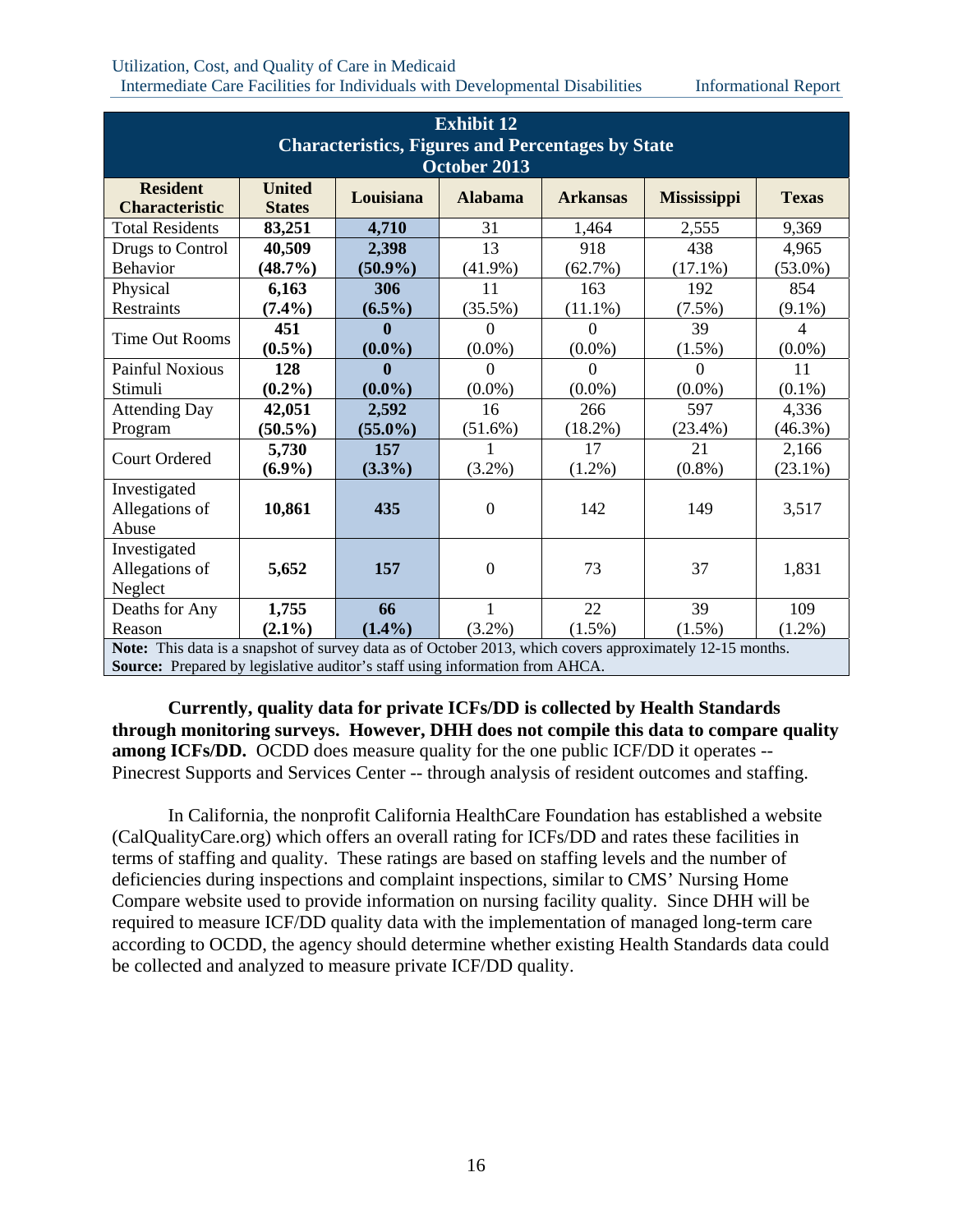# **APPENDIX A: INFORMATION ON UTILIZATION, COST, AND QUALITY BY INTERMEDIATE CARE FACILITY FOR INDIVIDUALS WITH DEVELOPMENTAL DISABILITIES (ICF/DD) AS OF MAY 2014**

| <b>ICF/DD</b> Name <sup>1</sup>            | $\textbf{Parish}^1$ | <b>Facility</b><br><b>Type</b><br>(May 2014) | <b>Medicaid</b><br><b>Reimbursement</b><br>(FY 2013) | <b>Deficiencies</b><br>(FY 2013) | <b>Sanctions</b><br>(FY 2013) | <b>State</b><br><b>Fines</b><br>(FY<br>2013) | <b>Number of</b><br><b>Beds</b><br>(May 2014) | <b>Occupancy</b><br>Rate<br>(May 2014) |
|--------------------------------------------|---------------------|----------------------------------------------|------------------------------------------------------|----------------------------------|-------------------------------|----------------------------------------------|-----------------------------------------------|----------------------------------------|
| <b>Region 1 - Greater New Orleans Area</b> |                     |                                              |                                                      |                                  |                               |                                              |                                               |                                        |
| <b>Arthur Community Home</b>               | Orleans             | Private<br>(CEA)                             | \$359,808                                            | none listed                      | none listed                   | \$0                                          | 6                                             | 100.0%                                 |
| <b>Carlisle Court Community</b><br>Home    | Orleans             | Private                                      | \$365,443                                            | none listed                      | none listed                   | \$0                                          | 6                                             | 100.0%                                 |
| <b>Constance Group Home</b>                | Orleans             | Private                                      | \$426,595                                            | none listed                      | none listed                   | \$0                                          | 8                                             | 87.5%                                  |
| <b>Craft Group Home</b>                    | Orleans             | Private                                      | \$500,643                                            | 2                                | none listed                   | \$0                                          | 8                                             | 100.0%                                 |
| <b>Elysian Fields Community</b><br>Home    | Orleans             | Private                                      | \$333,765                                            | none listed                      | none listed                   | \$0                                          | 6                                             | 100.0%                                 |
| Gayoso Community Home                      | Orleans             | Private                                      | no payments                                          | none listed                      | none listed                   | \$0                                          | 8                                             | 100.0%                                 |
| <b>Iberville Community Home</b>            | Orleans             | Private                                      | \$319,461                                            | none listed                      | none listed                   | \$0                                          | 6                                             | 100.0%                                 |
| <b>Iberville Group Home</b>                | Orleans             | Private                                      | \$558,427                                            | none listed                      | none listed                   | \$0                                          | 8                                             | 100.0%                                 |
| Lakeshore Community<br>Home                | Orleans             | Private                                      | \$420,457                                            |                                  | none listed                   | \$0                                          | 6                                             | 100.0%                                 |
| Miller Manor                               | Orleans             | Private                                      | \$330,164                                            | none listed                      | none listed                   | \$0                                          | 6                                             | 100.0%                                 |
| <b>Nunez Street Community</b><br>Home      | Orleans             | Private                                      | \$315,870                                            | none listed                      | none listed                   | \$0                                          | 6                                             | 100.0%                                 |

<sup>&</sup>lt;sup>1</sup> Facility name and parish according to the Office for Citizens with Developmental Disabilities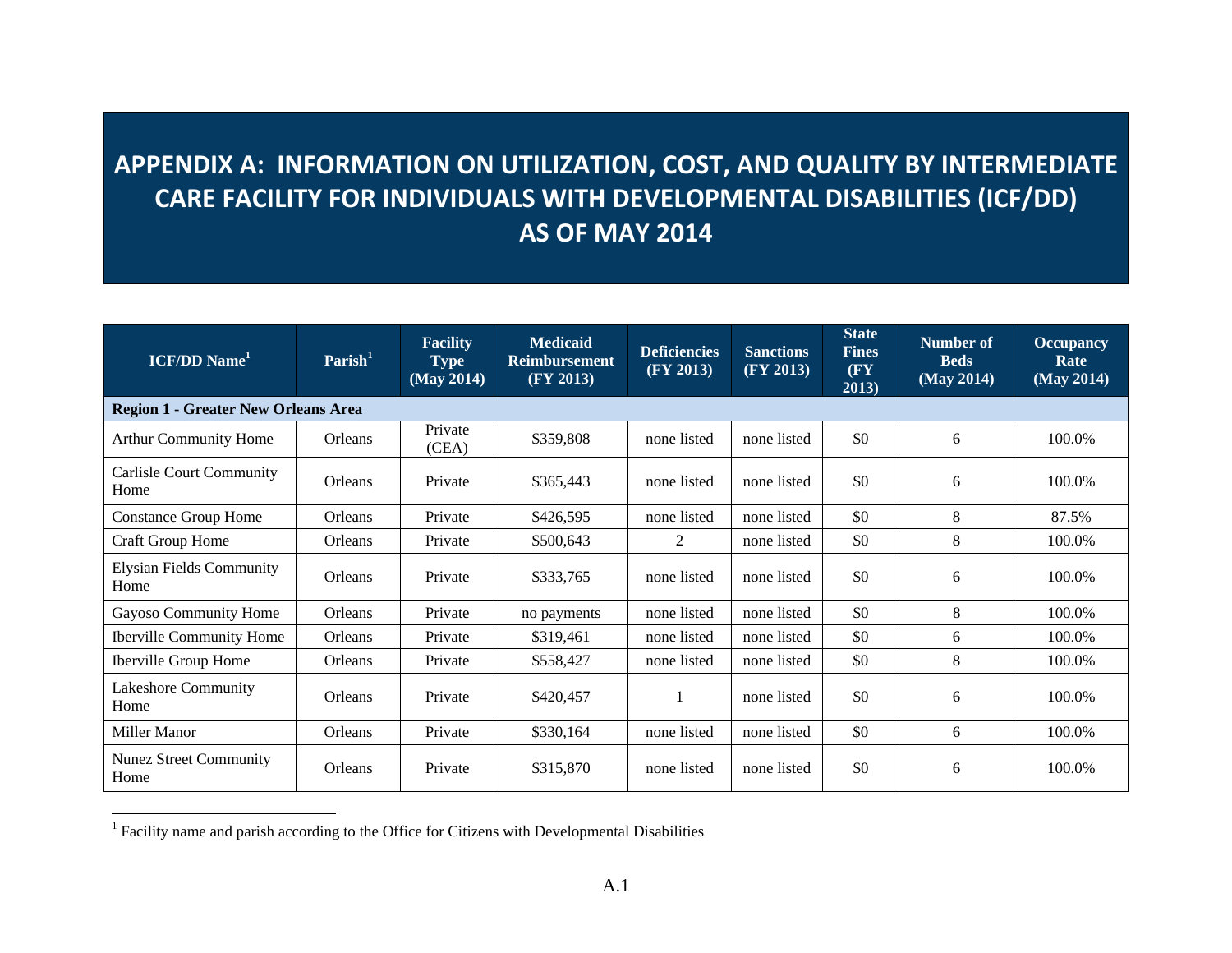| <b>ICF/DD Name</b> <sup>1</sup>                              | Parish <sup>1</sup>        | <b>Facility</b><br><b>Type</b><br>(May 2014) | <b>Medicaid</b><br><b>Reimbursement</b><br>(FY 2013) | <b>Deficiencies</b><br>(FY 2013) | <b>Sanctions</b><br>(FY 2013) | <b>State</b><br><b>Fines</b><br>(FY<br>2013) | <b>Number of</b><br><b>Beds</b><br>(May 2014) | <b>Occupancy</b><br>Rate<br>(May 2014) |
|--------------------------------------------------------------|----------------------------|----------------------------------------------|------------------------------------------------------|----------------------------------|-------------------------------|----------------------------------------------|-----------------------------------------------|----------------------------------------|
| Olympia Group Home                                           | <b>Orleans</b>             | Private                                      | \$554,682                                            | none listed                      | none listed                   | \$0                                          | 8                                             | 100.0%                                 |
| Rendon Community Home                                        | Orleans                    | Private                                      | \$301,195                                            | none listed                      | none listed                   | \$0                                          | 6                                             | 100.0%                                 |
| St. Andrew Group Home                                        | Orleans                    | Private                                      | \$444,299                                            | none listed                      | none listed                   | \$0                                          | $\,8\,$                                       | 100.0%                                 |
| <b>State Street Community</b><br>Home                        | Orleans                    | Private                                      | \$485,894                                            | none listed                      | none listed                   | \$0                                          | 6                                             | 100.0%                                 |
| <b>Toledano Community</b><br>Home                            | Orleans                    | Private                                      | \$330,365                                            | none listed                      | none listed                   | \$0                                          | 6                                             | 100.0%                                 |
| Padua Community Services<br>Pediatric Residential<br>Program | Plaquemines                | Private                                      | \$1,933,663                                          | 9                                | none listed                   | \$0                                          | 32                                            | 90.6%                                  |
| Probity Community Home                                       | St. Bernard                | Private                                      | \$297,358                                            | none listed                      | none listed                   | \$0                                          | 6                                             | 100.0%                                 |
| Utopia Community Home                                        | St. Bernard                | Private                                      | \$379,360                                            | 1                                | none listed                   | \$0                                          | $\boldsymbol{7}$                              | 100.0%                                 |
| Verrett Group Home                                           | St. Bernard                | Private                                      | \$510,634                                            | none listed                      | none listed                   | \$0                                          | 8                                             | 100.0%                                 |
| <b>Region 2 - Capital Area</b>                               |                            |                                              |                                                      |                                  |                               |                                              |                                               |                                        |
| Mary Marcombe Home                                           | Ascension                  | Private                                      | \$224,948                                            | none listed                      | none listed                   | \$0                                          | 6                                             | 83.3%                                  |
| New River Home                                               | Ascension                  | Private                                      | \$725,869                                            | 1                                | none listed                   | \$0                                          | 8                                             | 100.0%                                 |
| New Vista Community<br>Home                                  | Ascension                  | Private                                      | \$222,001                                            | none listed                      | none listed                   | \$0                                          | $\overline{4}$                                | 100.0%                                 |
| Pennville Home                                               | Ascension                  | Private                                      | \$411,541                                            | none listed                      | none listed                   | \$0                                          | $\overline{7}$                                | 85.7%                                  |
| <b>Ridgeway House</b>                                        | Ascension                  | Private                                      | \$428,928                                            | none listed                      | none listed                   | \$0                                          | $\boldsymbol{7}$                              | 100.0%                                 |
| Abundance Home                                               | <b>East Baton</b><br>Rouge | Private                                      | \$272,010                                            | none listed                      | none listed                   | \$0                                          | 6                                             | 83.3%                                  |
| Andover Group Home                                           | <b>East Baton</b><br>Rouge | Private                                      | \$374,501                                            | 2                                | none listed                   | \$0                                          | $\,8\,$                                       | 75.0%                                  |
| Arcadia Home                                                 | <b>East Baton</b><br>Rouge | Private                                      | \$454,392                                            | 4                                | none listed                   | \$0                                          | $\,8\,$                                       | 87.5%                                  |
| <b>Atkinson Community</b><br>Home                            | <b>East Baton</b><br>Rouge | Private                                      | \$405,531                                            | none listed                      | none listed                   | \$0                                          | 6                                             | 100.0%                                 |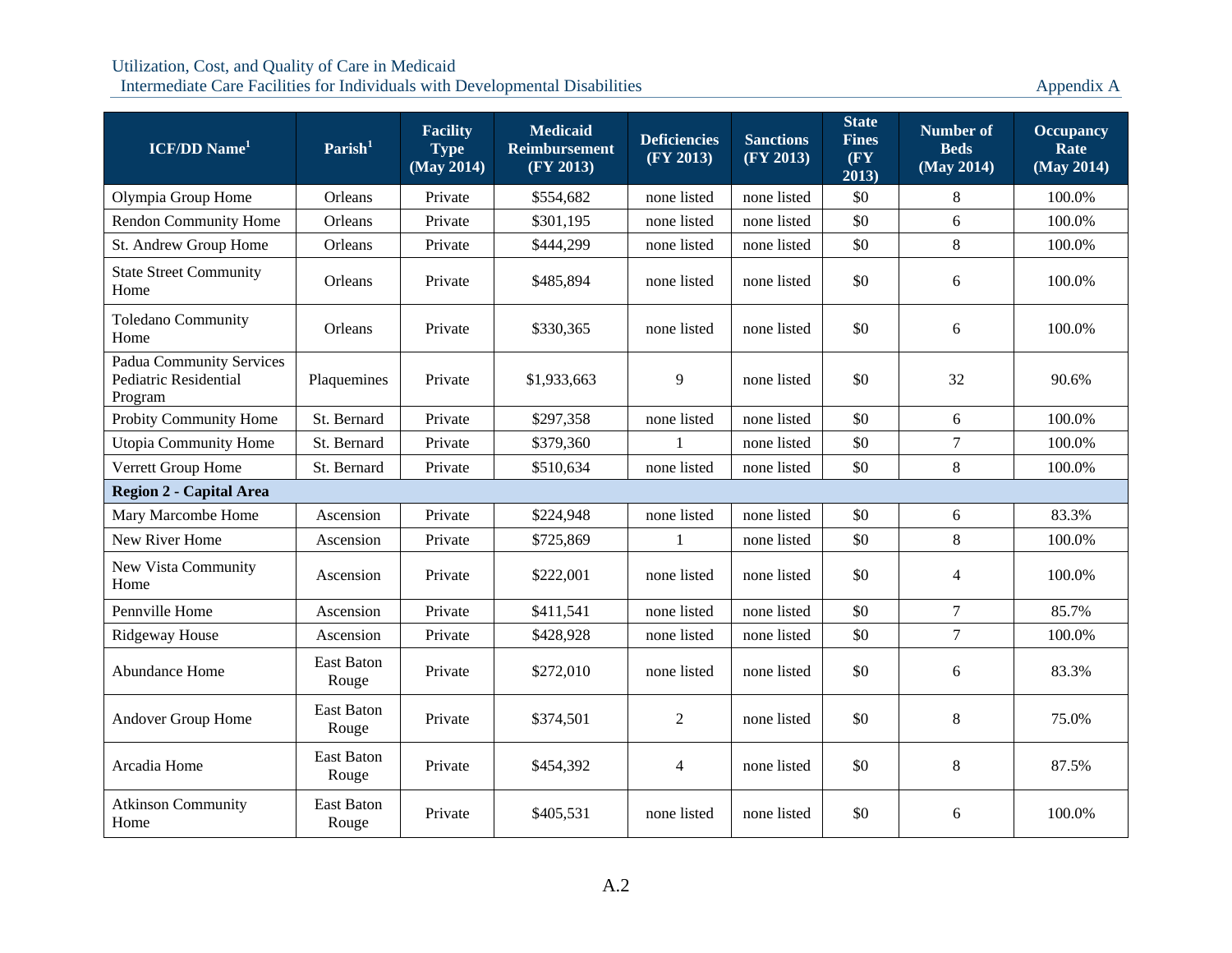| <b>ICF/DD Name</b> <sup>1</sup>        | Parish <sup>1</sup>        | <b>Facility</b><br><b>Type</b><br>(May 2014) | <b>Medicaid</b><br><b>Reimbursement</b><br>(FY 2013) | <b>Deficiencies</b><br>(FY 2013) | <b>Sanctions</b><br>(FY 2013) | <b>State</b><br><b>Fines</b><br>(FY)<br>2013) | <b>Number of</b><br><b>Beds</b><br>(May 2014) | <b>Occupancy</b><br>Rate<br>(May 2014) |
|----------------------------------------|----------------------------|----------------------------------------------|------------------------------------------------------|----------------------------------|-------------------------------|-----------------------------------------------|-----------------------------------------------|----------------------------------------|
| Azalea Home                            | <b>East Baton</b><br>Rouge | Private                                      | \$346,043                                            | none listed                      | none listed                   | \$0                                           | 6                                             | 100.0%                                 |
| <b>Beauregard Home</b>                 | East Baton<br>Rouge        | Private                                      | \$304,280                                            | $\overline{4}$                   | none listed                   | \$0                                           | 6                                             | 100.0%                                 |
| <b>Bedford Group Home</b>              | East Baton<br>Rouge        | Private                                      | \$456,942                                            | none listed                      | none listed                   | \$0                                           | 8                                             | 87.5%                                  |
| <b>Braewood Home</b>                   | East Baton<br>Rouge        | Private                                      | \$458,914                                            | none listed                      | none listed                   | \$0                                           | $\,8\,$                                       | 100.0%                                 |
| <b>Broussard Community</b><br>Home     | East Baton<br>Rouge        | Private                                      | \$333,886                                            | none listed                      | none listed                   | \$0                                           | 6                                             | 100.0%                                 |
| <b>Central Woods Home</b>              | East Baton<br>Rouge        | Private                                      | \$312,281                                            | 1                                | none listed                   | \$0                                           | $\,8\,$                                       | 100.0%                                 |
| <b>Colonel Allen Community</b><br>Home | <b>East Baton</b><br>Rouge | Private                                      | \$403,913                                            | 3                                | none listed                   | \$0                                           | 6                                             | 100.0%                                 |
| <b>Constance Home</b>                  | East Baton<br>Rouge        | Private                                      | \$406,211                                            | 1                                | none listed                   | \$0                                           | $\,8\,$                                       | 100.0%                                 |
| <b>Convention Street Group</b><br>Home | <b>East Baton</b><br>Rouge | Private                                      | \$362,190                                            | none listed                      | none listed                   | \$0                                           | $\,8\,$                                       | 75.0%                                  |
| <b>Curran Home</b>                     | East Baton<br>Rouge        | Private                                      | \$353,767                                            | $\mathbf{1}$                     | none listed                   | \$0                                           | 8                                             | 87.5%                                  |
| Dena Lynn Community<br>Home            | East Baton<br>Rouge        | Private                                      | \$334,866                                            | 3                                | none listed                   | \$0                                           | 6                                             | 66.7%                                  |
| D'Hemecourt                            | East Baton<br>Rouge        | Private                                      | \$284,025                                            | none listed                      | $\mathbf{1}$                  | \$500                                         | 6                                             | 100.0%                                 |
| Drusilla Lane Group Home               | East Baton<br>Rouge        | Private                                      | \$504,630                                            | none listed                      | none listed                   | \$0                                           | $\,8\,$                                       | 100.0%                                 |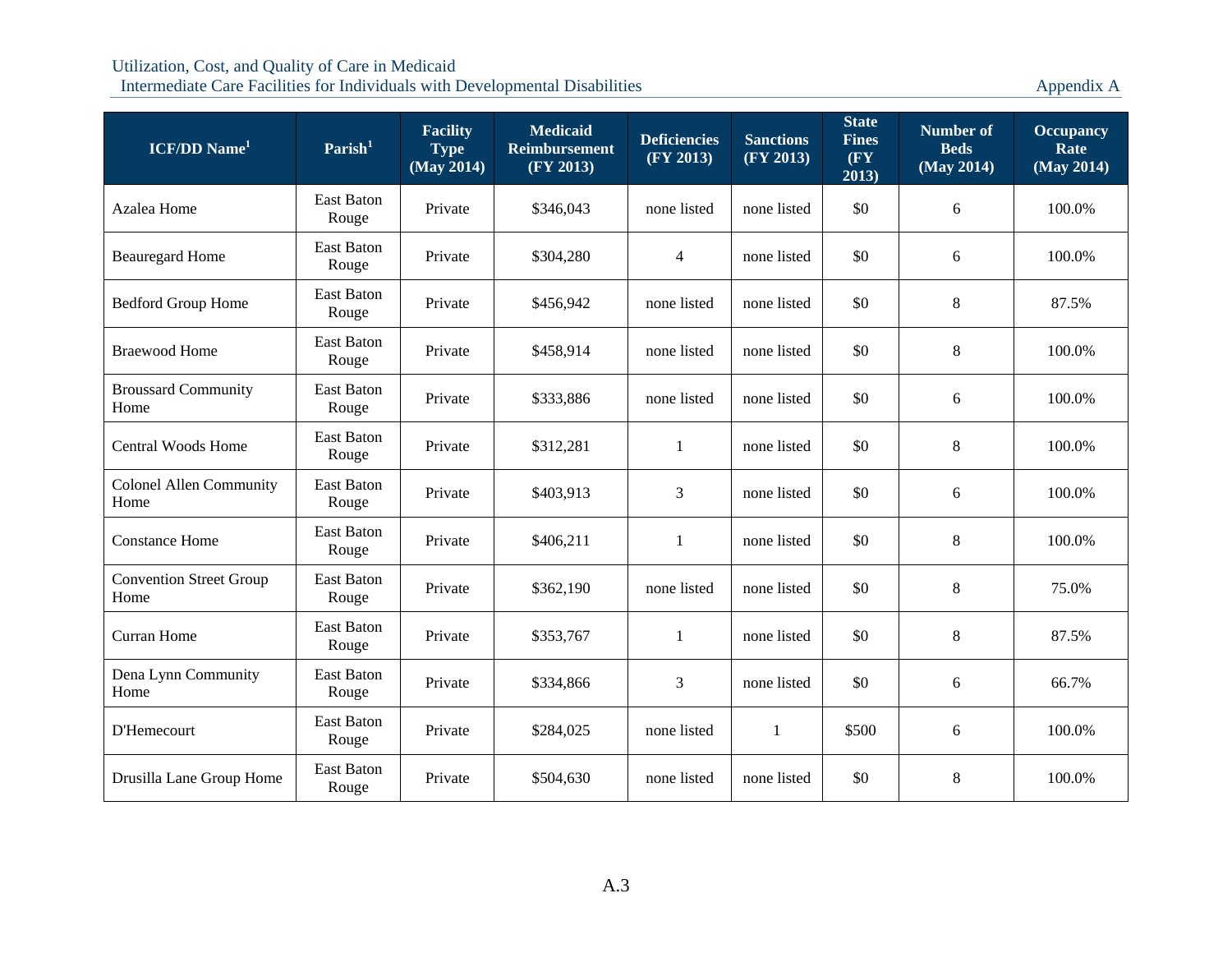| <b>ICF/DD Name</b> <sup>1</sup>      | Parish <sup>1</sup>        | <b>Facility</b><br><b>Type</b><br>(May 2014) | <b>Medicaid</b><br><b>Reimbursement</b><br>(FY 2013) | <b>Deficiencies</b><br>(FY 2013) | <b>Sanctions</b><br>(FY 2013) | <b>State</b><br><b>Fines</b><br>(FY)<br>2013) | <b>Number of</b><br><b>Beds</b><br>(May 2014) | <b>Occupancy</b><br>Rate<br>(May 2014) |
|--------------------------------------|----------------------------|----------------------------------------------|------------------------------------------------------|----------------------------------|-------------------------------|-----------------------------------------------|-----------------------------------------------|----------------------------------------|
| Dundee Group Home                    | <b>East Baton</b><br>Rouge | Private                                      | \$367,934                                            | 11                               | none listed                   | \$0                                           | 8                                             | 100.0%                                 |
| East Drive Group Home                | East Baton<br>Rouge        | Private                                      | \$428,826                                            | 5                                | none listed                   | \$0                                           | $\,8\,$                                       | 87.5%                                  |
| Elissalde Group Home                 | <b>East Baton</b><br>Rouge | Private                                      | \$348,605                                            | none listed                      | none listed                   | \$0                                           | 8                                             | 75.0%                                  |
| Florida Home                         | East Baton<br>Rouge        | Private                                      | \$446,502                                            | 3                                | none listed                   | \$0                                           | $\,8\,$                                       | 62.5%                                  |
| Florida Street Group Home            | East Baton<br>Rouge        | Private                                      | \$306,377                                            | none listed                      | none listed                   | \$0                                           | $\,8\,$                                       | 87.5%                                  |
| General Taylor Home                  | East Baton<br>Rouge        | Private                                      | \$238,031                                            | none listed                      | none listed                   | \$0                                           | 4                                             | 100.0%                                 |
| Goodwood Home                        | <b>East Baton</b><br>Rouge | Private                                      | \$436,824                                            | $\overline{4}$                   | none listed                   | \$0                                           | $\,8\,$                                       | 100.0%                                 |
| Goudchaux Community<br>Home          | East Baton<br>Rouge        | Private                                      | \$311,801                                            | none listed                      | none listed                   | \$0                                           | 6                                             | 83.3%                                  |
| <b>Graham Home</b>                   | East Baton<br>Rouge        | Private                                      | \$301,269                                            | none listed                      | none listed                   | \$0                                           | 6                                             | 100.0%                                 |
| Harmony Center #2                    | East Baton<br>Rouge        | Private                                      | \$412,029                                            | 30                               | $\overline{4}$                | \$15,300                                      | 8                                             | 87.5%                                  |
| <b>Hooper Road Community</b><br>Home | East Baton<br>Rouge        | Private                                      | \$340,729                                            | $\tau$                           | none listed                   | \$0                                           | 6                                             | 100.0%                                 |
| <b>Inchbrook Group Home</b>          | East Baton<br>Rouge        | Private                                      | \$438,591                                            | 3                                | none listed                   | \$0                                           | 8                                             | 100.0%                                 |
| Ivy Group Home                       | <b>East Baton</b><br>Rouge | Private                                      | \$460,839                                            | 1                                | none listed                   | \$0                                           | $\,8\,$                                       | 87.5%                                  |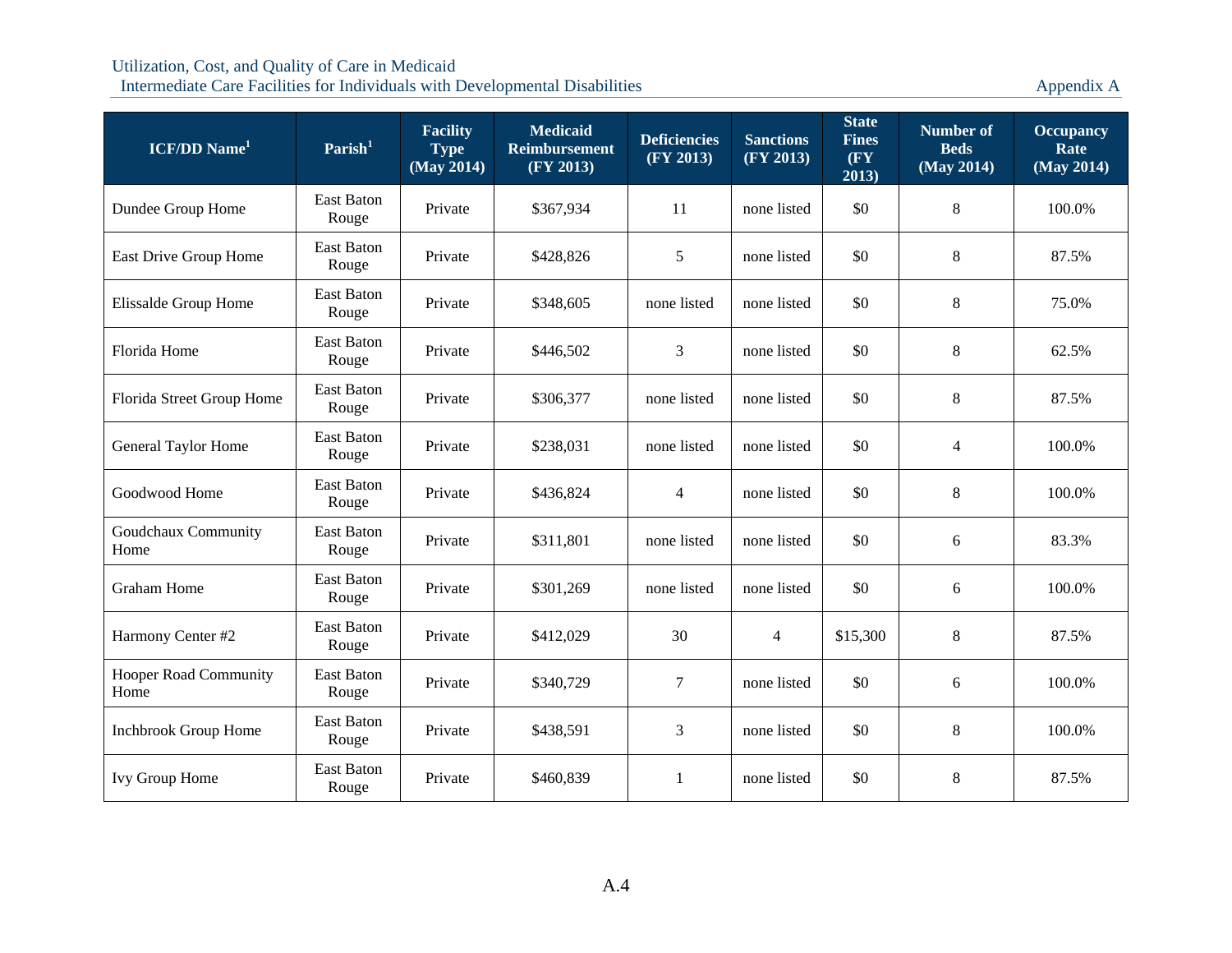| <b>ICF/DD</b> Name <sup>1</sup>        | Parish <sup>1</sup>        | <b>Facility</b><br><b>Type</b><br>$\overline{\text{ (May 2014)}}$ | <b>Medicaid</b><br><b>Reimbursement</b><br>(FY 2013) | <b>Deficiencies</b><br>(FY 2013) | <b>Sanctions</b><br>(FY 2013) | <b>State</b><br><b>Fines</b><br>(FY)<br>2013) | <b>Number of</b><br><b>Beds</b><br>(May 2014) | <b>Occupancy</b><br>Rate<br>(May 2014) |
|----------------------------------------|----------------------------|-------------------------------------------------------------------|------------------------------------------------------|----------------------------------|-------------------------------|-----------------------------------------------|-----------------------------------------------|----------------------------------------|
| <b>Jefferson Park Home</b>             | <b>East Baton</b><br>Rouge | Private                                                           | \$491,801                                            | none listed                      | none listed                   | \$0                                           | 8                                             | 100.0%                                 |
| King Bradford Home                     | East Baton<br>Rouge        | Private                                                           | \$417,584                                            | 10                               | none listed                   | \$0                                           | 6                                             | 83.3%                                  |
| Lakeside Home                          | East Baton<br>Rouge        | Private                                                           | \$408,764                                            | 2                                | none listed                   | \$0                                           | 8                                             | 100.0%                                 |
| Landsbury Home                         | East Baton<br>Rouge        | Private                                                           | \$397,538                                            | none listed                      | none listed                   | \$0                                           | 6                                             | 100.0%                                 |
| Lobdell Community Home                 | East Baton<br>Rouge        | Private                                                           | \$305,649                                            | 3                                | none listed                   | \$0                                           | 6                                             | 83.3%                                  |
| Marcia Home                            | East Baton<br>Rouge        | Private                                                           | \$274,534                                            | 9                                | none listed                   | \$0                                           | 6                                             | 100.0%                                 |
| Martin Community Home                  | East Baton<br>Rouge        | Private                                                           | \$337,637                                            | 3                                | none listed                   | \$0                                           | 6                                             | 83.3%                                  |
| Mollylea Community<br>Home             | <b>East Baton</b><br>Rouge | Private                                                           | \$404,599                                            | none listed                      | none listed                   | \$0                                           | $\,8\,$                                       | 87.5%                                  |
| Morgan Meadow<br><b>Community Home</b> | East Baton<br>Rouge        | Private                                                           | \$325,473                                            | 6                                | none listed                   | \$0                                           | 6                                             | 100.0%                                 |
| <b>Newcastle Community</b><br>Home     | <b>East Baton</b><br>Rouge | Private                                                           | \$337,891                                            | 1                                | none listed                   | \$0                                           | 6                                             | 83.3%                                  |
| Newport Group Home                     | East Baton<br>Rouge        | Private                                                           | \$515,463                                            | 2                                | none listed                   | \$0                                           | $\,8\,$                                       | 100.0%                                 |
| Northridge Home                        | <b>East Baton</b><br>Rouge | Private                                                           | \$289,575                                            | 2                                | none listed                   | \$0                                           | 6                                             | 83.3%                                  |
| Norwich Home                           | East Baton<br>Rouge        | Private                                                           | \$349,206                                            | none listed                      | none listed                   | \$0                                           | 6                                             | 100.0%                                 |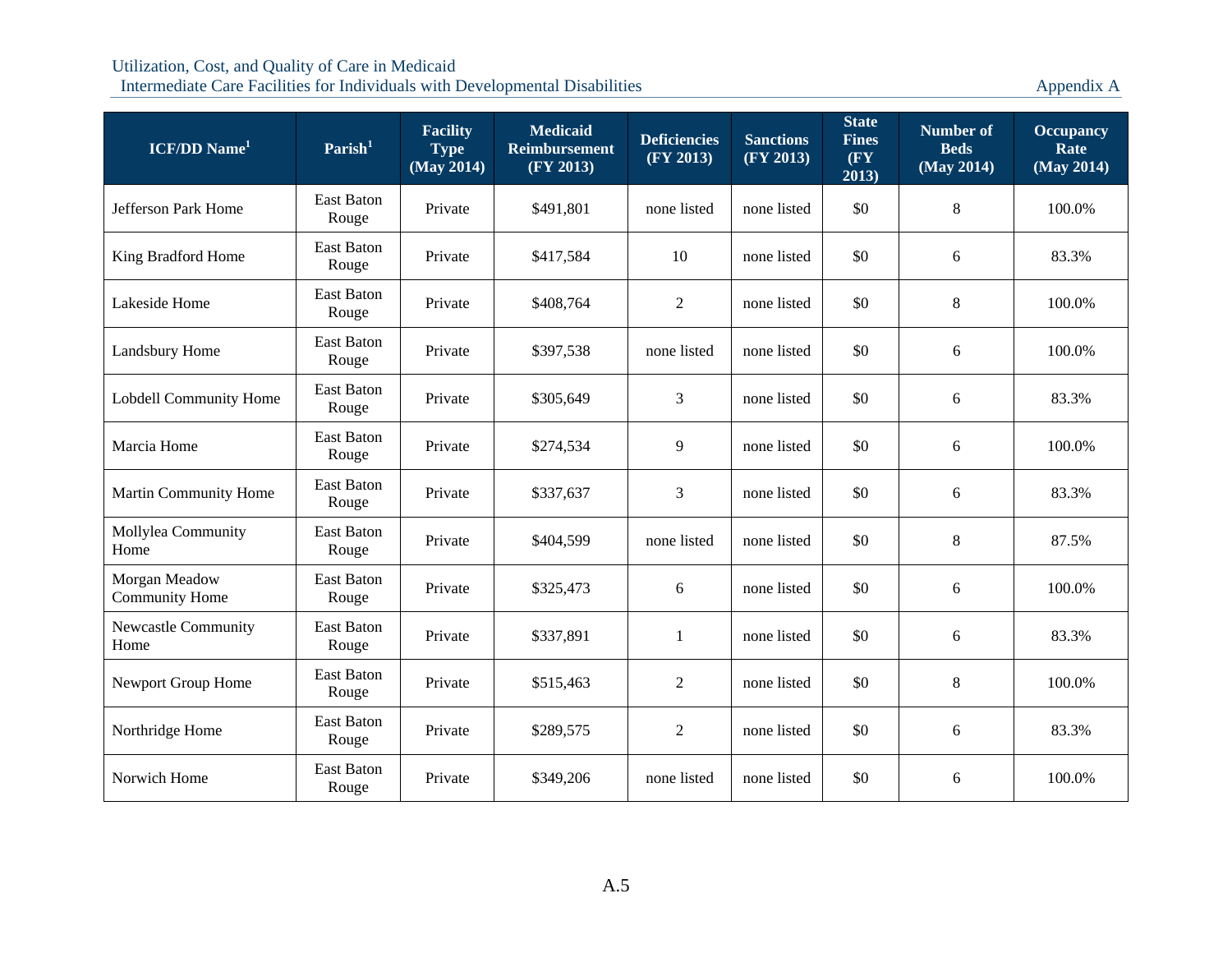| <b>ICF/DD Name</b> <sup>1</sup>     | Parish <sup>1</sup>        | <b>Facility</b><br><b>Type</b><br>(May 2014) | <b>Medicaid</b><br><b>Reimbursement</b><br>(FY 2013) | <b>Deficiencies</b><br>(FY 2013) | <b>Sanctions</b><br>(FY 2013) | <b>State</b><br><b>Fines</b><br>(FY)<br>2013) | <b>Number of</b><br><b>Beds</b><br>(May 2014) | <b>Occupancy</b><br>Rate<br>(May 2014) |
|-------------------------------------|----------------------------|----------------------------------------------|------------------------------------------------------|----------------------------------|-------------------------------|-----------------------------------------------|-----------------------------------------------|----------------------------------------|
| Orangewood Drive Home               | <b>East Baton</b><br>Rouge | Private                                      | \$337,135                                            | none listed                      | none listed                   | \$0                                           | 6                                             | 100.0%                                 |
| Pecos Home                          | East Baton<br>Rouge        | Private                                      | \$406,244                                            | $\overline{4}$                   | none listed                   | \$0                                           | 6                                             | 100.0%                                 |
| <b>Plantation Community</b><br>Home | <b>East Baton</b><br>Rouge | Private                                      | \$640,925                                            | 5                                | none listed                   | \$0                                           | 6                                             | 100.0%                                 |
| Ponderosa Home                      | East Baton<br>Rouge        | Private                                      | \$352,369                                            | $\overline{4}$                   | none listed                   | \$0                                           | 6                                             | 100.0%                                 |
| Regency Home                        | East Baton<br>Rouge        | Private                                      | \$386,855                                            | none listed                      | none listed                   | \$0                                           | 6                                             | 100.0%                                 |
| Riley Group Home                    | East Baton<br>Rouge        | Private                                      | \$384,898                                            | none listed                      | none listed                   | \$0                                           | $8\,$                                         | 62.5%                                  |
| Salem Home                          | <b>East Baton</b><br>Rouge | Private                                      | \$367,614                                            | 5                                | none listed                   | \$0                                           | $\,8\,$                                       | 100.0%                                 |
| <b>Sheraton Home</b>                | East Baton<br>Rouge        | Private                                      | \$425,442                                            | 1                                | none listed                   | \$0                                           | 6                                             | 100.0%                                 |
| Sherwood Home                       | <b>East Baton</b><br>Rouge | Private                                      | \$359,445                                            | $\mathbf{1}$                     | none listed                   | \$0                                           | 6                                             | 100.0%                                 |
| <b>Silverleaf Home</b>              | East Baton<br>Rouge        | Private                                      | \$380,506                                            | none listed                      | none listed                   | \$0                                           | 6                                             | 100.0%                                 |
| <b>Skysail Community Home</b>       | East Baton<br>Rouge        | Private                                      | \$281,998                                            | none listed                      | none listed                   | \$0                                           | 6                                             | 100.0%                                 |
| Southpark Home                      | <b>East Baton</b><br>Rouge | Private                                      | \$395,026                                            | 3                                | none listed                   | \$0                                           | 6                                             | 100.0%                                 |
| Stern Group Home                    | East Baton<br>Rouge        | Private                                      | \$444,571                                            | $\overline{2}$                   | none listed                   | \$0                                           | $\,8\,$                                       | 100.0%                                 |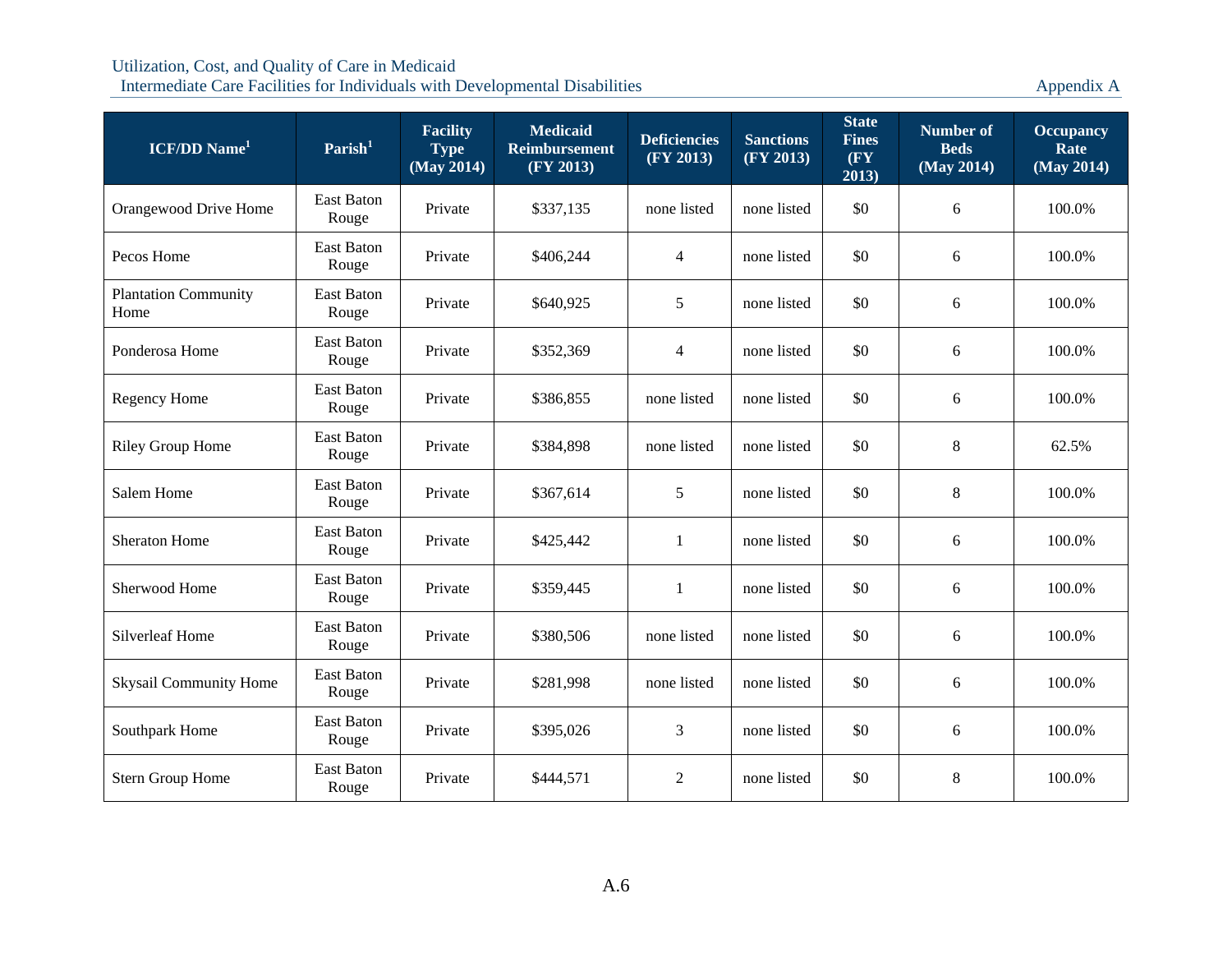| <b>ICF/DD</b> Name <sup>1</sup>                  | Parish <sup>1</sup>        | <b>Facility</b><br><b>Type</b><br>(May 2014) | <b>Medicaid</b><br><b>Reimbursement</b><br>(FY 2013) | <b>Deficiencies</b><br>(FY 2013) | <b>Sanctions</b><br>(FY 2013) | <b>State</b><br><b>Fines</b><br>$(\mathbf{F}\mathbf{Y})$<br>2013) | <b>Number of</b><br><b>Beds</b><br>(May 2014) | <b>Occupancy</b><br>Rate<br>(May 2014) |
|--------------------------------------------------|----------------------------|----------------------------------------------|------------------------------------------------------|----------------------------------|-------------------------------|-------------------------------------------------------------------|-----------------------------------------------|----------------------------------------|
| <b>Tommy Mason Group</b><br>Home                 | <b>East Baton</b><br>Rouge | Private                                      | \$458,908                                            | 3                                | none listed                   | \$0                                                               | 8                                             | 100.0%                                 |
| Wenham Home                                      | <b>East Baton</b><br>Rouge | Private                                      | \$454,779                                            | $\overline{2}$                   | none listed                   | \$0                                                               | 8                                             | 100.0%                                 |
| <b>Westmoreland Group</b><br>Home                | <b>East Baton</b><br>Rouge | Private                                      | \$463,248                                            | none listed                      | none listed                   | \$0                                                               | 8                                             | 100.0%                                 |
| Yorktown Home                                    | East Baton<br>Rouge        | Private                                      | \$338,188                                            | none listed                      | none listed                   | \$0                                                               | 6                                             | 100.0%                                 |
| <b>Briarwood Group Home</b>                      | East<br>Feliciana          | Private                                      | \$443,139                                            | $\mathbf{1}$                     | none listed                   | \$0                                                               | 8                                             | 75.0%                                  |
| Claridge Group Home                              | East<br>Feliciana          | Private                                      | \$433,023                                            | 7                                | none listed                   | \$0                                                               | 8                                             | 87.5%                                  |
| Connie Group Home                                | East<br>Feliciana          | Private                                      | \$409,693                                            | $\mathbf{1}$                     | none listed                   | \$0                                                               | 8                                             | 87.5%                                  |
| Lelia Jackson Community<br>Home                  | East<br>Feliciana          | Public<br>(Non-<br>OCDD)                     | \$1,146,067                                          | none listed                      | none listed                   | \$0                                                               | $\overline{4}$                                | 75.0%                                  |
| T. N. Armistead Group<br>Home                    | East<br>Feliciana          | Public<br>(Non-<br>OCDD)                     | \$1,380,733                                          | 1                                | none listed                   | \$0                                                               | 8                                             | 100.0%                                 |
| Warren Taylor Price Sr.<br><b>Community Home</b> | East<br>Feliciana          | Public<br>(Non-<br>OCDD)                     | \$993,041                                            | none listed                      | none listed                   | \$0                                                               | 4                                             | 100.0%                                 |
| Plaquemine Home                                  | Iberville                  | Private                                      | \$277,149                                            | none listed                      | none listed                   | \$0                                                               | 6                                             | 83.3%                                  |
| La Bauve Home                                    | <b>West Baton</b><br>Rouge | Private                                      | \$384,310                                            | $\overline{4}$                   | none listed                   | \$0                                                               | 6                                             | 100.0%                                 |
| Michigan Group Home                              | <b>West Baton</b><br>Rouge | Private                                      | \$428,629                                            | 1                                | none listed                   | \$0                                                               | $8\,$                                         | 100.0%                                 |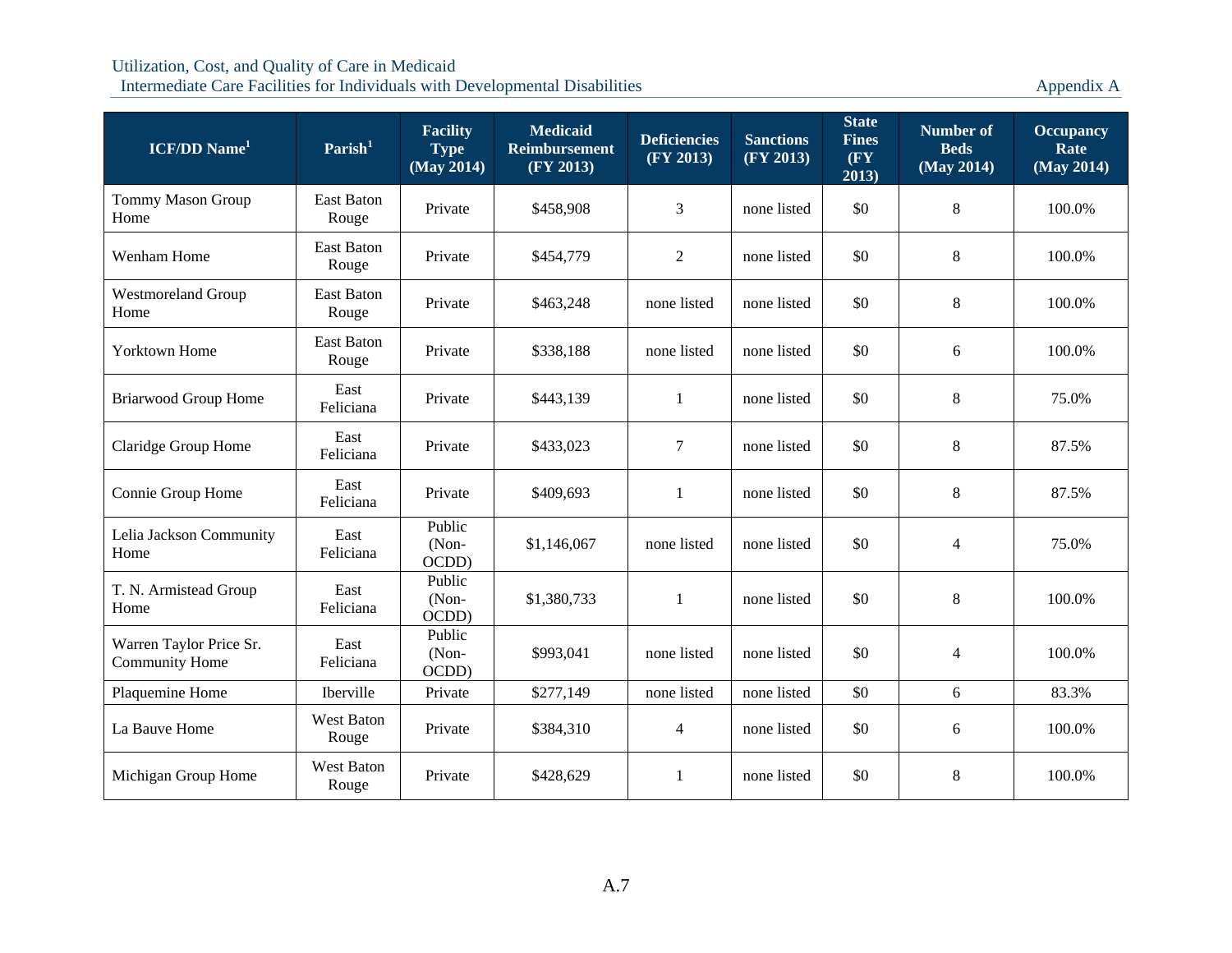| <b>ICF/DD</b> Name <sup>1</sup>           | Parish <sup>1</sup> | <b>Facility</b><br><b>Type</b><br>(May 2014) | <b>Medicaid</b><br><b>Reimbursement</b><br>(FY 2013) | <b>Deficiencies</b><br>(FY 2013) | <b>Sanctions</b><br>(FY 2013) | <b>State</b><br><b>Fines</b><br>$(\mathbf{F}\mathbf{Y})$<br>2013) | Number of<br><b>Beds</b><br>(May 2014) | <b>Occupancy</b><br>Rate<br>(May 2014) |
|-------------------------------------------|---------------------|----------------------------------------------|------------------------------------------------------|----------------------------------|-------------------------------|-------------------------------------------------------------------|----------------------------------------|----------------------------------------|
| Dipple Community Home                     | West<br>Feliciana   | Private                                      | \$369,398                                            | 3                                | none listed                   | \$0                                                               | 6                                      | 100.0%                                 |
| <b>Region 3 - South Central Louisiana</b> |                     |                                              |                                                      |                                  |                               |                                                                   |                                        |                                        |
| Labadieville Home                         | Assumption          | Private<br>(CEA)                             | \$584,207                                            | none listed                      | none listed                   | \$0                                                               | 6                                      | 100.0%                                 |
| Napoleonville Manor                       | Assumption          | Private                                      | \$380,959                                            | $\mathbf{1}$                     | none listed                   | \$0                                                               | 8                                      | 87.5%                                  |
| <b>Thibaut Manor</b>                      | Assumption          | Private                                      | \$375,099                                            | none listed                      | none listed                   | \$0                                                               | 8                                      | 75.0%                                  |
| Arms Community Home                       | Lafourche           | Private<br>(CEA)                             | \$620,676                                            | 1                                | none listed                   | \$0                                                               | 6                                      | 100.0%                                 |
| <b>Beaujolais Community</b><br>Home       | Lafourche           | Private                                      | \$335,698                                            | $\overline{2}$                   | none listed                   | \$0                                                               | 6                                      | 100.0%                                 |
| <b>Burns Plaza Community</b><br>Home      | Lafourche           | Private                                      | \$325,399                                            | none listed                      | none listed                   | \$0                                                               | 6                                      | 100.0%                                 |
| Chackbay Community<br>Home                | Lafourche           | Private                                      | \$351,526                                            | none listed                      | none listed                   | \$0                                                               | 6                                      | 83.3%                                  |
| <b>Country Club Community</b><br>Home     | Lafourche           | Private                                      | \$308,029                                            | $\overline{2}$                   | none listed                   | \$0                                                               | 6                                      | 100.0%                                 |
| Diplomat Way Home                         | Lafourche           | Private                                      | \$337,509                                            | 1                                | none listed                   | \$0                                                               | 6                                      | 100.0%                                 |
| Fairway Community Home                    | Lafourche           | Private<br>(CEA)                             | \$452,979                                            | none listed                      | none listed                   | \$0                                                               | 6                                      | 100.0%                                 |
| Narrow Home                               | Lafourche           | Private                                      | \$324,252                                            | none listed                      | none listed                   | \$0                                                               | 6                                      | 100.0%                                 |
| <b>Richland Drive Community</b><br>Home   | Lafourche           | Private                                      | \$440,710                                            | $\mathbf{2}$                     | none listed                   | \$0                                                               | 6                                      | 100.0%                                 |
| <b>Stevens Home</b>                       | Lafourche           | Private                                      | \$447,903                                            | none listed                      | none listed                   | \$0                                                               | 6                                      | 100.0%                                 |
| Thibodaux Community<br>Home               | Lafourche           | Private<br>(CEA)                             | \$721,387                                            | none listed                      | none listed                   | \$0                                                               | 6                                      | 100.0%                                 |
| Waverly Community Home                    | Lafourche           | Private                                      | \$650,385                                            | none listed                      | none listed                   | \$0                                                               | 6                                      | 100.0%                                 |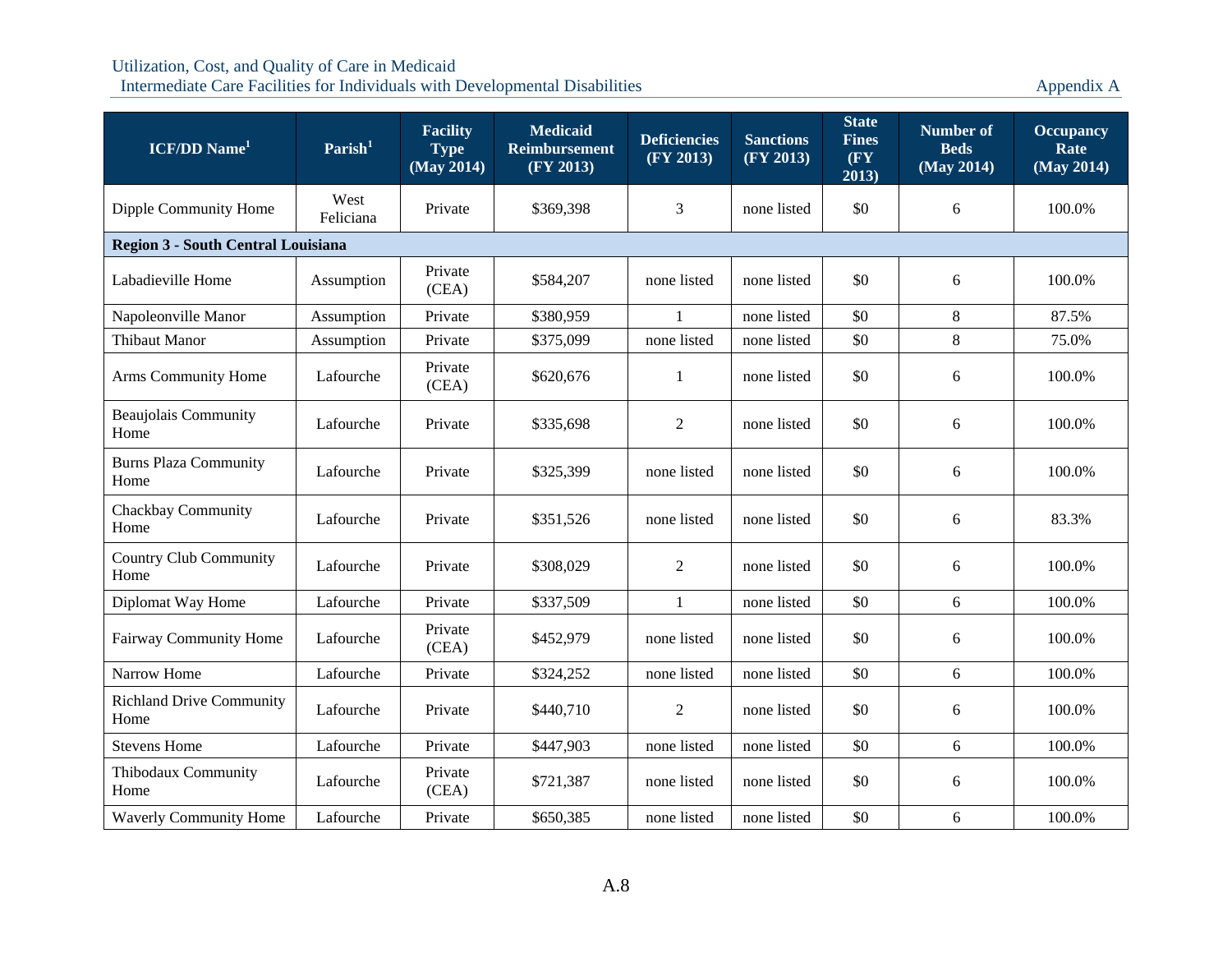| <b>ICF/DD</b> Name <sup>1</sup>                | $\textbf{Parish}^1$            | <b>Facility</b><br><b>Type</b><br>$\overline{\text{ (May 2014)}}$ | <b>Medicaid</b><br><b>Reimbursement</b><br>(FY 2013) | <b>Deficiencies</b><br>(FY 2013) | <b>Sanctions</b><br>(FY 2013) | <b>State</b><br><b>Fines</b><br>(FY)<br>2013) | <b>Number of</b><br><b>Beds</b><br>(May 2014) | <b>Occupancy</b><br>Rate<br>(May 2014) |
|------------------------------------------------|--------------------------------|-------------------------------------------------------------------|------------------------------------------------------|----------------------------------|-------------------------------|-----------------------------------------------|-----------------------------------------------|----------------------------------------|
| West 47th Street<br><b>Community Home</b>      | Lafourche                      | Private                                                           | \$276,480                                            | 2                                | none listed                   | \$0                                           | 6                                             | 100.0%                                 |
| <b>St. Charles Community</b><br>Home           | St. Charles                    | Private                                                           | \$261,057                                            | 2                                | none listed                   | \$0                                           | $\overline{4}$                                | 100.0%                                 |
| <b>Woodland Drive</b><br><b>Community Home</b> | St. Charles                    | Private                                                           | \$309,545                                            | $\mathfrak{2}$                   | none listed                   | \$0                                           | 6                                             | 100.0%                                 |
| <b>Inspiration House</b>                       | St. John The<br><b>Baptist</b> | Private                                                           | \$334,145                                            | none listed                      | none listed                   | \$0                                           | 6                                             | 100.0%                                 |
| <b>Magnolia Community</b><br>Home              | St. John The<br><b>Baptist</b> | Private                                                           | \$150,252                                            | none listed                      | none listed                   | \$0                                           | 6                                             | 100.0%                                 |
| <b>Mayflower Community</b><br>Home             | St. John The<br><b>Baptist</b> | Private                                                           | \$268,868                                            | none listed                      | none listed                   | \$0                                           | 6                                             | 83.3%                                  |
| Iberia Community Home                          | St. Mary                       | Private                                                           | \$350,900                                            | $\mathbf{1}$                     | none listed                   | \$0                                           | 6                                             | 100.0%                                 |
| <b>Marie Street Community</b><br>Home          | St. Mary                       | Private                                                           | \$359,961                                            | 4                                | none listed                   | \$0                                           | 6                                             | 100.0%                                 |
| <b>Alliance Community Home</b>                 | Terrebonne                     | Private                                                           | \$306,819                                            | none listed                      | none listed                   | \$0                                           | 6                                             | 100.0%                                 |
| Dixie Community Home                           | Terrebonne                     | Private                                                           | \$309,983                                            | none listed                      | none listed                   | \$0                                           | 6                                             | 100.0%                                 |
| <b>Idlewild Community Home</b>                 | Terrebonne                     | Private                                                           | \$332,138                                            | none listed                      | none listed                   | \$0                                           | 6                                             | 100.0%                                 |
| Jenna Court Community<br>Home                  | Terrebonne                     | Private                                                           | \$334,098                                            | none listed                      | none listed                   | \$0                                           | 6                                             | 100.0%                                 |
| <b>Lillian Marie Community</b><br>Home         | Terrebonne                     | Private                                                           | \$236,760                                            | none listed                      | none listed                   | \$0                                           | 6                                             | 100.0%                                 |
| <b>Wellington Community</b><br>Home            | Terrebonne                     | Private                                                           | \$298,669                                            | none listed                      | none listed                   | \$0                                           | 6                                             | 83.3%                                  |
| <b>Region 4 - Acadiana</b>                     |                                |                                                                   |                                                      |                                  |                               |                                               |                                               |                                        |
| Arc of Acadiana                                | Acadia                         | Private<br>(CEA)                                                  | \$4,885,874                                          | 7                                | none listed                   | \$0                                           | 70                                            | 95.7%                                  |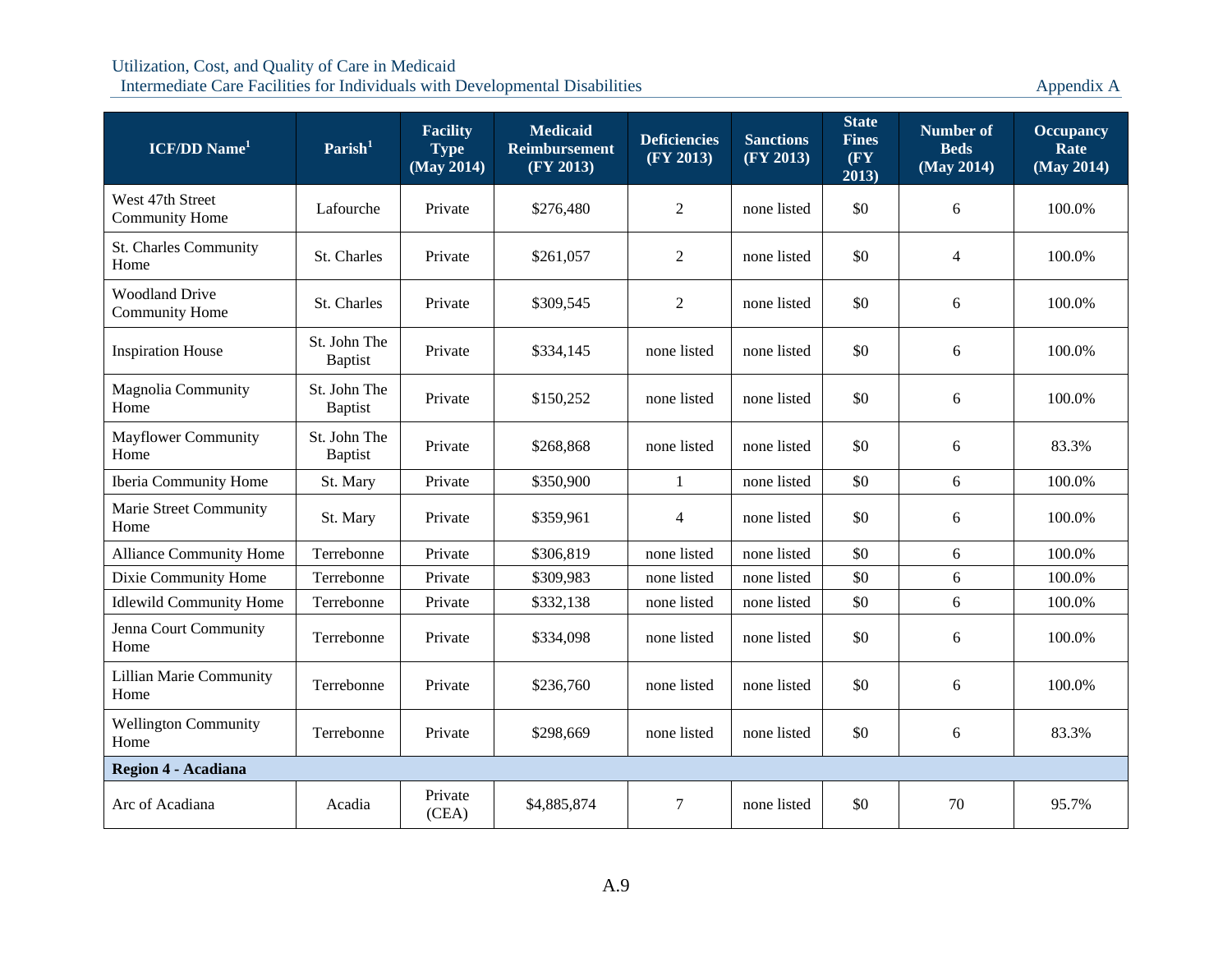| <b>ICF/DD</b> Name <sup>1</sup>                  | $\textbf{Parish}^1$ | <b>Facility</b><br><b>Type</b><br>(May 2014) | <b>Medicaid</b><br><b>Reimbursement</b><br>(FY 2013) | <b>Deficiencies</b><br>(FY 2013) | <b>Sanctions</b><br>(FY 2013) | <b>State</b><br><b>Fines</b><br>$(\mathbf{F}\mathbf{Y})$<br>2013) | <b>Number of</b><br><b>Beds</b><br>(May 2014) | <b>Occupancy</b><br>Rate<br>(May 2014) |
|--------------------------------------------------|---------------------|----------------------------------------------|------------------------------------------------------|----------------------------------|-------------------------------|-------------------------------------------------------------------|-----------------------------------------------|----------------------------------------|
| Edwin Drive Group Home                           | Acadia              | Private                                      | \$456,088                                            | 2                                | none listed                   | \$0                                                               | 8                                             | 100.0%                                 |
| <b>Lizette Community Home</b>                    | Acadia              | Private                                      | \$320,893                                            | 16                               | none listed                   | \$0                                                               | 6                                             | 100.0%                                 |
| <b>McMillian Avenue</b><br><b>Community Home</b> | Acadia              | Private<br>(CEA)                             | \$408,409                                            | 6                                | none listed                   | \$0                                                               | 6                                             | 100.0%                                 |
| Parish Road Community<br>Home                    | Acadia              | Private                                      | \$315,087                                            | $\mathbf{1}$                     | none listed                   | \$0                                                               | 6                                             | 100.0%                                 |
| <b>Liberty Four Community</b><br>Home            | Evangeline          | Private                                      | \$395,649                                            | none listed                      | none listed                   | \$0                                                               | 6                                             | 100.0%                                 |
| Mamou Community Home                             | Evangeline          | Private                                      | \$326,435                                            | none listed                      | none listed                   | \$0                                                               | 6                                             | 100.0%                                 |
| West Lincoln Road<br><b>Community Home</b>       | Evangeline          | Private                                      | \$293,810                                            | 1                                | none listed                   | \$0                                                               | 6                                             | 100.0%                                 |
| West Magnolia Group<br>Home                      | Evangeline          | Private                                      | \$396,386                                            | 1                                | none listed                   | \$0                                                               | 8                                             | 100.0%                                 |
| Arc Haven Community<br>Home                      | Iberia              | Private                                      | \$291,469                                            | $\overline{2}$                   | none listed                   | \$0                                                               | 6                                             | 66.7%                                  |
| <b>Dehart Community Home</b>                     | Iberia              | Private                                      | \$300,068                                            | $\overline{4}$                   | $\overline{2}$                | \$1,000                                                           | 6                                             | 100.0%                                 |
| Iberian Group Home                               | <b>Iberia</b>       | Private                                      | \$443,851                                            | 9                                | none listed                   | \$0                                                               | $\,8\,$                                       | 100.0%                                 |
| Kramer Group Home                                | Iberia              | Private                                      | \$456,428                                            | 8                                | none listed                   | \$0                                                               | $\overline{7}$                                | 100.0%                                 |
| Northside Group Home                             | Iberia              | Private                                      | \$451,552                                            | 10                               | none listed                   | \$0                                                               | $8\,$                                         | 100.0%                                 |
| Orange Grove Group Home                          | Iberia              | Private                                      | \$387,810                                            | $\overline{4}$                   | none listed                   | \$0                                                               | $\,8\,$                                       | 100.0%                                 |
| <b>Patout Community Home</b>                     | Iberia              | Private                                      | \$292,128                                            | 23                               | none listed                   | \$0                                                               | 6                                             | 100.0%                                 |
| Redwood Drive Group<br>Home                      | Iberia              | Private<br>(CEA)                             | \$750,839                                            | 6                                | none listed                   | \$0                                                               | $\,8\,$                                       | 100.0%                                 |
| Sugar Mill Group Home                            | Iberia              | Private                                      | \$416,017                                            | 6                                | none listed                   | \$0                                                               | 8                                             | 100.0%                                 |
| Arbor Main Community<br>Home                     | Lafayette           | Private                                      | \$344,934                                            | 4                                | none listed                   | \$0                                                               | 6                                             | 100.0%                                 |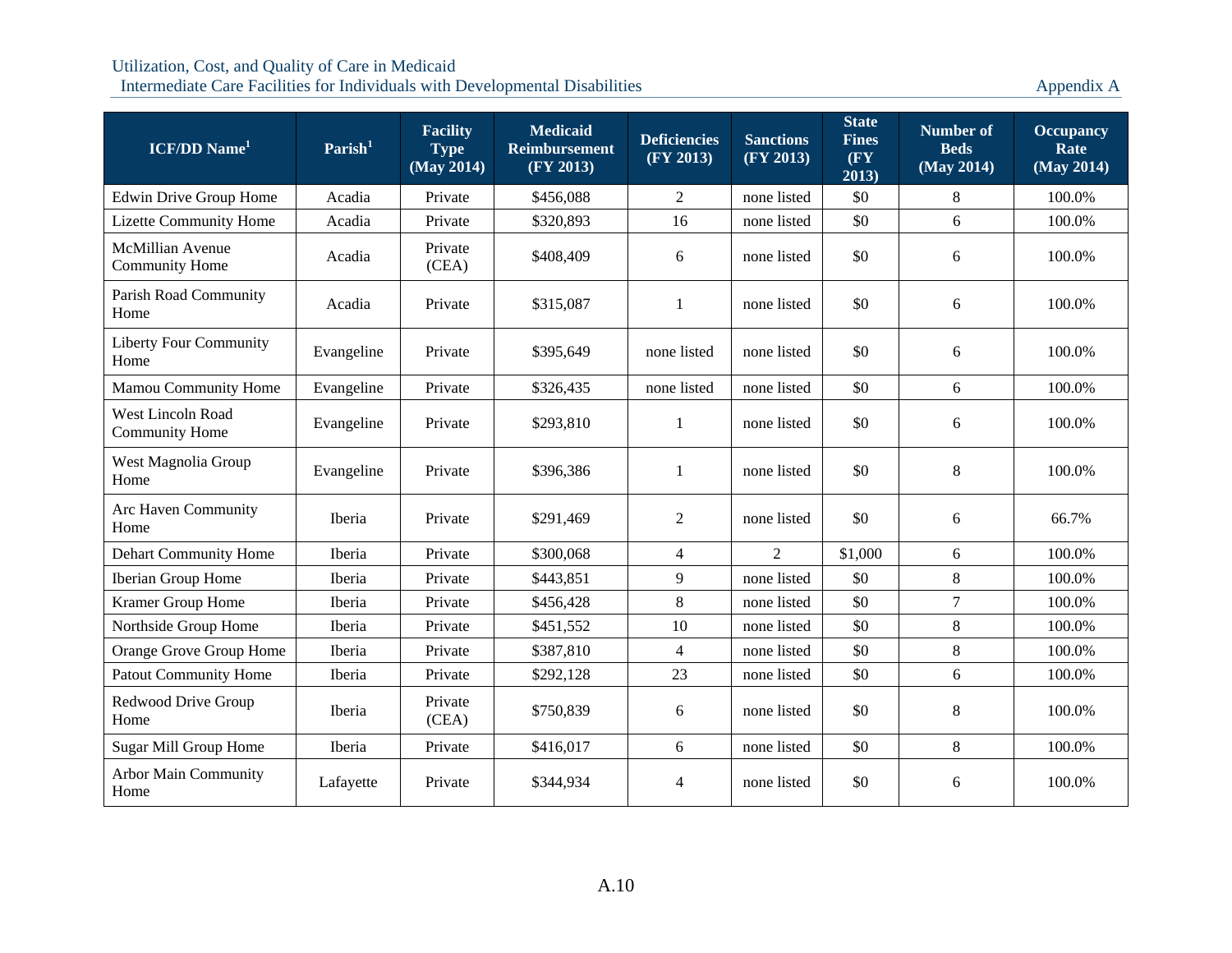| ICF/DD Name <sup>1</sup>            | $\mathrm{Parish}^1$ | <b>Facility</b><br><b>Type</b><br>(May 2014) | <b>Medicaid</b><br><b>Reimbursement</b><br>(FY 2013) | <b>Deficiencies</b><br>(FY 2013) | <b>Sanctions</b><br>(FY 2013) | <b>State</b><br><b>Fines</b><br>$(\mathbf{F}\mathbf{Y})$<br>2013) | <b>Number of</b><br><b>Beds</b><br>(May 2014) | <b>Occupancy</b><br>Rate<br>(May 2014) |
|-------------------------------------|---------------------|----------------------------------------------|------------------------------------------------------|----------------------------------|-------------------------------|-------------------------------------------------------------------|-----------------------------------------------|----------------------------------------|
| <b>Cane Place Community</b><br>Home | Lafayette           | Private                                      | \$321,186                                            | $\overline{4}$                   | none listed                   | \$0                                                               | 6                                             | 100.0%                                 |
| Civitan Group Home                  | Lafayette           | Private                                      | \$816,584                                            | 5                                | $\mathbf{1}$                  | \$1,000                                                           | 16                                            | 93.8%                                  |
| Crocket Group Home                  | Lafayette           | Private                                      | \$262,157                                            | 15                               | none listed                   | \$0                                                               | $8\,$                                         | 100.0%                                 |
| Hannie Community Home,<br>Inc.      | Lafayette           | Private                                      | \$323,716                                            | none listed                      | none listed                   | \$0                                                               | 6                                             | 100.0%                                 |
| <b>Hollier Community Home</b>       | Lafayette           | Private                                      | \$192,636                                            | 12                               | 3                             | \$3,800                                                           | 6                                             | 100.0%                                 |
| Jeff & Nellie Guidry Group<br>Home  | Lafayette           | Private                                      | \$417,685                                            | $\overline{4}$                   | $\overline{2}$                | \$3,200                                                           | $8\,$                                         | 75.0%                                  |
| Jenkins Community Home              | Lafayette           | Private                                      | \$316,311                                            | $\overline{4}$                   | 1                             | \$500                                                             | 6                                             | 100.0%                                 |
| Ledia Simon Group Home              | Lafayette           | Private                                      | \$449,294                                            | $\mathbf{1}$                     | none listed                   | \$0                                                               | $8\,$                                         | 100.0%                                 |
| Lowe Community Home                 | Lafayette           | Private                                      | \$305,889                                            | $\overline{4}$                   | none listed                   | \$0                                                               | 6                                             | 100.0%                                 |
| Pardue Group Home                   | Lafayette           | Private                                      | \$278,923                                            | 1                                | none listed                   | \$0                                                               | $8\,$                                         | 100.0%                                 |
| Regis Group Home                    | Lafayette           | Private                                      | \$419,222                                            | 11                               | none listed                   | \$0                                                               | $\,8\,$                                       | 100.0%                                 |
| <b>Scott Community Home</b>         | Lafayette           | Private                                      | \$358,695                                            | 6                                | none listed                   | \$0                                                               | 6                                             | 100.0%                                 |
| Sis Lane Community Home             | Lafayette           | Private                                      | \$411,187                                            | 6                                | none listed                   | \$0                                                               | 6                                             | 100.0%                                 |
| <b>Timmy Community Home</b>         | Lafayette           | Private                                      | \$345,840                                            | 6                                | none listed                   | \$0                                                               | 6                                             | 100.0%                                 |
| <b>Tison Group Home</b>             | Lafayette           | Private                                      | \$496,059                                            | $\overline{4}$                   | none listed                   | \$0                                                               | $8\,$                                         | 100.0%                                 |
| <b>Trappey Community Home</b>       | Lafayette           | Private                                      | \$233,488                                            | $\mathbf{1}$                     | none listed                   | \$0                                                               | 6                                             | 100.0%                                 |
| Vern Trahan Community<br>Home       | Lafayette           | Private                                      | \$264,059                                            | none listed                      | none listed                   | \$0                                                               | 6                                             | 83.3%                                  |
| Garland Group Home                  | St. Landry          | Private                                      | \$485,499                                            | 15                               | none listed                   | \$0                                                               | 8                                             | 87.5%                                  |
| Liberty One Community<br>Home       | St. Landry          | Private                                      | \$345,894                                            | $\mathbf{1}$                     | none listed                   | \$0                                                               | 6                                             | 100.0%                                 |
| Liberty Three Community<br>Home     | St. Landry          | Private                                      | \$371,068                                            | 3                                | none listed                   | \$0                                                               | 6                                             | 100.0%                                 |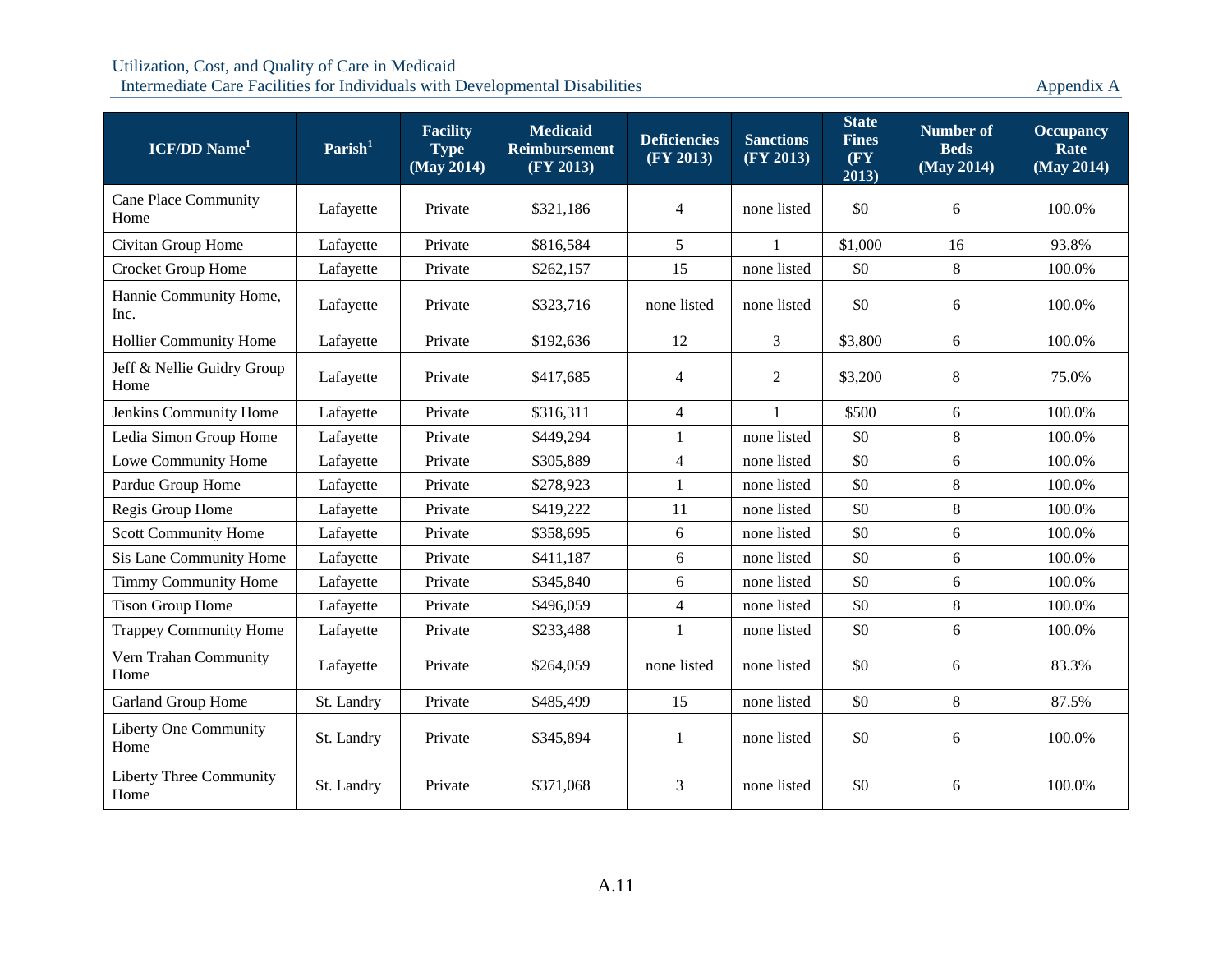| <b>ICF/DD</b> Name <sup>1</sup>                   | Parish <sup>1</sup> | <b>Facility</b><br><b>Type</b><br>(May 2014) | <b>Medicaid</b><br><b>Reimbursement</b><br>(FY 2013) | <b>Deficiencies</b><br>(FY 2013) | <b>Sanctions</b><br>(FY 2013) | <b>State</b><br><b>Fines</b><br>(FY)<br>2013) | <b>Number of</b><br><b>Beds</b><br>(May 2014) | <b>Occupancy</b><br>Rate<br>(May 2014) |  |  |  |
|---------------------------------------------------|---------------------|----------------------------------------------|------------------------------------------------------|----------------------------------|-------------------------------|-----------------------------------------------|-----------------------------------------------|----------------------------------------|--|--|--|
| Liberty Two Community<br>Home                     | St. Landry          | Private                                      | \$295,675                                            | none listed                      | none listed                   | \$0                                           | 6                                             | 100.0%                                 |  |  |  |
| Wyble Group Home                                  | St. Landry          | Private                                      | \$428,859                                            | 6                                | none listed                   | \$0                                           | $\,8\,$                                       | 87.5%                                  |  |  |  |
| K. C. Roy Home                                    | St. Martin          | Private                                      | \$314,224                                            | $\overline{2}$                   | none listed                   | \$0                                           | 6                                             | 100.0%                                 |  |  |  |
| Milton Andrepont Home                             | St. Martin          | Private                                      | \$275,264                                            | $\mathbf{1}$                     | none listed                   | \$0                                           | 6                                             | 83.3%                                  |  |  |  |
| <b>Ruby Drive Community</b><br>Home               | St. Martin          | Private                                      | \$294,027                                            | $\overline{4}$                   | none listed                   | \$0                                           | 6                                             | 83.3%                                  |  |  |  |
| Stephanie Group Home                              | St. Martin          | Private                                      | \$518,859                                            | $\tau$                           | none listed                   | \$0                                           | $\,8\,$                                       | 100.0%                                 |  |  |  |
| Abbeville Group Home                              | Vermilion           | Private                                      | \$363,989                                            | $\mathbf{1}$                     | none listed                   | \$0                                           | $8\,$                                         | 100.0%                                 |  |  |  |
| Main Street Community<br>Home                     | Vermilion           | Private                                      | \$306,096                                            | 4                                | none listed                   | \$0                                           | 6                                             | 100.0%                                 |  |  |  |
| <b>Region 5 - Southwest Louisiana</b>             |                     |                                              |                                                      |                                  |                               |                                               |                                               |                                        |  |  |  |
| <b>East Fifth Avenue</b><br><b>Community Home</b> | Allen               | Private                                      | \$471,687                                            | $\overline{4}$                   | none listed                   | \$0                                           | 6                                             | 100.0%                                 |  |  |  |
| <b>Thirteenth Street</b><br><b>Community Home</b> | Allen               | Private                                      | \$348,395                                            | $\overline{4}$                   | none listed                   | \$0                                           | 6                                             | 100.0%                                 |  |  |  |
| <b>Blankenship Community</b><br>Home              | Beauregard          | Private                                      | \$334,769                                            | 1                                | none listed                   | \$0                                           | 6                                             | 100.0%                                 |  |  |  |
| Lee Nichols Group Home                            | Beauregard          | Private                                      | \$383,174                                            | $\mathbf{1}$                     | none listed                   | \$0                                           | $\,8\,$                                       | 87.5%                                  |  |  |  |
| <b>Beech Street Group Home</b>                    | Calcasieu           | Private                                      | \$432,340                                            | 14                               | $\overline{3}$                | \$3,800                                       | $8\,$                                         | 100.0%                                 |  |  |  |
| Canal Group Home                                  | Calcasieu           | Private                                      | \$339,759                                            | $\tau$                           | none listed                   | \$0                                           | 8                                             | 100.0%                                 |  |  |  |
| Cherryhill Community<br>Home                      | Calcasieu           | Private                                      | \$293,532                                            | none listed                      | none listed                   | \$0                                           | 6                                             | 100.0%                                 |  |  |  |
| <b>Division Street Home</b>                       | Calcasieu           | Private                                      | no payments                                          | none listed                      | none listed                   | \$0                                           | $8\,$                                         | unknown                                |  |  |  |
| <b>Fancher Street Home</b>                        | Calcasieu           | Private                                      | \$481,106                                            | $\overline{4}$                   | none listed                   | \$0                                           | 8                                             | 100.0%                                 |  |  |  |
| Hazel St. Group Home                              | Calcasieu           | Private                                      | \$423,049                                            | $\overline{7}$                   | $\overline{2}$                | \$1,500                                       | $8\,$                                         | 100.0%                                 |  |  |  |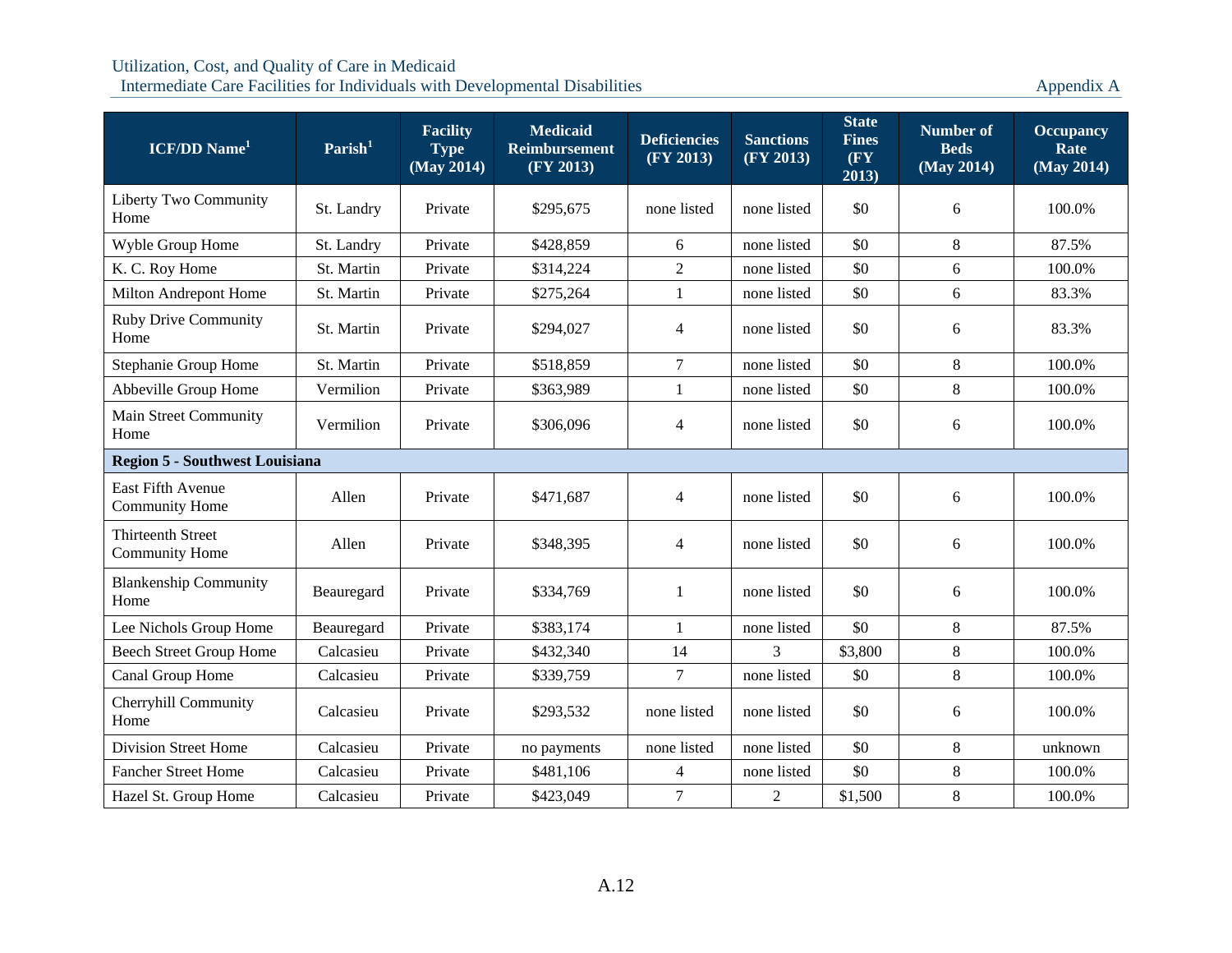| <b>ICF/DD</b> Name <sup>1</sup>            | $\textbf{Parish}^1$ | <b>Facility</b><br><b>Type</b><br>(May 2014) | <b>Medicaid</b><br><b>Reimbursement</b><br>(FY 2013) | <b>Deficiencies</b><br>(FY 2013) | <b>Sanctions</b><br>(FY 2013) | <b>State</b><br><b>Fines</b><br>(FY)<br>2013) | <b>Number of</b><br><b>Beds</b><br>(May 2014) | <b>Occupancy</b><br>Rate<br>(May 2014) |
|--------------------------------------------|---------------------|----------------------------------------------|------------------------------------------------------|----------------------------------|-------------------------------|-----------------------------------------------|-----------------------------------------------|----------------------------------------|
| Jefferson Street Community<br>Home         | Calcasieu           | Private                                      | \$380,900                                            | none listed                      | none listed                   | \$0                                           | 6                                             | 100.0%                                 |
| Julius Street Community<br>Home            | Calcasieu           | Private                                      | \$307,162                                            | 2                                | none listed                   | \$0                                           | 6                                             | 100.0%                                 |
| Kent Drive Home                            | Calcasieu           | Private                                      | \$271,270                                            | 6                                | none listed                   | \$0                                           | 6                                             | 100.0%                                 |
| <b>Lightner Community Home</b>             | Calcasieu           | Private                                      | \$262,812                                            | none listed                      | none listed                   | \$0                                           | 6                                             | 100.0%                                 |
| Mill Street Home                           | Calcasieu           | Private                                      | \$436,806                                            | $\overline{4}$                   | none listed                   | \$0                                           | $8\,$                                         | 87.5%                                  |
| Nineteenth Street<br><b>Community Home</b> | Calcasieu           | Private                                      | \$275,308                                            | 3                                | none listed                   | \$0                                           | 6                                             | 100.0%                                 |
| Nona Street Home                           | Calcasieu           | Private                                      | \$509,756                                            | 3                                | none listed                   | \$0                                           | $\,8\,$                                       | 100.0%                                 |
| Norben Drive Group Home                    | Calcasieu           | Private                                      | \$327,618                                            | $\overline{2}$                   | none listed                   | \$0                                           | 8                                             | 100.0%                                 |
| North Mitchell Street Home                 | Calcasieu           | Private                                      | \$462,757                                            | 5                                | none listed                   | \$0                                           | $\,8\,$                                       | 100.0%                                 |
| <b>Orleans Street Group Home</b>           | Calcasieu           | Private                                      | \$478,358                                            | 3                                | none listed                   | \$0                                           | 8                                             | 100.0%                                 |
| Penny Drive Home                           | Calcasieu           | Private                                      | \$222,124                                            | $\overline{2}$                   | none listed                   | \$0                                           | 6                                             | 100.0%                                 |
| Poplar Street Group Home                   | Calcasieu           | Private                                      | \$283,986                                            | 13                               | $\overline{2}$                | \$1,100                                       | $8\,$                                         | 100.0%                                 |
| <b>Reigel Street Community</b><br>Home     | Calcasieu           | Private                                      | \$303,710                                            | none listed                      | none listed                   | \$0                                           | 6                                             | 100.0%                                 |
| Robinswood Community<br>Home               | Calcasieu           | Private                                      | \$358,127                                            | 1                                | none listed                   | \$0                                           | 6                                             | 100.0%                                 |
| Robinswood School                          | Calcasieu           | Private                                      | \$6,167,324                                          | none listed                      | none listed                   | \$0                                           | 120                                           | 100.0%                                 |
| <b>Rosteet Community Home</b>              | Calcasieu           | Private                                      | \$344,223                                            | 1                                | none listed                   | \$0                                           | 6                                             | 100.0%                                 |
| <b>Royal Street Community</b><br>Home      | Calcasieu           | Private                                      | \$326,974                                            | none listed                      | none listed                   | \$0                                           | 6                                             | 100.0%                                 |
| <b>Sale Street Community</b><br>Home       | Calcasieu           | Private                                      | \$284,806                                            | none listed                      | none listed                   | \$0                                           | 6                                             | 100.0%                                 |
| Second Avenue<br><b>Community Home</b>     | Calcasieu           | Private                                      | \$289,527                                            | 3                                | none listed                   | \$0                                           | 6                                             | 100.0%                                 |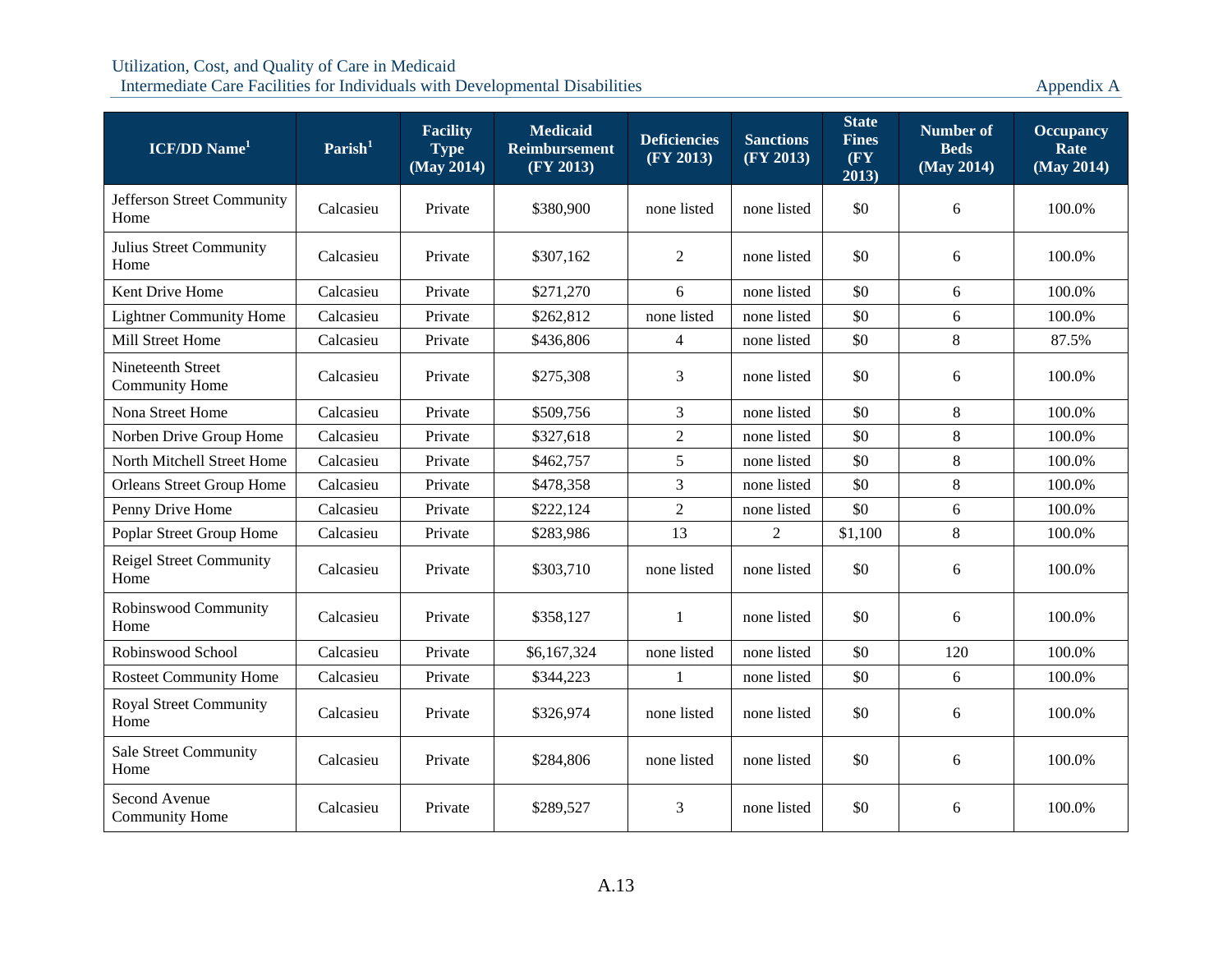| $ICF/DD$ Name <sup>1</sup>                               | Parish <sup>1</sup> | <b>Facility</b><br><b>Type</b><br>$\overline{\text{ (May 2014)}}$ | <b>Medicaid</b><br><b>Reimbursement</b><br>(FY 2013) | <b>Deficiencies</b><br>(FY 2013) | <b>Sanctions</b><br>(FY 2013) | <b>State</b><br><b>Fines</b><br>$(\mathbf{F}\mathbf{Y})$<br>2013) | <b>Number of</b><br><b>Beds</b><br>(May 2014) | <b>Occupancy</b><br>Rate<br>(May 2014) |
|----------------------------------------------------------|---------------------|-------------------------------------------------------------------|------------------------------------------------------|----------------------------------|-------------------------------|-------------------------------------------------------------------|-----------------------------------------------|----------------------------------------|
| South Street Home                                        | Calcasieu           | Private                                                           | no payments                                          | none listed                      | none listed                   | \$0                                                               | 8                                             | unknown                                |
| Tank Farm Group Home                                     | Calcasieu           | Private                                                           | \$465,806                                            | 6                                | none listed                   | \$0                                                               | 8                                             | 100.0%                                 |
| <b>Tenth Street Community</b><br>Home                    | Calcasieu           | Private                                                           | \$330,180                                            | $\overline{2}$                   | none listed                   | \$0                                                               | 6                                             | 100.0%                                 |
| Twenty-Third Street<br>Community Home                    | Calcasieu           | Private                                                           | \$363,345                                            | $\overline{3}$                   | none listed                   | \$0                                                               | 6                                             | 100.0%                                 |
| <b>University Drive</b><br>Community Home -<br>Evergreen | Calcasieu           | Private                                                           | \$337,359                                            | 6                                | none listed                   | \$0                                                               | 6                                             | 83.3%                                  |
| <b>West Calcasieau Center</b>                            | Calcasieu           | Private                                                           | \$1,489,678                                          | none listed                      | none listed                   | \$0                                                               | 30                                            | 96.7%                                  |
| Willowick Group Home                                     | Calcasieu           | Private                                                           | \$368,866                                            | $\overline{2}$                   | none listed                   | \$0                                                               | 6                                             | 100.0%                                 |
| Winnie Street Group Home                                 | Calcasieu           | Private                                                           | \$331,535                                            | 2                                | none listed                   | \$0                                                               | $8\,$                                         | 100.0%                                 |
| <b>Astor Community Home</b>                              | Jefferson<br>Davis  | Private                                                           | \$312,324                                            | $\overline{4}$                   | $\mathbf{1}$                  | \$1,900                                                           | 6                                             | 100.0%                                 |
| East Nichols<br>St. Community Home                       | Jefferson<br>Davis  | Private                                                           | \$276,476                                            | $\overline{7}$                   | none listed                   | \$0                                                               | 6                                             | 100.0%                                 |
| Magnolia Drive<br><b>Community Home</b>                  | Jefferson<br>Davis  | Private                                                           | \$344,222                                            | 3                                | none listed                   | \$0                                                               | 6                                             | 100.0%                                 |
| Plaquemine Street<br><b>Community Home</b>               | Jefferson<br>Davis  | Private<br>(CEA)                                                  | \$382,179                                            | $\overline{2}$                   | none listed                   | \$0                                                               | 6                                             | 100.0%                                 |
| Southwest Community<br>Home                              | Jefferson<br>Davis  | Private                                                           | \$266,642                                            | none listed                      | none listed                   | \$0                                                               | 6                                             | 100.0%                                 |
| Pear Street Group Home                                   | Vernon              | Private                                                           | \$413,590                                            | none listed                      | none listed                   | \$0                                                               | 8                                             | 100.0%                                 |
| Region 6 - Central Louisiana                             |                     |                                                                   |                                                      |                                  |                               |                                                                   |                                               |                                        |
| Ledoux Provosty, Sr.<br><b>Memorial Home</b>             | Avoyelles           | Private                                                           | \$329,046                                            | 1                                | none listed                   | \$0                                                               | 6                                             | 100.0%                                 |
| <b>Butler Road Community</b><br>Home                     | Beauregard          | Private                                                           | \$351,180                                            | none listed                      | none listed                   | \$0                                                               | 6                                             | 100.0%                                 |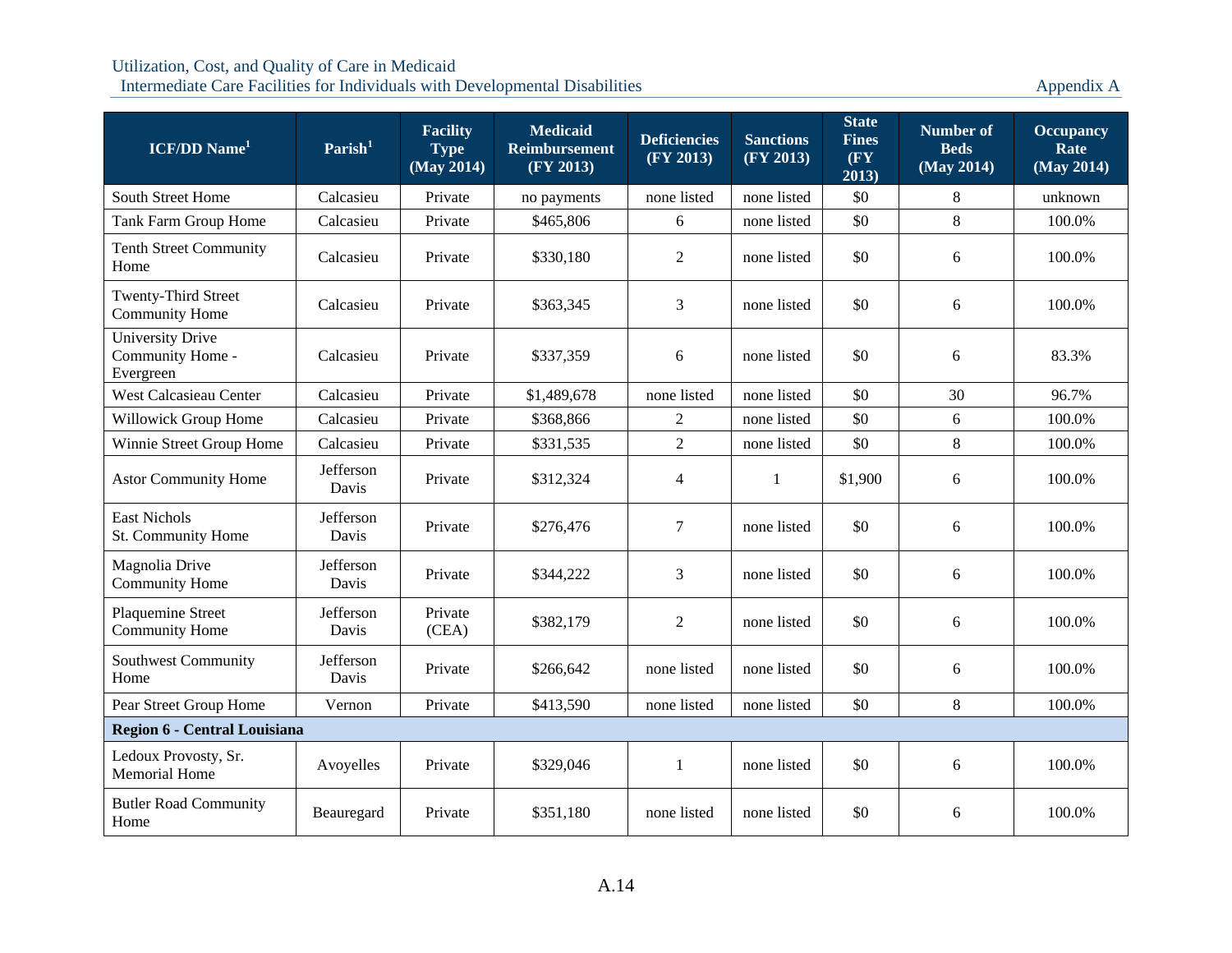| $ICF/DD$ Name <sup>1</sup>                     | $\textbf{Parish}^1$ | <b>Facility</b><br><b>Type</b><br>(May 2014) | <b>Medicaid</b><br><b>Reimbursement</b><br>(FY 2013) | <b>Deficiencies</b><br>(FY 2013) | <b>Sanctions</b><br>(FY 2013) | <b>State</b><br><b>Fines</b><br>(FY)<br>2013) | <b>Number of</b><br><b>Beds</b><br>(May 2014) | <b>Occupancy</b><br>Rate<br>(May 2014) |
|------------------------------------------------|---------------------|----------------------------------------------|------------------------------------------------------|----------------------------------|-------------------------------|-----------------------------------------------|-----------------------------------------------|----------------------------------------|
| <b>Central Grant Community</b><br>Home         | Grant               | Private                                      | \$381,373                                            | 12                               | none listed                   | \$0                                           | 6                                             | 100.0%                                 |
| Oak Ridge Community<br>Home                    | Grant               | Private                                      | \$378,347                                            | 3                                | none listed                   | \$0                                           | 6                                             | 66.7%                                  |
| <b>Prospect Community Home</b>                 | Grant               | Private                                      | \$357,779                                            | none listed                      | none listed                   | \$0                                           | 6                                             | 100.0%                                 |
| <b>Robertson Road</b><br><b>Community Home</b> | Grant               | Private                                      | \$254,413                                            | $\overline{2}$                   | none listed                   | \$0                                           | 6                                             | 83.3%                                  |
| <b>Hickory Street Community</b><br>Home        | Lasalle             | Private                                      | \$357,570                                            | $\overline{2}$                   | $\mathbf{1}$                  | \$1,200                                       | 6                                             | 83.3%                                  |
| Adams Group Home                               | Rapides             | Private                                      | \$853,565                                            | none listed                      | none listed                   | \$0                                           | 14                                            | 100.0%                                 |
| <b>Adrian Drive Community</b><br>Home          | Rapides             | Private                                      | \$350,627                                            | 1                                | none listed                   | \$0                                           | 6                                             | 100.0%                                 |
| Amicus Home                                    | Rapides             | Private                                      | \$498,422                                            | none listed                      | none listed                   | \$0                                           | $8\,$                                         | 100.0%                                 |
| Anna Lane Community<br>Home                    | Rapides             | Private                                      | \$409,135                                            | none listed                      | none listed                   | \$0                                           | 6                                             | 100.0%                                 |
| <b>Bouef Trace Community</b><br>Home           | Rapides             | Private                                      | \$405,441                                            | 3                                | none listed                   | \$0                                           | 6                                             | 100.0%                                 |
| <b>Buchanan Group Home</b>                     | Rapides             | Private                                      | \$754,429                                            | $\overline{4}$                   | none listed                   | \$0                                           | 14                                            | 92.9%                                  |
| Camerata Community<br>Home                     | Rapides             | Private                                      | \$461,881                                            | none listed                      | none listed                   | \$0                                           | 6                                             | 100.0%                                 |
| <b>Cameron Community</b><br>Home               | Rapides             | Private                                      | \$325,122                                            | none listed                      | none listed                   | \$0                                           | 6                                             | 100.0%                                 |
| Carlo Bertani Home                             | Rapides             | Private                                      | \$566,683                                            | none listed                      | none listed                   | \$0                                           | 10                                            | 100.0%                                 |
| Charles P. Greco Home                          | Rapides             | Private                                      | \$509,246                                            | none listed                      | none listed                   | \$0                                           | $8\,$                                         | 100.0%                                 |
| <b>Clevland Community</b><br>Home              | Rapides             | Private                                      | \$370,058                                            | 1                                | none listed                   | \$0                                           | 6                                             | 100.0%                                 |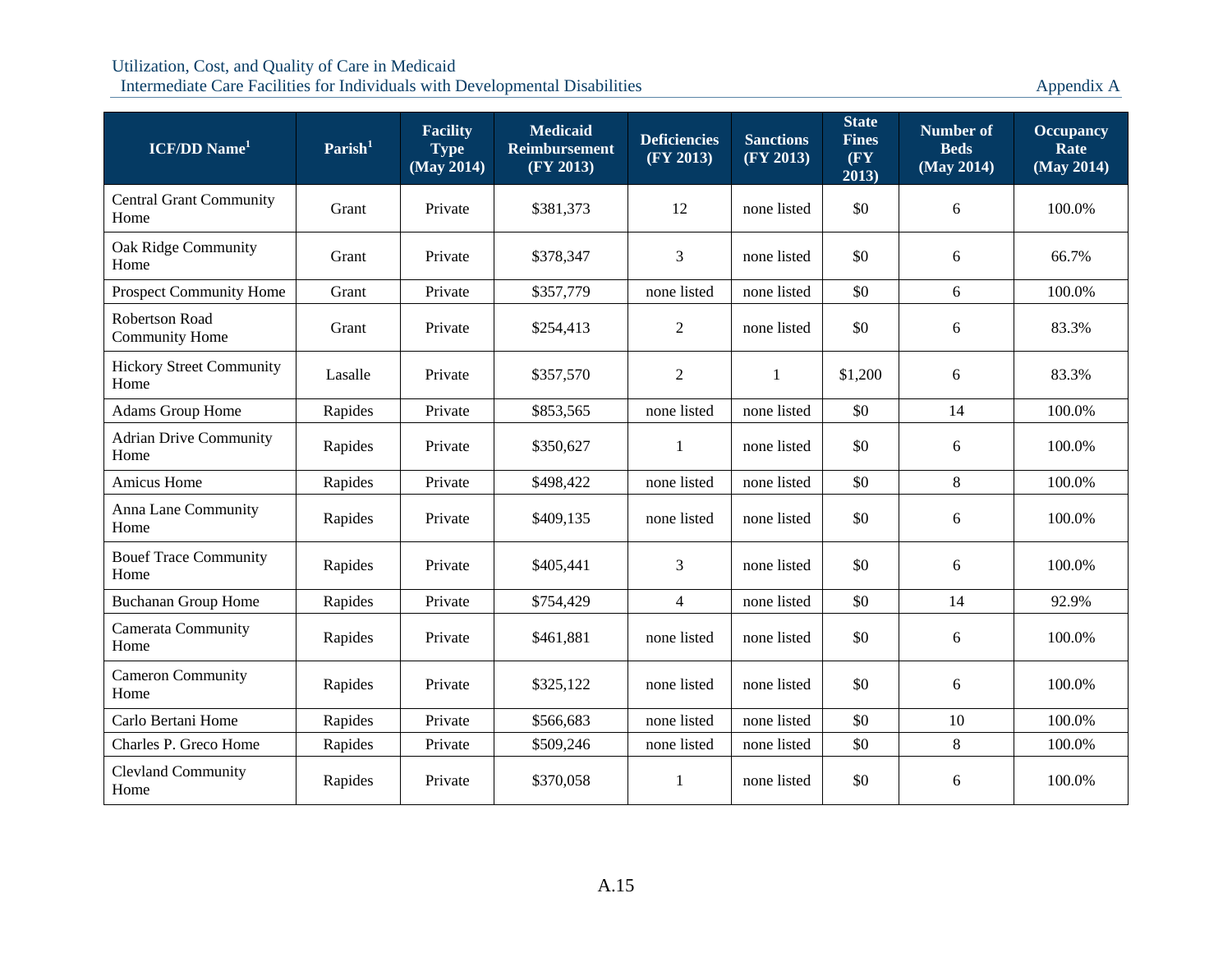| <b>ICF/DD</b> Name <sup>1</sup>            | Parish <sup>1</sup> | <b>Facility</b><br><b>Type</b><br>(May 2014) | <b>Medicaid</b><br><b>Reimbursement</b><br>(FY 2013) | <b>Deficiencies</b><br>(FY 2013) | <b>Sanctions</b><br>(FY 2013) | <b>State</b><br><b>Fines</b><br>(FY)<br>2013) | <b>Number of</b><br><b>Beds</b><br>(May 2014) | <b>Occupancy</b><br>Rate<br>(May 2014) |
|--------------------------------------------|---------------------|----------------------------------------------|------------------------------------------------------|----------------------------------|-------------------------------|-----------------------------------------------|-----------------------------------------------|----------------------------------------|
| Country Club Road<br><b>Community Home</b> | Rapides             | Private                                      | \$401,501                                            | none listed                      | none listed                   | \$0                                           | 6                                             | 100.0%                                 |
| <b>Crooms Lane Community</b><br>Home       | Rapides             | Private                                      | \$332,655                                            | 7                                | none listed                   | \$0                                           | 6                                             | 83.3%                                  |
| Deer Creek Community<br>Home               | Rapides             | Private                                      | \$395,653                                            | none listed                      | none listed                   | \$0                                           | 6                                             | 100.0%                                 |
| <b>East Ridge Community</b><br>Home        | Rapides             | Private                                      | \$360,128                                            | none listed                      | none listed                   | \$0                                           | 6                                             | 100.0%                                 |
| <b>Edgewood Community</b><br>Home          | Rapides             | Private<br>(CEA)                             | \$642,858                                            | none listed                      | none listed                   | \$0                                           | 6                                             | 100.0%                                 |
| Fendler Parkway<br><b>Community Home</b>   | Rapides             | Private                                      | \$313,096                                            | $\overline{2}$                   | none listed                   | \$0                                           | 6                                             | 100.0%                                 |
| Fillmore Group Home                        | Rapides             | Private                                      | \$817,454                                            | 1                                | none listed                   | \$0                                           | 14                                            | 100.0%                                 |
| Fr. August Thompson<br>Home                | Rapides             | Private                                      | \$337,478                                            | none listed                      | none listed                   | \$0                                           | 6                                             | 100.0%                                 |
| <b>Fulton Road Community</b><br>Home       | Rapides             | Private                                      | \$339,684                                            | 3                                | none listed                   | \$0                                           | 6                                             | 100.0%                                 |
| Garfield Group Home                        | Rapides             | Private                                      | \$823,082                                            | none listed                      | none listed                   | \$0                                           | 14                                            | 100.0%                                 |
| <b>Grant Community Home</b>                | Rapides             | Private                                      | \$387,723                                            | none listed                      | none listed                   | \$0                                           | 6                                             | 100.0%                                 |
| <b>Greco Community Home</b>                | Rapides             | Private                                      | \$399,887                                            | 3                                | none listed                   | \$0                                           | $8\,$                                         | 100.0%                                 |
| Harding Community Home                     | Rapides             | Private                                      | \$385,254                                            | none listed                      | none listed                   | \$0                                           | 6                                             | unknown                                |
| Harrison Group Home                        | Rapides             | Private                                      | \$484,324                                            | none listed                      | none listed                   | \$0                                           | $\,8\,$                                       | 100.0%                                 |
| <b>Hayes Community Home</b>                | Rapides             | Private                                      | \$390,221                                            | $\mathbf{1}$                     | none listed                   | \$0                                           | 6                                             | 100.0%                                 |
| <b>Heyman Lane Community</b><br>Home       | Rapides             | Private                                      | \$324,927                                            | none listed                      | none listed                   | \$0                                           | 6                                             | 100.0%                                 |
| Jackson Group Home                         | Rapides             | Private                                      | \$494,207                                            |                                  | none listed                   | \$0                                           | $\,8\,$                                       | 100.0%                                 |
| Jefferson Group Home                       | Rapides             | Private                                      | \$817,711                                            | none listed                      | none listed                   | \$0                                           | 14                                            | 100.0%                                 |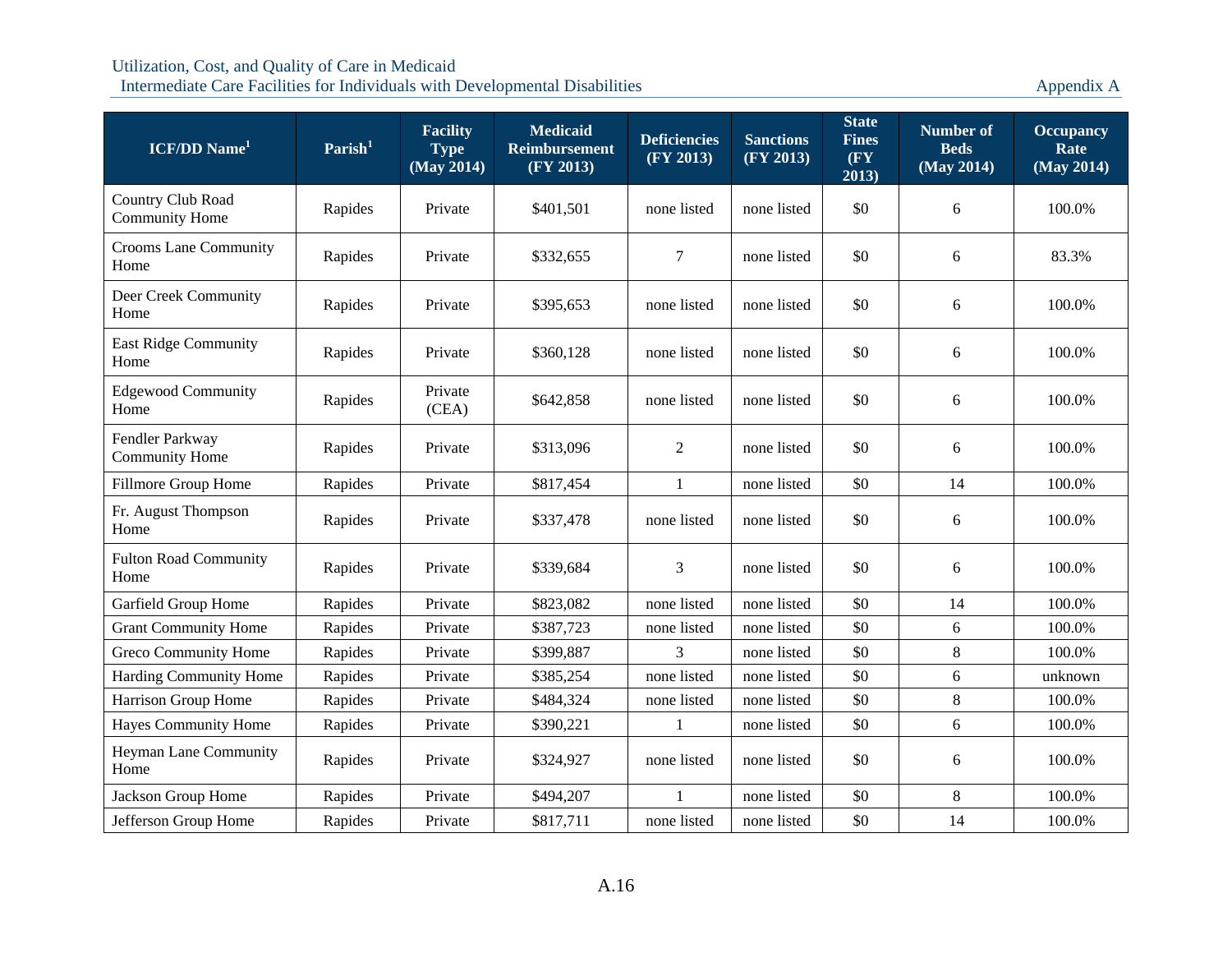Intermediate Care Facilities for Individuals with Developmental Disabilities Appendix A

| $ICF/DD$ Name <sup>1</sup>                      | Parish <sup>1</sup> | <b>Facility</b><br><b>Type</b><br>(May 2014) | <b>Medicaid</b><br><b>Reimbursement</b><br>(FY 2013) | <b>Deficiencies</b><br>(FY 2013) | <b>Sanctions</b><br>(FY 2013) | <b>State</b><br><b>Fines</b><br>$(\mathbf{F}\mathbf{Y})$<br>2013) | <b>Number of</b><br><b>Beds</b><br>$\overline{\text{ (May 2014)}}$ | <b>Occupancy</b><br>Rate<br>(May 2014) |
|-------------------------------------------------|---------------------|----------------------------------------------|------------------------------------------------------|----------------------------------|-------------------------------|-------------------------------------------------------------------|--------------------------------------------------------------------|----------------------------------------|
| John Tyler Group Home                           | Rapides             | Private                                      | \$506,667                                            | 3                                | none listed                   | \$0                                                               | 8                                                                  | 100.0%                                 |
| Johnson Community Home                          | Rapides             | Private                                      | \$376,765                                            | 1                                | none listed                   | \$0                                                               | 6                                                                  | 100.0%                                 |
| Joy Nalty Hodges Home                           | Rapides             | Private                                      | \$483,758                                            | $\overline{3}$                   | none listed                   | \$0                                                               | 8                                                                  | 100.0%                                 |
| Jude Community Home                             | Rapides             | Private                                      | \$403,551                                            | 1                                | none listed                   | \$0                                                               | 6                                                                  | 83.3%                                  |
| Kilpatrick Home                                 | Rapides             | Private                                      | \$509,559                                            | $\mathbf{1}$                     | none listed                   | \$0                                                               | $\,8\,$                                                            | 100.0%                                 |
| Lincoln Group Home                              | Rapides             | Private                                      | \$518,215                                            | 1                                | none listed                   | \$0                                                               | 8                                                                  | 100.0%                                 |
| Livingston Road<br><b>Community Home</b>        | Rapides             | Private                                      | \$314,210                                            | $\overline{4}$                   | none listed                   | \$0                                                               | 6                                                                  | 100.0%                                 |
| Louisiana Special<br><b>Education Center</b>    | Rapides             | Public<br>(Non-<br>OCDD)                     | \$14,544,488                                         | $\boldsymbol{7}$                 | none listed                   | \$0                                                               | 75                                                                 | 74.7%                                  |
| Madison Group Home                              | Rapides             | Private                                      | \$862,590                                            | 10                               | 1                             | \$5,800                                                           | 14                                                                 | 92.9%                                  |
| McKinley Group Home                             | Rapides             | Private                                      | \$503,039                                            | $\overline{2}$                   | none listed                   | \$0                                                               | $\,8\,$                                                            | 100.0%                                 |
| Monroe Group Home                               | Rapides             | Private                                      | \$479,736                                            | $\mathbf{1}$                     | none listed                   | \$0                                                               | $\,8\,$                                                            | 87.5%                                  |
| Monsignor Joseph M.<br>Susi-Knights of Columbus | Rapides             | Private                                      | \$497,447                                            | none listed                      | none listed                   | \$0                                                               | $\,8\,$                                                            | 100.0%                                 |
| Oak Run Community<br>Home                       | Rapides             | Private<br>(CEA)                             | \$358,041                                            | 2                                | none listed                   | \$0                                                               | 6                                                                  | 100.0%                                 |
| Paradise Road Community<br>Home                 | Rapides             | Private                                      | \$252,282                                            | $\overline{2}$                   | none listed                   | \$0                                                               | 6                                                                  | 100.0%                                 |
| Peach Community Home                            | Rapides             | Private                                      | \$309,940                                            | $\overline{2}$                   | none listed                   | \$0                                                               | 6                                                                  | 100.0%                                 |
| Pecan Grove Training<br>Center                  | Rapides             | Private                                      | \$5,140,015                                          | $\mathbf{1}$                     | none listed                   | \$0                                                               | 114                                                                | 91.2%                                  |
| Pierce Group Home                               | Rapides             | Private                                      | \$882,816                                            | none listed                      | none listed                   | \$0                                                               | 14                                                                 | 92.9%                                  |
| Pinecrest Supports and<br>Services Center       | Rapides             | Public                                       | \$113,997,807                                        | 3                                | none listed                   | \$0                                                               | 1222                                                               | $32.6\%$ <sup>2</sup>                  |

<sup>2</sup> FY 2014 occupancy rate for OCDD-operated public facilities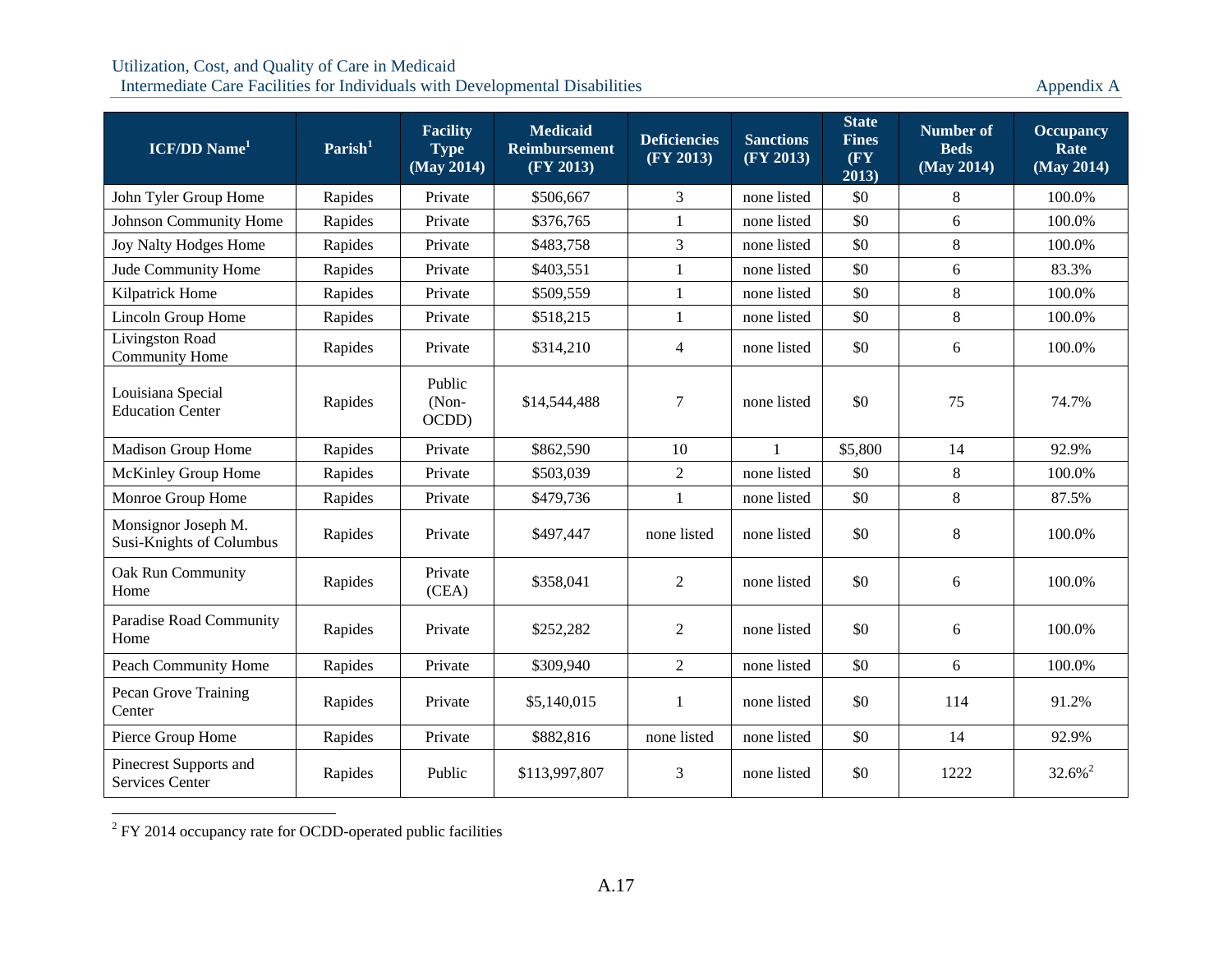| $ICF/DD$ Name <sup>1</sup>                       | $\mathrm{Parish}^1$ | <b>Facility</b><br><b>Type</b><br>(May 2014) | <b>Medicaid</b><br><b>Reimbursement</b><br>(FY 2013) | <b>Deficiencies</b><br>(FY 2013) | <b>Sanctions</b><br>(FY 2013) | <b>State</b><br><b>Fines</b><br>(FY<br>2013) | <b>Number of</b><br><b>Beds</b><br>(May 2014) | <b>Occupancy</b><br>Rate<br>(May 2014) |
|--------------------------------------------------|---------------------|----------------------------------------------|------------------------------------------------------|----------------------------------|-------------------------------|----------------------------------------------|-----------------------------------------------|----------------------------------------|
| <b>Poland Community Home</b>                     | Rapides             | Private                                      | \$271,731                                            | none listed                      | none listed                   | \$0                                          | 6                                             | 100.0%                                 |
| Polk Group Home                                  | Rapides             | Private                                      | \$427,354                                            | none listed                      | none listed                   | \$0                                          | 8                                             | 100.0%                                 |
| <b>Prescott Road Community</b><br>Home           | Rapides             | Private                                      | \$397,749                                            | none listed                      | none listed                   | \$0                                          | 6                                             | 100.0%                                 |
| Rapides Group Home                               | Rapides             | Private                                      | \$449,603                                            | 1                                | none listed                   | \$0                                          | 8                                             | 100.0%                                 |
| Renzi Community Home                             | Rapides             | Private                                      | \$269,846                                            | none listed                      | none listed                   | \$0                                          | 6                                             | 100.0%                                 |
| <b>Ridgemont Drive</b><br><b>Community Home</b>  | Rapides             | Private                                      | \$444,251                                            | none listed                      | none listed                   | \$0                                          | 6                                             | 100.0%                                 |
| <b>Roosevelt Community</b><br>Home               | Rapides             | Private                                      | \$390,004                                            | none listed                      | none listed                   | \$0                                          | 6                                             | 100.0%                                 |
| <b>Sharon Smith Home</b>                         | Rapides             | Private                                      | \$247,075                                            | none listed                      | none listed                   | \$0                                          | $\overline{4}$                                | 100.0%                                 |
| Sr. Helen Home                                   | Rapides             | Private                                      | \$459,672                                            | none listed                      | none listed                   | \$0                                          | 8                                             | 100.0%                                 |
| St. Mary's Residential<br><b>Training School</b> | Rapides             | Private                                      | \$6,810,449                                          | 9                                | none listed                   | \$0                                          | 126                                           | 92.1%                                  |
| <b>Stuckey Home</b>                              | Rapides             | Private                                      | \$516,502                                            | 1                                | none listed                   | \$0                                          | $8\,$                                         | 100.0%                                 |
| <b>Taft Community Home</b>                       | Rapides             | Private                                      | \$378,477                                            | none listed                      | none listed                   | \$0                                          | 6                                             | 100.0%                                 |
| <b>Taylor Group Home</b>                         | Rapides             | Private                                      | \$509,834                                            | none listed                      | none listed                   | \$0                                          | 8                                             | 100.0%                                 |
| <b>Transitional Family Life</b><br>Center        | Rapides             | Public<br>(Non-<br>OCDD)                     | \$2,365,840                                          | 1                                | none listed                   | \$0                                          | 15                                            | 80.0%                                  |
| Van Buren Community<br>Home                      | Rapides             | Private                                      | \$386,680                                            | 3                                | none listed                   | \$0                                          | 6                                             | 100.0%                                 |
| Verni Community Home                             | Rapides             | Private                                      | \$329,755                                            | none listed                      | none listed                   | \$0                                          | 6                                             | 100.0%                                 |
| <b>Washington Group Home</b>                     | Rapides             | Private                                      | \$865,666                                            | none listed                      | none listed                   | \$0                                          | 14                                            | 92.9%                                  |
| Wesleyan Community<br>Home                       | Rapides             | Private                                      | \$371,510                                            | 1                                | none listed                   | \$0                                          | 6                                             | 100.0%                                 |
| <b>Westside Group Home</b>                       | Rapides             | Private                                      | \$898,923                                            | $\mathbf{1}$                     | none listed                   | \$0                                          | 14                                            | 100.0%                                 |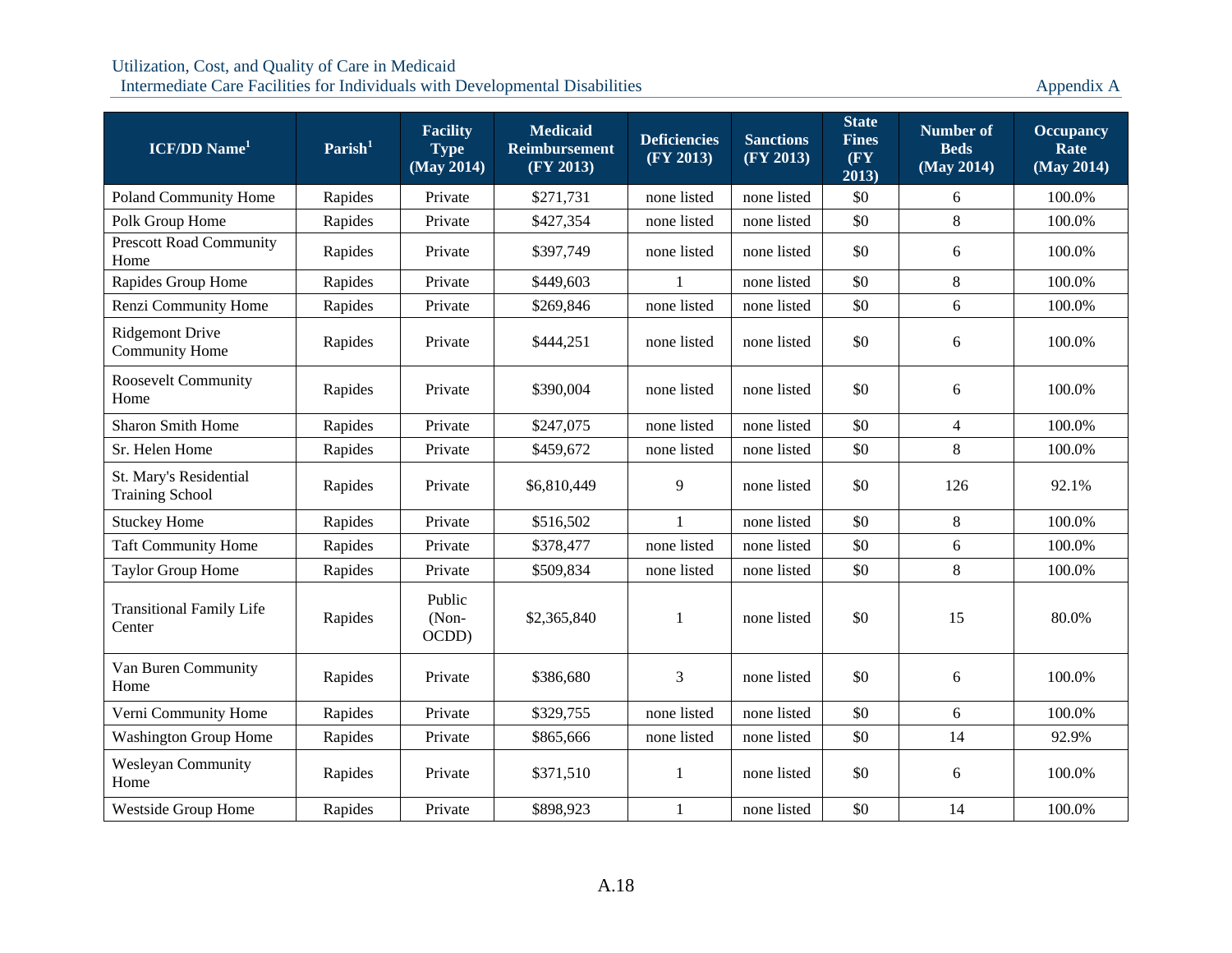| <b>ICF/DD</b> Name <sup>1</sup>                 | Parish <sup>1</sup> | <b>Facility</b><br><b>Type</b><br>(May 2014) | <b>Medicaid</b><br><b>Reimbursement</b><br>(FY 2013) | <b>Deficiencies</b><br>(FY 2013) | <b>Sanctions</b><br>(FY 2013) | <b>State</b><br><b>Fines</b><br>(FY)<br>2013) | <b>Number of</b><br><b>Beds</b><br>(May 2014) | <b>Occupancy</b><br>Rate<br>(May 2014) |
|-------------------------------------------------|---------------------|----------------------------------------------|------------------------------------------------------|----------------------------------|-------------------------------|-----------------------------------------------|-----------------------------------------------|----------------------------------------|
| Wilson Group Home                               | Rapides             | Private                                      | \$522,964                                            | none listed                      | none listed                   | \$0                                           | $\,8\,$                                       | 100.0%                                 |
| Windermere Community<br>Home                    | Rapides             | Private                                      | \$442,538                                            | $\overline{2}$                   | none listed                   | \$0                                           | 6                                             | unknown                                |
| <b>Winston Brown</b><br><b>Community Home</b>   | Rapides             | Private                                      | \$373,380                                            | none listed                      | none listed                   | \$0                                           | 6                                             | 100.0%                                 |
| Amanda Rock Community<br>Home                   | Vernon              | Private<br>(CEA)                             | \$398,824                                            | $\overline{2}$                   | none listed                   | \$0                                           | 6                                             | 100.0%                                 |
| Ray Charles Smith<br><b>Community Home</b>      | Vernon              | Private<br>(CEA)                             | \$383,995                                            | none listed                      | none listed                   | \$0                                           | 6                                             | 100.0%                                 |
| Visions Group Home                              | Vernon              | Private                                      | \$475,361                                            | none listed                      | none listed                   | \$0                                           | 8                                             | 100.0%                                 |
| Willis Road Community<br>Home                   | Vernon              | Private                                      | \$298,273                                            | $\overline{4}$                   | none listed                   | \$0                                           | 6                                             | 66.7%                                  |
| <b>Apache Drive Community</b><br>Residence      | Winn                | Private                                      | \$473,522                                            | 4                                | none listed                   | \$0                                           | 8                                             | 100.0%                                 |
| <b>Dodson Community</b><br>Residence            | Winn                | Private                                      | \$431,427                                            | none listed                      | none listed                   | \$0                                           | $\,8\,$                                       | 100.0%                                 |
| <b>Region 7 - Northwest Louisiana</b>           |                     |                                              |                                                      |                                  |                               |                                               |                                               |                                        |
| <b>Gibsland Community</b><br>Home               | Bienville           | Private                                      | \$353,411                                            | none listed                      | none listed                   | \$0                                           | 6                                             | unknown                                |
| ARC of Acadiana<br>Northwest                    | <b>Bossier</b>      | Private<br>(CEA)                             | \$5,713,891                                          | 13                               | none listed                   | \$0                                           | 133                                           | 94.7%                                  |
| <b>Arlington Place</b><br><b>Community Home</b> | <b>Bossier</b>      | Private                                      | \$304,318                                            | none listed                      | none listed                   | \$0                                           | 6                                             | 100.0%                                 |
| Douglas Drive Group<br>Home                     | <b>Bossier</b>      | Private                                      | \$412,431                                            | none listed                      | none listed                   | \$0                                           | 8                                             | 75.0%                                  |
| Elm Haven Group Home                            | <b>Bossier</b>      | Private                                      | \$373,785                                            | none listed                      | none listed                   | \$0                                           | $\,8\,$                                       | 100.0%                                 |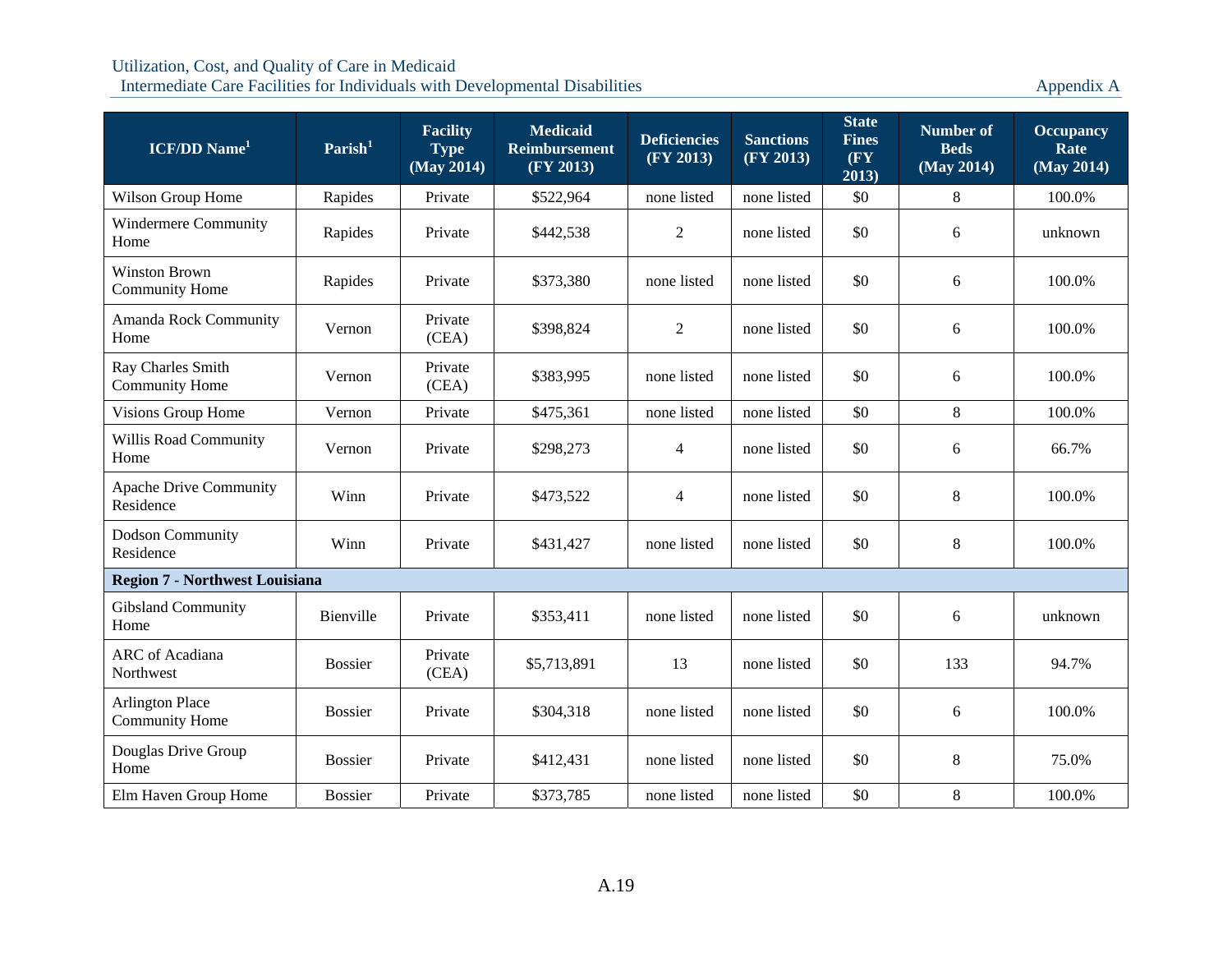| <b>ICF/DD</b> Name <sup>1</sup>                 | $\textbf{Parish}^1$ | <b>Facility</b><br><b>Type</b><br>(May 2014) | <b>Medicaid</b><br><b>Reimbursement</b><br>(FY 2013) | <b>Deficiencies</b><br>(FY 2013) | <b>Sanctions</b><br>(FY 2013) | <b>State</b><br><b>Fines</b><br>(FY)<br>2013) | <b>Number of</b><br><b>Beds</b><br>(May 2014) | <b>Occupancy</b><br>Rate<br>(May 2014) |
|-------------------------------------------------|---------------------|----------------------------------------------|------------------------------------------------------|----------------------------------|-------------------------------|-----------------------------------------------|-----------------------------------------------|----------------------------------------|
| Espanita Woods<br><b>Community Home</b>         | <b>Bossier</b>      | Private                                      | \$276,792                                            | none listed                      | none listed                   | \$0                                           | 6                                             | 83.3%                                  |
| <b>Grace Home</b>                               | <b>Bossier</b>      | Private                                      | \$411,468                                            | none listed                      | none listed                   | \$0                                           | $\,8\,$                                       | 100.0%                                 |
| <b>Greenbriar Community</b><br>Home             | <b>Bossier</b>      | Private                                      | \$365,671                                            | none listed                      | none listed                   | \$0                                           | 6                                             | 100.0%                                 |
| Jericho Home                                    | <b>Bossier</b>      | Private                                      | \$453,181                                            | none listed                      | none listed                   | \$0                                           | $8\,$                                         | 100.0%                                 |
| Pecan Lane Community<br>Home                    | <b>Bossier</b>      | Private                                      | \$297,651                                            | none listed                      | none listed                   | \$0                                           | 6                                             | 100.0%                                 |
| Yale Place Community<br>Home                    | <b>Bossier</b>      | Private                                      | \$288,085                                            | none listed                      | none listed                   | \$0                                           | 6                                             | 83.3%                                  |
| <b>Atlantic Avenue</b><br><b>Community Home</b> | Caddo               | Private                                      | \$341,033                                            | none listed                      | none listed                   | \$0                                           | 6                                             | unknown                                |
| <b>Baronne Community Home</b>                   | Caddo               | Private                                      | \$309,851                                            | none listed                      | none listed                   | \$0                                           | 6                                             | 100.0%                                 |
| <b>Barry Home</b>                               | Caddo               | Private                                      | \$419,087                                            |                                  | none listed                   | \$0                                           | 8                                             | unknown                                |
| <b>Carroll Street</b>                           | Caddo               | Private                                      | \$345,786                                            | none listed                      | none listed                   | \$0                                           | 6                                             | 100.0%                                 |
| Christina Home                                  | Caddo               | Private                                      | \$360,284                                            | none listed                      | none listed                   | \$0                                           | $\tau$                                        | unknown                                |
| Edna Marie Home                                 | Caddo               | Private                                      | \$434,227                                            | none listed                      | none listed                   | \$0                                           | 8                                             | unknown                                |
| Fay Home                                        | Caddo               | Private                                      | \$404,493                                            | none listed                      | none listed                   | \$0                                           | $8\,$                                         | unknown                                |
| Grace Anne Home                                 | Caddo               | Private                                      | \$329,220                                            | 1                                | none listed                   | \$0                                           | 6                                             | unknown                                |
| Holy Angels Residential<br>Facility             | Caddo               | Private                                      | \$3,717,345                                          | 1                                | none listed                   | \$0                                           | 109                                           | unknown                                |
| Hoyte Drive Community<br>Home                   | Caddo               | Private                                      | \$436,782                                            | none listed                      | none listed                   | \$0                                           | 6                                             | unknown                                |
| Jefferson Paige Community<br>Home               | Caddo               | Private                                      | \$315,174                                            | none listed                      | none listed                   | \$0                                           | 6                                             | 100.0%                                 |
| Meadowbrook Community<br>Home                   | Caddo               | Private                                      | \$303,194                                            | -1                               | none listed                   | \$0                                           | 6                                             | 83.3%                                  |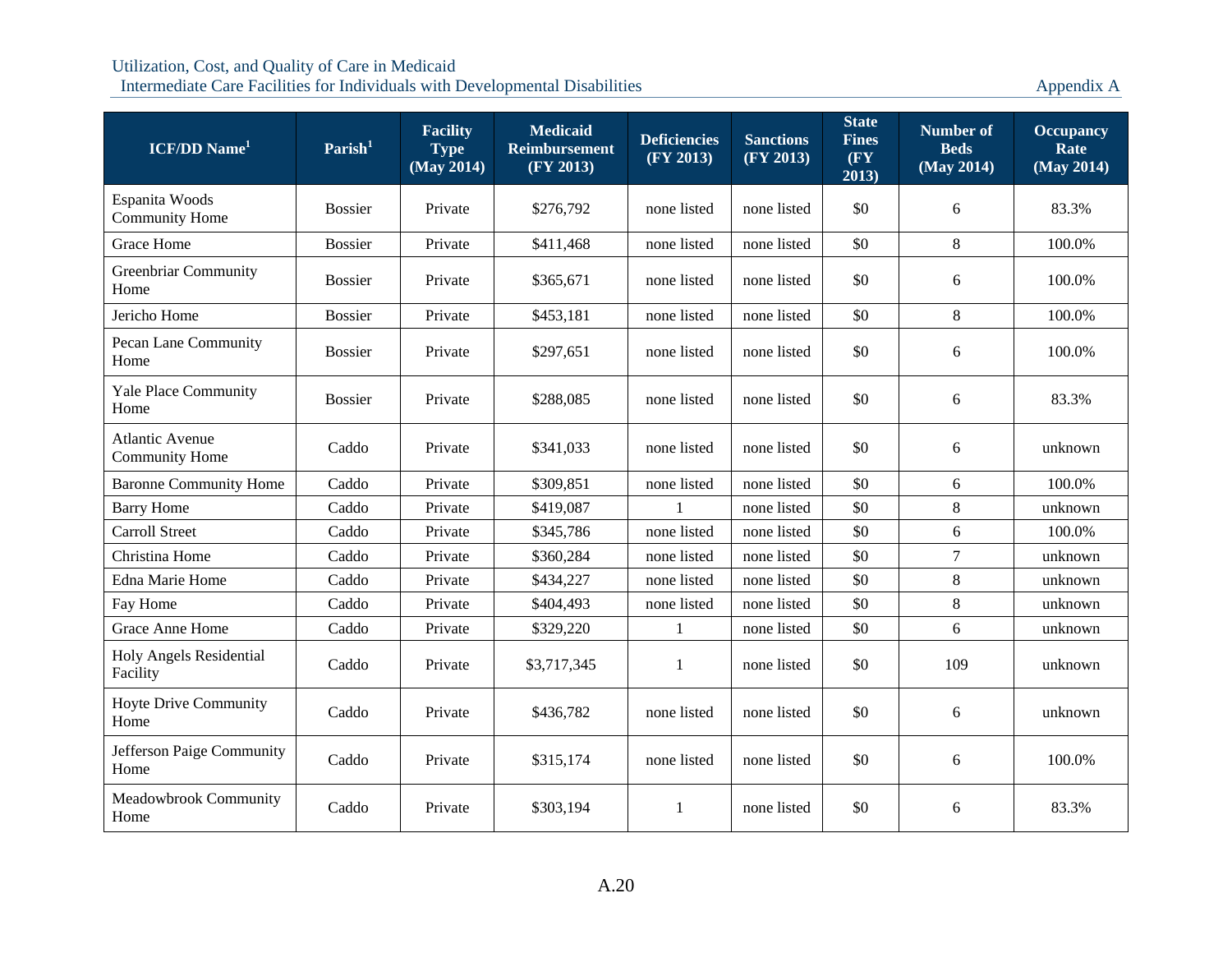| <b>ICF/DD</b> Name <sup>1</sup>                  | Parish <sup>1</sup> | <b>Facility</b><br><b>Type</b><br>(May 2014) | <b>Medicaid</b><br><b>Reimbursement</b><br>(FY 2013) | <b>Deficiencies</b><br>(FY 2013) | <b>Sanctions</b><br>(FY 2013) | <b>State</b><br><b>Fines</b><br>(FY)<br>2013) | <b>Number of</b><br><b>Beds</b><br>(May 2014) | <b>Occupancy</b><br>Rate<br>(May 2014) |
|--------------------------------------------------|---------------------|----------------------------------------------|------------------------------------------------------|----------------------------------|-------------------------------|-----------------------------------------------|-----------------------------------------------|----------------------------------------|
| Old Mooringsport Road<br><b>Community Home</b>   | Caddo               | Private                                      | \$379,210                                            | none listed                      | none listed                   | \$0                                           | 6                                             | unknown                                |
| Pack Home                                        | Caddo               | Private                                      | \$278,913                                            | none listed                      | none listed                   | \$0                                           | 5                                             | unknown                                |
| <b>Ravendale Community</b><br>Home               | Caddo               | Private                                      | \$334,741                                            | none listed                      | none listed                   | \$0                                           | 6                                             | 83.3%                                  |
| Scottwood Home I                                 | Caddo               | Private                                      | \$326,885                                            | none listed                      | none listed                   | \$0                                           | $8\,$                                         | unknown                                |
| Scottwood Home II                                | Caddo               | Private                                      | \$270,370                                            | none listed                      | none listed                   | \$0                                           | $\,8\,$                                       | unknown                                |
| <b>Scovell Community Home</b>                    | Caddo               | Private                                      | \$225,228                                            | none listed                      | none listed                   | \$0                                           | 6                                             | 83.3%                                  |
| Sister's Home                                    | Caddo               | Private                                      | \$321,571                                            | none listed                      | none listed                   | \$0                                           | $\tau$                                        | unknown                                |
| Smith Home                                       | Caddo               | Private                                      | \$344,274                                            | $\mathbf{1}$                     | none listed                   | \$0                                           | 8                                             | unknown                                |
| South Highland<br><b>Community Home</b>          | Caddo               | Private                                      | \$339,119                                            | none listed                      | none listed                   | \$0                                           | 6                                             | 100.0%                                 |
| St. Michael Home                                 | Caddo               | Private                                      | \$943,729                                            | 1                                | none listed                   | \$0                                           | 12                                            | unknown                                |
| Terrace Drive Group Home                         | Caddo               | Private                                      | \$332,233                                            | none listed                      | none listed                   | \$0                                           | 6                                             | 100.0%                                 |
| <b>University Drive</b><br><b>Community Home</b> | Caddo               | Private                                      | \$347,532                                            | 1                                | none listed                   | \$0                                           | 6                                             | 100.0%                                 |
| Vivian Group Home                                | Caddo               | Private                                      | \$452,374                                            | 1                                | none listed                   | \$0                                           | $8\,$                                         | 100.0%                                 |
| Wenzel Home                                      | Caddo               | Private                                      | \$346,430                                            | $\overline{3}$                   | none listed                   | \$0                                           | $8\,$                                         | unknown                                |
| Wild Oak Home                                    | Caddo               | Private                                      | \$421,272                                            | none listed                      | none listed                   | \$0                                           | $\tau$                                        | unknown                                |
| Lake Claiborne Community<br>Home                 | Claiborne           | Private                                      | \$338,561                                            | 1                                | none listed                   | \$0                                           | 6                                             | unknown                                |
| <b>Gibbs Street Community</b><br>Home            | DeSoto              | Private                                      | \$258,653                                            | 6                                | none listed                   | \$0                                           | 6                                             | 100.0%                                 |
| Pecan Grove Community<br>Home                    | DeSoto              | Private                                      | \$328,321                                            | 3                                | none listed                   | \$0                                           | 6                                             | 100.0%                                 |
| DesNegis Community<br>Home                       | Natchitoches        | Private                                      | \$353,246                                            | $\overline{2}$                   | none listed                   | \$0                                           | 6                                             | 100.0%                                 |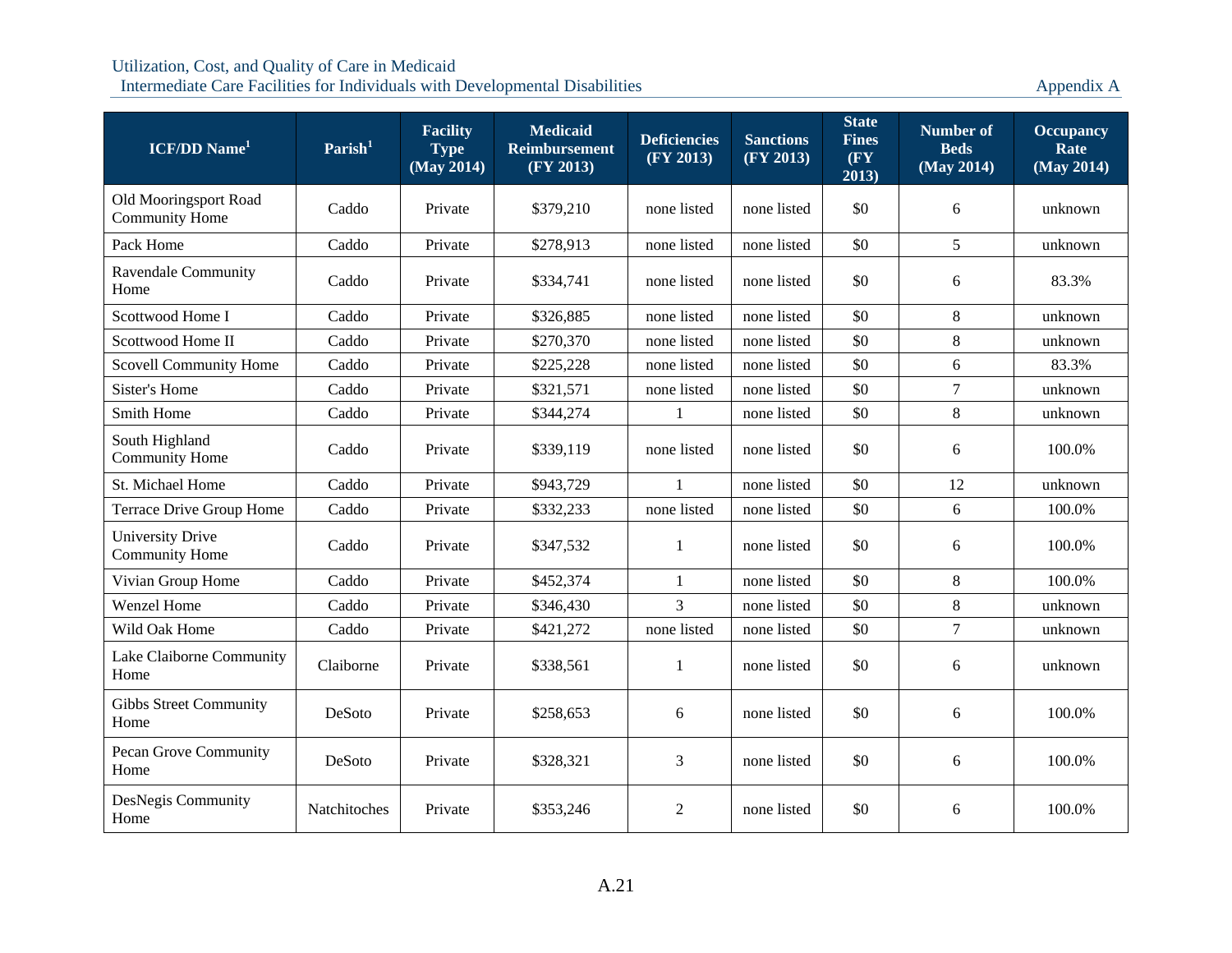| <b>ICF/DD</b> Name <sup>1</sup>                | $\textbf{Parish}^1$ | <b>Facility</b><br><b>Type</b><br>(May 2014) | <b>Medicaid</b><br><b>Reimbursement</b><br>(FY 2013) | <b>Deficiencies</b><br>(FY 2013) | <b>Sanctions</b><br>(FY 2013) | <b>State</b><br><b>Fines</b><br>(FY<br>2013) | <b>Number of</b><br><b>Beds</b><br>(May 2014) | <b>Occupancy</b><br>Rate<br>(May 2014) |
|------------------------------------------------|---------------------|----------------------------------------------|------------------------------------------------------|----------------------------------|-------------------------------|----------------------------------------------|-----------------------------------------------|----------------------------------------|
| Oak Grove Group Home                           | Natchitoches        | Private                                      | \$409,430                                            | 3                                | none listed                   | \$0                                          | 8                                             | 100.0%                                 |
| <b>Alyene Haley Community</b><br>Home          | Sabine              | Private                                      | \$328,365                                            | none listed                      | none listed                   | \$0                                          | 6                                             | 100.0%                                 |
| Edwin R. Lites Home                            | Sabine              | Private                                      | \$397,102                                            | none listed                      | none listed                   | \$0                                          | 8                                             | 100.0%                                 |
| John & Mary Hariel<br><b>Community Home</b>    | Sabine              | Private                                      | \$389,796                                            | none listed                      | none listed                   | \$0                                          | 8                                             | 100.0%                                 |
| Provenza Community<br>Home                     | Sabine              | Private                                      | \$348,133                                            | none listed                      | none listed                   | \$0                                          | 6                                             | 100.0%                                 |
| R. A.Haley Community<br>Home                   | Sabine              | Private                                      | \$316,897                                            | none listed                      | none listed                   | \$0                                          | 8                                             | 100.0%                                 |
| Virginia Godfre<br><b>Community Home</b>       | Sabine              | Private                                      | \$212,127                                            | none listed                      | none listed                   | \$0                                          | 6                                             | unknown                                |
| <b>Bell Oaks - Burton House</b>                | Webster             | Private                                      | \$292,971                                            | 6                                | none listed                   | \$0                                          | 6                                             | unknown                                |
| Bell Oaks - Hilda House                        | Webster             | Private                                      | \$434,744                                            | $\overline{2}$                   | none listed                   | \$0                                          | 8                                             | 100.0%                                 |
| Bell Oaks - Oak Haven<br><b>Community Home</b> | Webster             | Private                                      | \$310,991                                            | $\overline{2}$                   | none listed                   | \$0                                          | 6                                             | 100.0%                                 |
| <b>Cotton Valley Group Home</b>                | Webster             | Private                                      | \$447,370                                            | 3                                | none listed                   | \$0                                          | $\,8\,$                                       | 100.0%                                 |
| Dubberly Group Home                            | Webster             | Private                                      | \$454,251                                            | none listed                      | none listed                   | \$0                                          | $\,8\,$                                       | 100.0%                                 |
| Lewisville Road Group<br>Home                  | Webster             | Private                                      | \$435,414                                            | none listed                      | none listed                   | \$0                                          | $\,8\,$                                       | unknown                                |
| Maple Community Home                           | Webster             | Private                                      | \$443,164                                            | 1                                | none listed                   | \$0                                          | 8                                             | unknown                                |
| <b>Milford Drive Community</b><br>Home         | Webster             | Private                                      | \$329,701                                            | 1                                | none listed                   | \$0                                          | 6                                             | unknown                                |
| Rolling Hills Group Home                       | Webster             | Private                                      | \$519,343                                            | none listed                      | none listed                   | \$0                                          | 8                                             | 75.0%                                  |
| Shongaloo Community<br>Home                    | Webster             | Private                                      | \$277,702                                            | 2                                | none listed                   | \$0                                          | 6                                             | 66.7%                                  |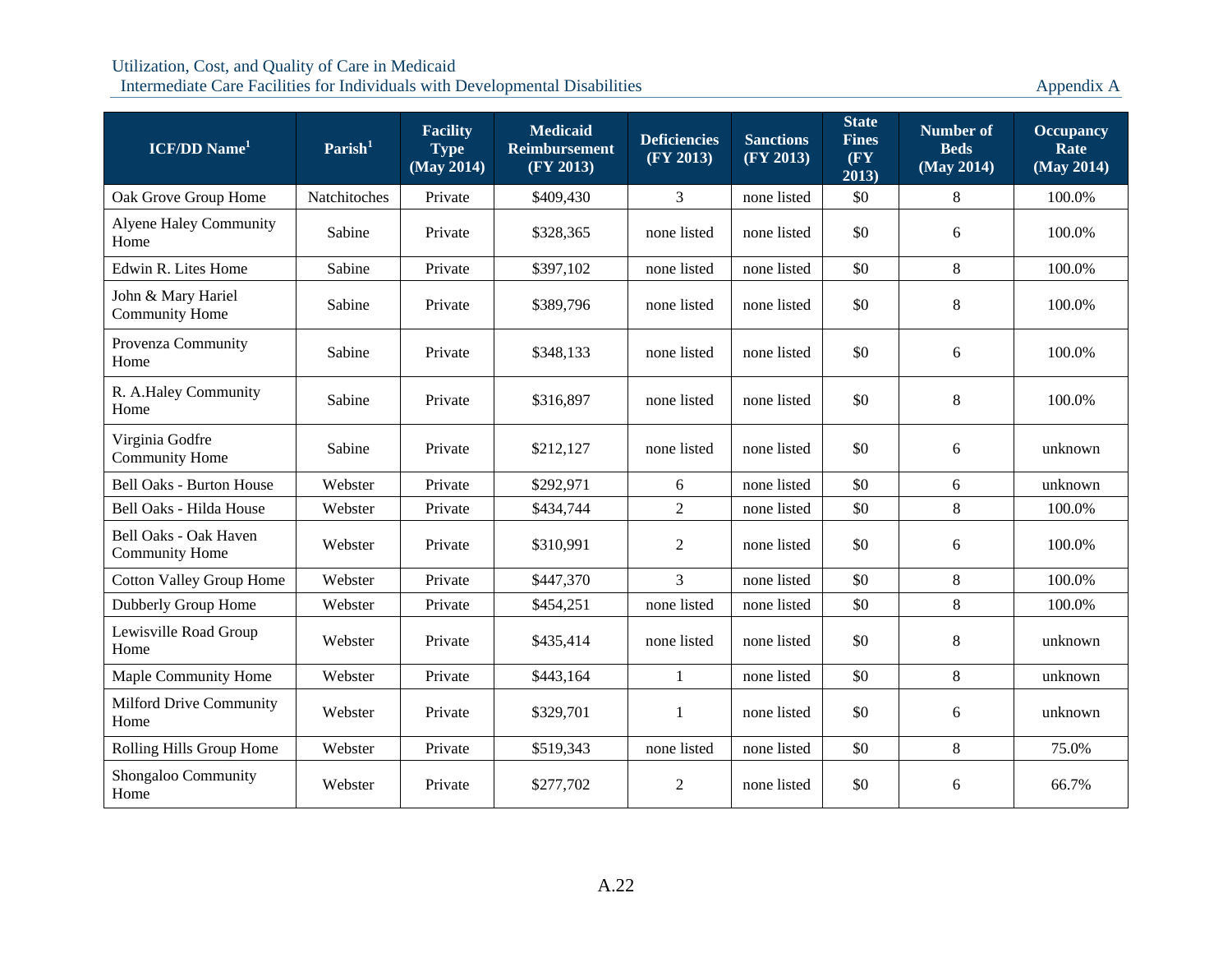| <b>ICF/DD</b> Name <sup>1</sup>                   | $\mathrm{Parish}^1$                   | <b>Facility</b><br><b>Type</b><br>$\overline{\text{ (May 2014)}}$ | <b>Medicaid</b><br><b>Reimbursement</b><br>(FY 2013) | <b>Deficiencies</b><br>(FY 2013) | <b>Sanctions</b><br>(FY 2013) | <b>State</b><br><b>Fines</b><br>(FY)<br>2013) | <b>Number of</b><br><b>Beds</b><br>(May 2014) | <b>Occupancy</b><br>Rate<br>(May 2014) |  |  |  |
|---------------------------------------------------|---------------------------------------|-------------------------------------------------------------------|------------------------------------------------------|----------------------------------|-------------------------------|-----------------------------------------------|-----------------------------------------------|----------------------------------------|--|--|--|
| <b>Tenth Street Community</b><br>Home - Evergreen | Webster                               | Private                                                           | \$326,698                                            | $\overline{2}$                   | none listed                   | \$0                                           | 6                                             | 100.0%                                 |  |  |  |
| <b>Webster Community Home</b>                     | Webster                               | Private                                                           | \$331,102                                            | $\mathbf{1}$                     | none listed                   | \$0                                           | 6                                             | 100.0%                                 |  |  |  |
| <b>Woodlands Group Home</b>                       | Webster                               | Private                                                           | \$367,247                                            | 3                                | none listed                   | \$0                                           | $8\,$                                         | unknown                                |  |  |  |
|                                                   | <b>Region 8 - Northeast Louisiana</b> |                                                                   |                                                      |                                  |                               |                                               |                                               |                                        |  |  |  |
| Lakeview Community<br>Home                        | Caldwell                              | Private                                                           | \$367,845                                            | 6                                | none listed                   | \$0                                           | 6                                             | unknown                                |  |  |  |
| <b>East Carroll Community</b><br>Home             | <b>East Carroll</b>                   | Private                                                           | \$298,380                                            | 3                                | none listed                   | \$0                                           | 6                                             | 66.7%                                  |  |  |  |
| <b>Baskin Community</b><br>Residence              | Franklin                              | Private                                                           | \$343,327                                            | 1                                | none listed                   | \$0                                           | 6                                             | unknown                                |  |  |  |
| Coax Community<br>Residence                       | Franklin                              | Private                                                           | \$290,948                                            | $\mathbf{1}$                     | none listed                   | \$0                                           | 5                                             | unknown                                |  |  |  |
| Metro Community<br>Residence                      | Franklin                              | Private                                                           | \$462,058                                            | $\overline{2}$                   | none listed                   | \$0                                           | $\,8\,$                                       | unknown                                |  |  |  |
| <b>Trace Drive Home</b>                           | Franklin                              | Private                                                           | \$470,429                                            | 1                                | none listed                   | \$0                                           | $8\,$                                         | unknown                                |  |  |  |
| <b>Tram Community</b><br>Residence                | Franklin                              | Private                                                           | \$445,969                                            | 1                                | none listed                   | \$0                                           | $8\,$                                         | unknown                                |  |  |  |
| Winnsboro Community<br>Residence                  | Franklin                              | Private                                                           | \$347,967                                            | 1                                | none listed                   | \$0                                           | 6                                             | 83.3%                                  |  |  |  |
| Jonesboro Community<br>Home                       | Jackson                               | Private                                                           | \$325,201                                            | 3                                | none listed                   | \$0                                           | 6                                             | unknown                                |  |  |  |
| <b>Benton Street Home</b>                         | Lincoln                               | Private                                                           | \$395,922                                            | none listed                      | none listed                   | \$0                                           | $\,8\,$                                       | 100.0%                                 |  |  |  |
| <b>Braswell Home</b>                              | Lincoln                               | Private                                                           | \$449,218                                            | 2                                | none listed                   | \$0                                           | $8\,$                                         | unknown                                |  |  |  |
| <b>Campbell Street Home</b>                       | Lincoln                               | Private                                                           | \$434,415                                            | $\overline{2}$                   | none listed                   | \$0                                           | $8\,$                                         | unknown                                |  |  |  |
| Lilinda Street Home                               | Lincoln                               | Private                                                           | \$444,786                                            | $\mathbf{1}$                     | none listed                   | \$0                                           | $8\,$                                         | unknown                                |  |  |  |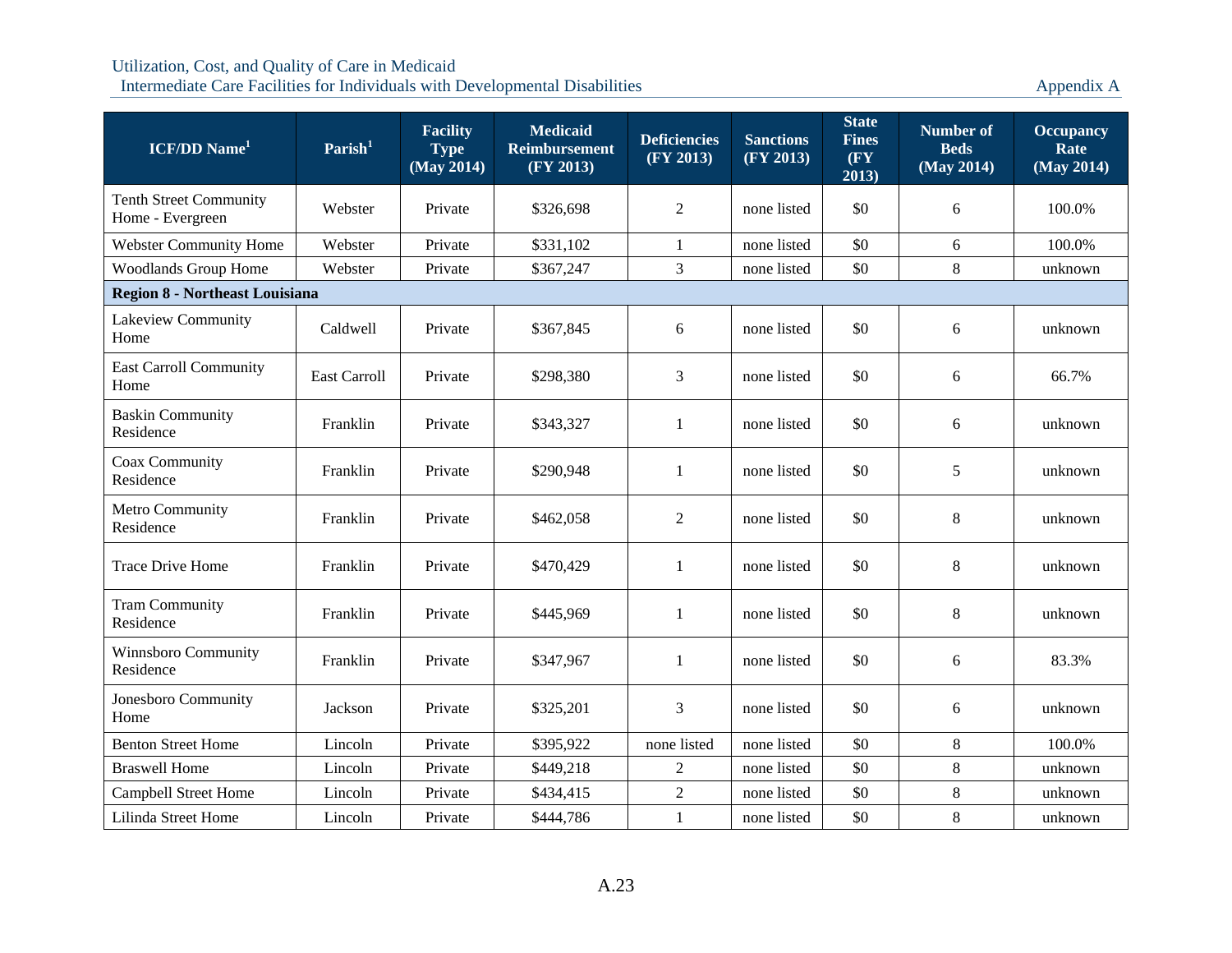| <b>ICF/DD</b> Name <sup>1</sup>                    | $\textbf{Parish}^1$ | <b>Facility</b><br><b>Type</b><br>(May 2014) | <b>Medicaid</b><br><b>Reimbursement</b><br>(FY 2013) | <b>Deficiencies</b><br>(FY 2013) | <b>Sanctions</b><br>(FY 2013) | <b>State</b><br><b>Fines</b><br>(FY)<br>2013) | <b>Number of</b><br><b>Beds</b><br>(May 2014) | <b>Occupancy</b><br>Rate<br>(May 2014) |
|----------------------------------------------------|---------------------|----------------------------------------------|------------------------------------------------------|----------------------------------|-------------------------------|-----------------------------------------------|-----------------------------------------------|----------------------------------------|
| Maple Street Home                                  | Lincoln             | Private                                      | \$467,835                                            | none listed                      | none listed                   | \$0                                           | 8                                             | unknown                                |
| Moriah Home                                        | Lincoln             | Private                                      | \$488,574                                            | $\overline{2}$                   | none listed                   | \$0                                           | 8                                             | unknown                                |
| <b>Ruston Community</b><br>Residence               | Lincoln             | Private                                      | \$452,583                                            | 2                                | none listed                   | \$0                                           | $8\,$                                         | unknown                                |
| Woodshire Group<br>Residence                       | Lincoln             | Private                                      | \$523,927                                            | 3                                | none listed                   | \$0                                           | $8\,$                                         | unknown                                |
| 4-B Group Home                                     | Madison             | Private                                      | \$453,053                                            | $\overline{7}$                   | none listed                   | \$0                                           | 8                                             | unknown                                |
| Darrow Street Group Home                           | Madison             | Private                                      | \$477,746                                            | 3                                | none listed                   | \$0                                           | 8                                             | unknown                                |
| Richmond Group Home                                | Madison             | Private                                      | \$438,166                                            | 5                                | none listed                   | \$0                                           | $\,8\,$                                       | unknown                                |
| <b>Sharkey Road Group Home</b>                     | Madison             | Private                                      | \$465,754                                            | 6                                | none listed                   | \$0                                           | 8                                             | unknown                                |
| Southfork Group Home                               | Madison             | Private                                      | \$450,923                                            | $\overline{2}$                   | none listed                   | \$0                                           | $8\,$                                         | unknown                                |
| <b>Tallulah Community Home</b>                     | Madison             | Private                                      | \$345,397                                            | none listed                      | none listed                   | \$0                                           | 6                                             | 66.7%                                  |
| Twin Oaks Group Home                               | Madison             | Private                                      | \$458,648                                            | $\overline{4}$                   | none listed                   | \$0                                           | 8                                             | unknown                                |
| <b>Crossett Road Group Home</b>                    | Morehouse           | Private                                      | \$436,518                                            | $\overline{2}$                   | none listed                   | \$0                                           | $\overline{7}$                                | unknown                                |
| East Morehouse Group<br>Home                       | Morehouse           | Private                                      | \$283,007                                            | 2                                | none listed                   | \$0                                           | $\tau$                                        | 85.7%                                  |
| G B Cooley Beech Group<br>Home                     | Ouachita            | Private                                      | \$540,869                                            | 3                                | none listed                   | \$0                                           | $8\,$                                         | 75.0%                                  |
| <b>G B Cooley Cedar Group</b><br>Home              | Ouachita            | Private                                      | \$422,468                                            | none listed                      | none listed                   | \$0                                           | $8\,$                                         | 87.5%                                  |
| <b>G B Cooley Emerson</b><br><b>Community Home</b> | Ouachita            | Private                                      | \$253,557                                            | none listed                      | none listed                   | \$0                                           | 6                                             | 83.3%                                  |
| G B Cooley Highland<br>Group Home                  | Ouachita            | Private                                      | \$230,213                                            | 1                                | none listed                   | \$0                                           | $\,8\,$                                       | 62.5%                                  |
| <b>G B Cooley Hillcrest Group</b><br>Home          | Ouachita            | Private                                      | \$392,307                                            | none listed                      | none listed                   | \$0                                           | $\,8\,$                                       | 75.0%                                  |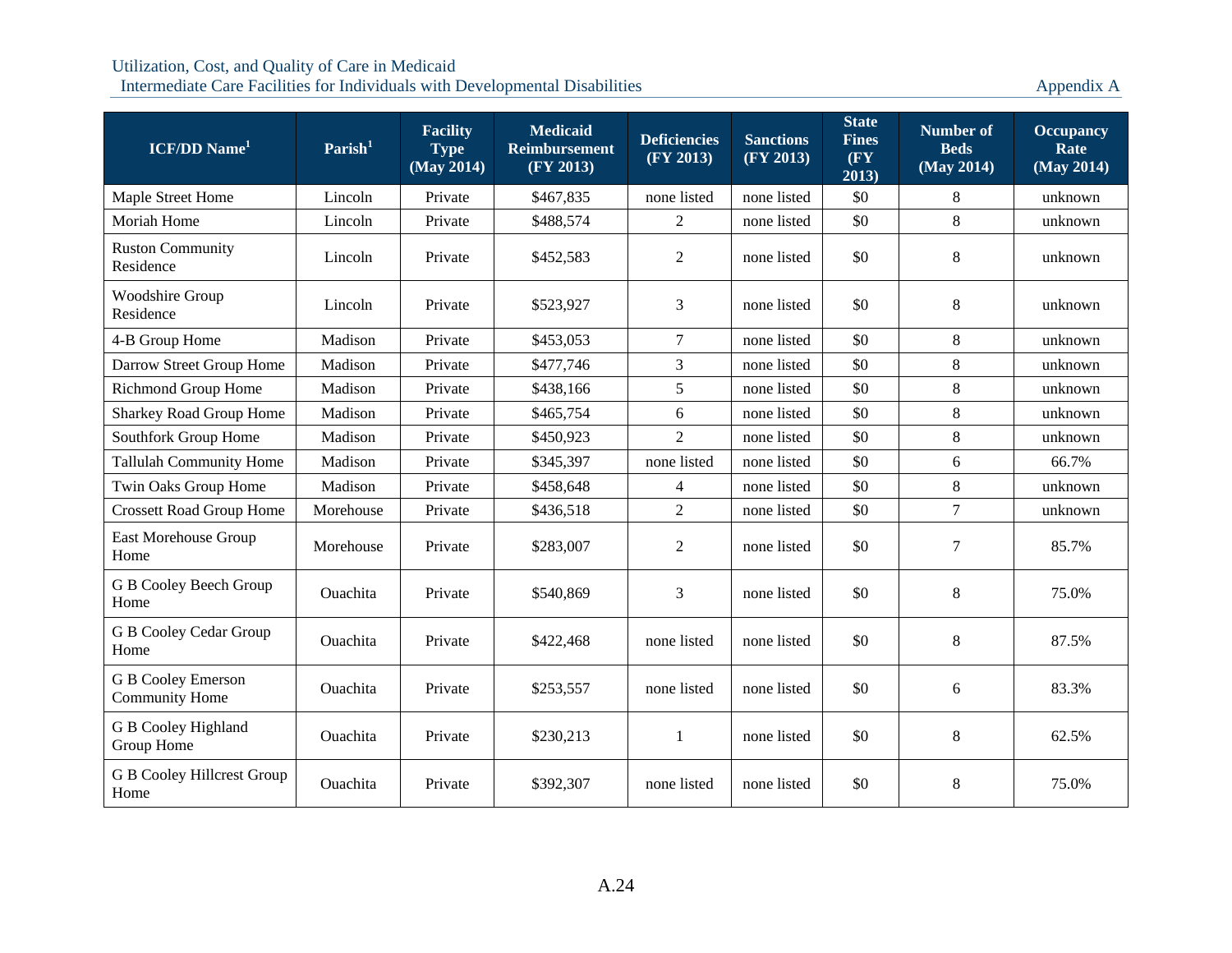| <b>ICF/DD</b> Name <sup>1</sup>                 | Parish <sup>1</sup> | <b>Facility</b><br><b>Type</b><br>(May 2014) | <b>Medicaid</b><br><b>Reimbursement</b><br>(FY 2013) | <b>Deficiencies</b><br>(FY 2013) | <b>Sanctions</b><br>(FY 2013) | <b>State</b><br><b>Fines</b><br>$(\mathbf{F}\mathbf{Y})$<br>2013) | <b>Number of</b><br><b>Beds</b><br>(May 2014) | <b>Occupancy</b><br>Rate<br>(May 2014) |
|-------------------------------------------------|---------------------|----------------------------------------------|------------------------------------------------------|----------------------------------|-------------------------------|-------------------------------------------------------------------|-----------------------------------------------|----------------------------------------|
| G B Cooley Latham Lane<br><b>Community Home</b> | <b>Ouachita</b>     | Private                                      | \$395,224                                            | $\overline{2}$                   | none listed                   | \$0                                                               | 6                                             | unknown                                |
| G B Cooley Magnolia<br>Group Home               | <b>Ouachita</b>     | Private                                      | \$481,920                                            | 2                                | none listed                   | \$0                                                               | 8                                             | 75.0%                                  |
| G B Cooley Moore-<br>Weatherford Group Home     | <b>Ouachita</b>     | Private                                      | \$451,090                                            | $\tau$                           | none listed                   | \$0                                                               | 8                                             | unknown                                |
| G B Cooley Prairie Road<br>Group Home           | Ouachita            | Private                                      | \$457,722                                            | none listed                      | none listed                   | \$0                                                               | 8                                             | unknown                                |
| G B Cooley Shannon<br>Group Home                | Ouachita            | Private                                      | \$553,959                                            | 5                                | none listed                   | \$0                                                               | 8                                             | unknown                                |
| <b>G B Cooley South Grand</b><br>Group Home     | Ouachita            | Private                                      | \$330,837                                            | none listed                      | none listed                   | \$0                                                               | $8\,$                                         | 87.5%                                  |
| G B Cooley Spurgeon<br>Group Home               | Ouachita            | Private                                      | \$505,434                                            | 1                                | none listed                   | \$0                                                               | 8                                             | unknown                                |
| <b>G B Cooley Stubbs Vinson</b><br>Home         | Ouachita            | Private                                      | \$483,659                                            | 1                                | none listed                   | \$0                                                               | 8                                             | unknown                                |
| G B Cooley Sue Dr Group<br>Home                 | <b>Ouachita</b>     | Private                                      | \$292,855                                            | none listed                      | none listed                   | \$0                                                               | 8                                             | 62.5%                                  |
| <b>G B Cooley Tennessee</b><br>Group Home       | Ouachita            | Private                                      | \$461,471                                            | 3                                | none listed                   | \$0                                                               | 8                                             | unknown                                |
| G B Cooley Texas Avenue<br>Group Home           | Ouachita            | Private                                      | \$325,086                                            | $\overline{4}$                   | none listed                   | \$0                                                               | 8                                             | 50.0%                                  |
| <b>G B Cooley Walnut Group</b><br>Home          | <b>Ouachita</b>     | Private                                      | \$514,587                                            | $\mathbf{1}$                     | none listed                   | \$0                                                               | 8                                             | 87.5%                                  |
| <b>G B Cooley Willow Group</b><br>Home          | Ouachita            | Private                                      | \$596,052                                            | 6                                | none listed                   | \$0                                                               | 14                                            | 78.6%                                  |
| <b>Mallard Community Home</b>                   | Ouachita            | Private                                      | \$198,052                                            | 3                                | none listed                   | \$0                                                               | $\overline{4}$                                | 75.0%                                  |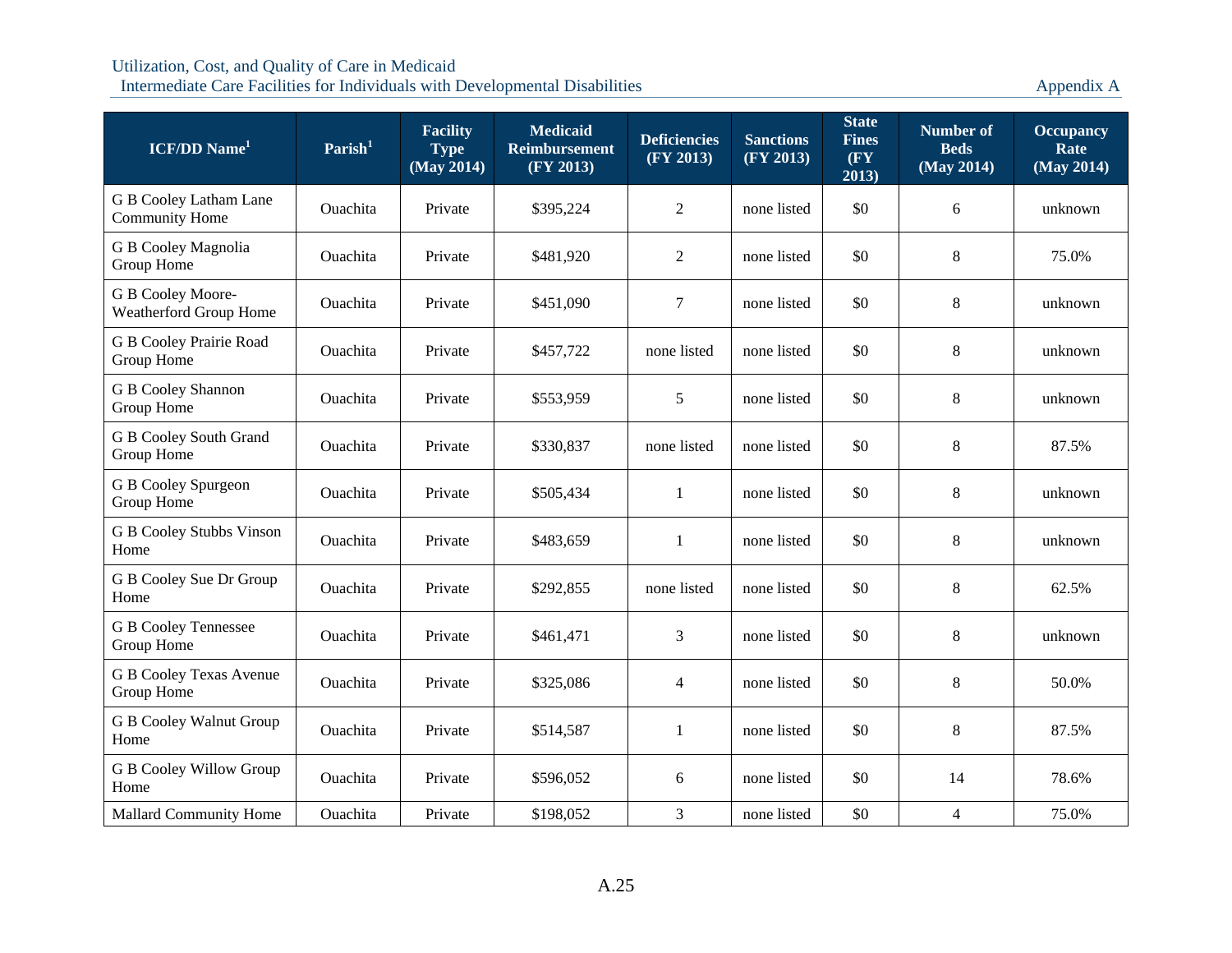| <b>ICF/DD</b> Name <sup>1</sup>      | Parish <sup>1</sup> | <b>Facility</b><br><b>Type</b><br>(May 2014) | <b>Medicaid</b><br><b>Reimbursement</b><br>(FY 2013) | <b>Deficiencies</b><br>(FY 2013) | <b>Sanctions</b><br>(FY 2013) | <b>State</b><br><b>Fines</b><br>(FY)<br>2013) | Number of<br><b>Beds</b><br>(May 2014) | <b>Occupancy</b><br>Rate<br>(May 2014) |
|--------------------------------------|---------------------|----------------------------------------------|------------------------------------------------------|----------------------------------|-------------------------------|-----------------------------------------------|----------------------------------------|----------------------------------------|
| <b>Bailey Group Home</b>             | Richland            | Private                                      | \$433,558                                            | 5                                | none listed                   | \$0                                           | 8                                      | unknown                                |
| <b>Bayou Macon Community</b><br>Home | Richland            | Private                                      | \$371,580                                            | 1                                | none listed                   | \$0                                           | $\boldsymbol{7}$                       | unknown                                |
| Bear Den Group Home                  | Richland            | Private                                      | \$454,656                                            | $\mathbf{1}$                     | none listed                   | \$0                                           | 8                                      | unknown                                |
| <b>Bee Bayou Community</b><br>Home   | Richland            | Private                                      | \$331,030                                            | none listed                      | none listed                   | \$0                                           | $\sqrt{6}$                             | unknown                                |
| <b>Bush Road Community</b><br>Home   | Richland            | Private                                      | \$351,879                                            | $\overline{2}$                   | none listed                   | \$0                                           | 6                                      | unknown                                |
| <b>Cuthbert Group Home</b>           | Richland            | Private                                      | \$505,333                                            | $\overline{3}$                   | none listed                   | \$0                                           | 8                                      | unknown                                |
| Delhi Community Home                 | Richland            | Private                                      | \$343,314                                            | none listed                      | none listed                   | \$0                                           | 6                                      | unknown                                |
| Dickens Group Home                   | Richland            | Private                                      | \$476,279                                            | $\mathbf{1}$                     | none listed                   | \$0                                           | 8                                      | unknown                                |
| Gabe White Group Home                | Richland            | Private                                      | \$467,004                                            | 15                               | none listed                   | \$0                                           | $8\,$                                  | 100.0%                                 |
| Kleibert Group Home                  | Richland            | Private                                      | \$487,511                                            | $\overline{3}$                   | none listed                   | \$0                                           | 8                                      | unknown                                |
| Madeline Group Home                  | Richland            | Private                                      | \$454,810                                            | $\overline{4}$                   | none listed                   | \$0                                           | $\,8\,$                                | unknown                                |
| Norris Group Home                    | Richland            | Private                                      | \$497,385                                            | $\overline{2}$                   | none listed                   | \$0                                           | 8                                      | 75.0%                                  |
| North Rayville Community<br>Home     | Richland            | Private                                      | \$335,645                                            | none listed                      | none listed                   | \$0                                           | 6                                      | unknown                                |
| Phillips Group Home                  | Richland            | Private                                      | \$479,087                                            | $\overline{3}$                   | none listed                   | \$0                                           | $8\,$                                  | unknown                                |
| Pilley Place Group Home              | Richland            | Private                                      | \$471,567                                            | 8                                | none listed                   | \$0                                           | $\,8\,$                                | unknown                                |
| Race Street Community<br>Home        | Richland            | Private                                      | \$388,643                                            | 1                                | none listed                   | \$0                                           | 6                                      | unknown                                |
| Rayville Community Home              | Richland            | Private                                      | \$327,135                                            | none listed                      | none listed                   | \$0                                           | 6                                      | unknown                                |
| <b>Richland Community</b><br>Home    | Richland            | Private                                      | \$270,070                                            | 1                                | none listed                   | \$0                                           | 6                                      | unknown                                |
| <b>Richland Group Home</b>           | Richland            | Private                                      | \$494,492                                            | $8\,$                            | none listed                   | \$0                                           | 9                                      | unknown                                |
| Schamburger Group Home               | Richland            | Private                                      | \$540,892                                            | $\overline{7}$                   | none listed                   | \$0                                           | $\,8\,$                                | unknown                                |
| <b>Bernice Community Home</b>        | Union               | Private                                      | \$334,252                                            | 5                                | none listed                   | \$0                                           | $\sqrt{6}$                             | unknown                                |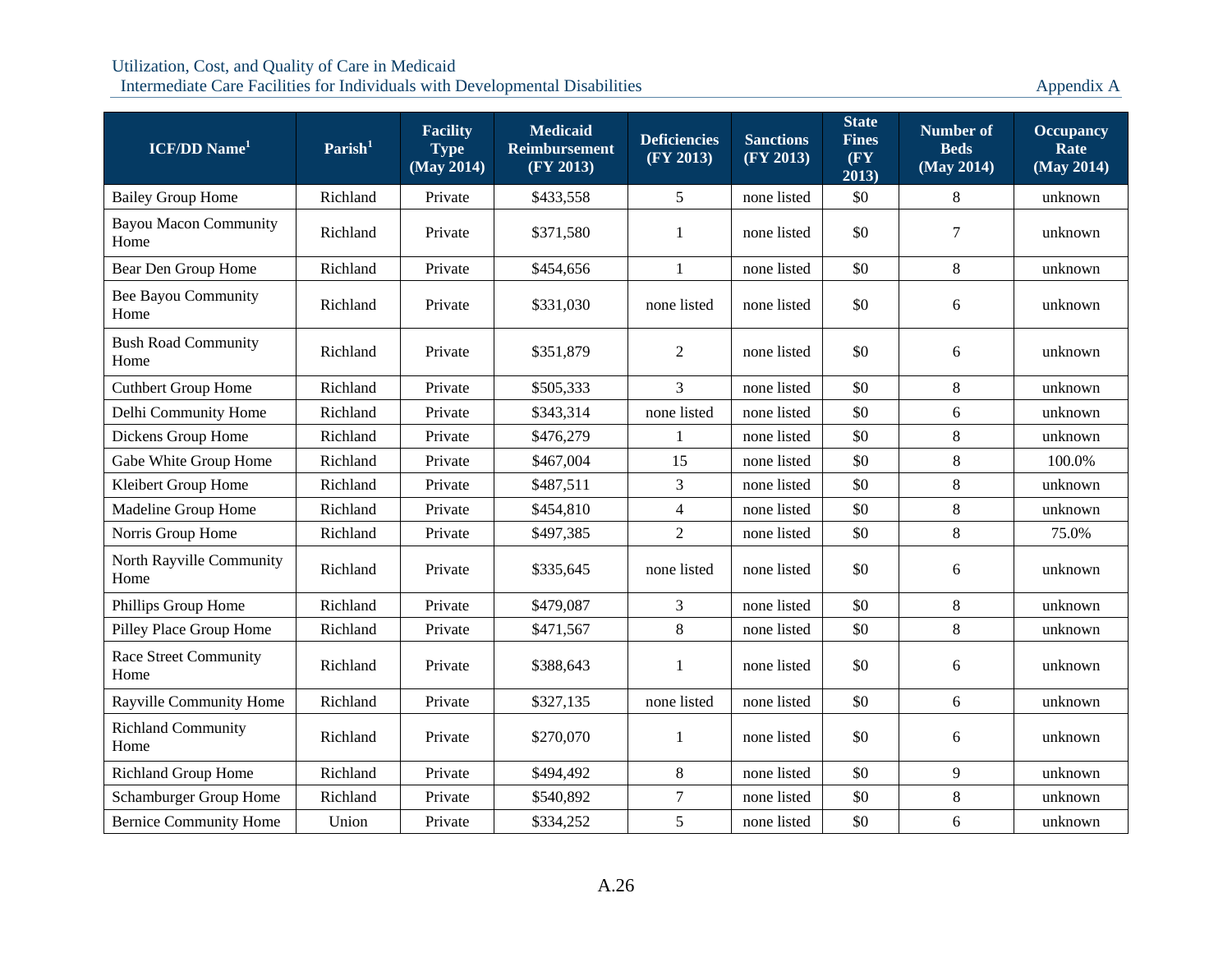| <b>ICF/DD</b> Name <sup>1</sup>               | $\mathrm{Parish}^1$ | <b>Facility</b><br><b>Type</b><br>(May 2014) | <b>Medicaid</b><br><b>Reimbursement</b><br>(FY 2013) | <b>Deficiencies</b><br>(FY 2013) | <b>Sanctions</b><br>(FY 2013) | <b>State</b><br><b>Fines</b><br>(FY)<br>2013) | <b>Number of</b><br><b>Beds</b><br>(May 2014) | <b>Occupancy</b><br>Rate<br>(May 2014) |
|-----------------------------------------------|---------------------|----------------------------------------------|------------------------------------------------------|----------------------------------|-------------------------------|-----------------------------------------------|-----------------------------------------------|----------------------------------------|
| <b>West Carroll Community</b><br>Home         | <b>West Carroll</b> | Private                                      | \$330,240                                            | none listed                      | none listed                   | \$0                                           | 6                                             | unknown                                |
| <b>Calvin Road Community</b><br>Residence     | Winn                | Private                                      | \$465,662                                            | 1                                | none listed                   | \$0                                           | 8                                             | 100.0%                                 |
| <b>Region 9 - Northshore Area</b>             |                     |                                              |                                                      |                                  |                               |                                               |                                               |                                        |
| <b>Albany Community Home</b>                  | Livingston          | Private                                      | \$324,308                                            | $\overline{4}$                   | none listed                   | \$0                                           | 6                                             | 33.3%                                  |
| <b>Howell House</b>                           | Livingston          | Private                                      | \$498,024                                            | $\overline{2}$                   | none listed                   | \$0                                           | 8                                             | 100.0%                                 |
| Julia Street Community<br>Home                | Livingston          | Private<br>(CEA)                             | \$490,867                                            | 2                                | none listed                   | \$0                                           | 6                                             | 100.0%                                 |
| La Trouve'                                    | Livingston          | Private                                      | \$309,915                                            | $\mathbf{2}$                     | none listed                   | \$0                                           | 6                                             | 100.0%                                 |
| <b>Summer House</b>                           | Livingston          | Private                                      | \$406,654                                            | $\tau$                           | none listed                   | \$0                                           | 6                                             | 100.0%                                 |
| <b>Pine Grove Community</b><br>Home           | St. Helena          | Private                                      | \$478,987                                            | none listed                      | none listed                   | \$0                                           | 6                                             | 100.0%                                 |
| Deer Run Community<br>Home                    | St. Tammany         | Private                                      | \$309,757                                            | 5                                | none listed                   | \$0                                           | 6                                             | 100.0%                                 |
| Mustard Seed Group Home                       | St. Tammany         | Private                                      | \$389,195                                            | none listed                      | none listed                   | \$0                                           | 8                                             | 100.0%                                 |
| Our Daily Bread                               | St. Tammany         | Private                                      | \$372,956                                            | none listed                      | none listed                   | \$0                                           | 8                                             | 100.0%                                 |
| <b>Park Place Community</b><br>Home           | St. Tammany         | Private                                      | \$314,363                                            | none listed                      | none listed                   | \$0                                           | 6                                             | 100.0%                                 |
| <b>Pine Grove Community</b><br>Home - Lacombe | St. Tammany         | Private                                      | \$312,554                                            | $\overline{4}$                   | none listed                   | \$0                                           | 6                                             | 100.0%                                 |
| Pond Court Community<br>Home                  | St. Tammany         | Private                                      | \$343,293                                            | none listed                      | none listed                   | \$0                                           | 6                                             | 100.0%                                 |
| Potter's Clay Community<br>Home               | St. Tammany         | Private                                      | \$437,523                                            | $\mathbf{1}$                     | none listed                   | \$0                                           | $8\,$                                         | 100.0%                                 |
| <b>River Forest Community</b><br>Home         | St. Tammany         | Private                                      | \$318,173                                            | none listed                      | none listed                   | \$0                                           | 6                                             | 100.0%                                 |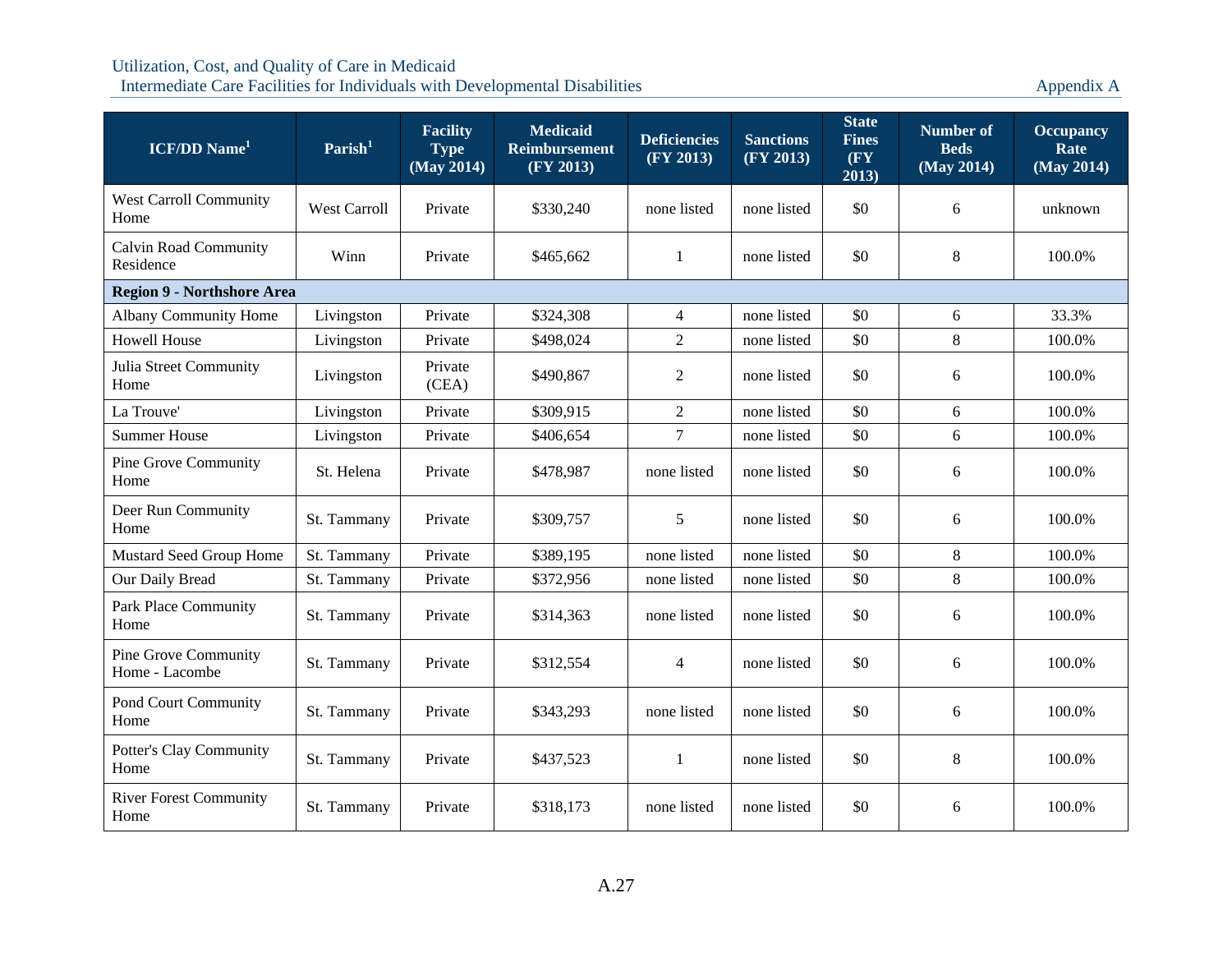| <b>ICF/DD</b> Name <sup>1</sup>      | $\mathrm{Parish}^1$ | <b>Facility</b><br><b>Type</b><br>(May 2014) | <b>Medicaid</b><br><b>Reimbursement</b><br>(FY 2013) | <b>Deficiencies</b><br>(FY 2013) | <b>Sanctions</b><br>(FY 2013) | <b>State</b><br><b>Fines</b><br>(FY)<br>2013) | Number of<br><b>Beds</b><br>(May 2014) | <b>Occupancy</b><br>Rate<br>(May 2014) |
|--------------------------------------|---------------------|----------------------------------------------|------------------------------------------------------|----------------------------------|-------------------------------|-----------------------------------------------|----------------------------------------|----------------------------------------|
| Slidell Heights Community<br>Home    | St. Tammany         | Private                                      | \$369,432                                            | none listed                      | none listed                   | \$0                                           | 6                                      | 100.0%                                 |
| 190 Community Home                   | Tangipahoa          | Private                                      | \$138,433                                            | none listed                      | none listed                   | \$0                                           | 6                                      | 50.0%                                  |
| <b>Acadiana Community</b><br>Home    | Tangipahoa          | Private                                      | \$321,477                                            | none listed                      | none listed                   | \$0                                           | 6                                      | 83.3%                                  |
| Alpha House                          | Tangipahoa          | Private                                      | \$340,511                                            | none listed                      | none listed                   | \$0                                           | 6                                      | 100.0%                                 |
| C.B.'s Place Group Home              | Tangipahoa          | Private<br>(CEA)                             | \$477,896                                            | none listed                      | none listed                   | \$0                                           | $\,8\,$                                | 75.0%                                  |
| Creekwood Group Home                 | Tangipahoa          | Private                                      | \$444,984                                            | 1                                | none listed                   | \$0                                           | $\,8\,$                                | 100.0%                                 |
| <b>Elaine Parr House</b>             | Tangipahoa          | Private                                      | \$359,451                                            | 2                                | none listed                   | \$0                                           | 6                                      | 100.0%                                 |
| Fortenberry House                    | Tangipahoa          | Private                                      | \$289,144                                            | 2                                | none listed                   | \$0                                           | 6                                      | 100.0%                                 |
| <b>Frank Marten House</b>            | Tangipahoa          | Private                                      | \$340,115                                            | none listed                      | none listed                   | \$0                                           | 6                                      | 100.0%                                 |
| Happy Haven Circle                   | Tangipahoa          | Private                                      | \$348,962                                            | none listed                      | none listed                   | \$0                                           | 6                                      | 100.0%                                 |
| Happy Haven Perret                   | Tangipahoa          | Private                                      | \$362,258                                            | 2                                | none listed                   | \$0                                           | 6                                      | 100.0%                                 |
| Happy Haven Stein                    | Tangipahoa          | Private                                      | \$333,177                                            | none listed                      | none listed                   | \$0                                           | 6                                      | 100.0%                                 |
| Helen's House                        | Tangipahoa          | Private                                      | \$338,187                                            | none listed                      | none listed                   | \$0                                           | 6                                      | 100.0%                                 |
| <b>Ivy Springs Community</b><br>Home | Tangipahoa          | Private<br>(CEA)                             | \$475,286                                            | none listed                      | none listed                   | \$0                                           | $\sqrt{6}$                             | 100.0%                                 |
| Jake Drive Community<br>Home         | Tangipahoa          | Private                                      | \$315,449                                            | none listed                      | none listed                   | \$0                                           | 6                                      | 100.0%                                 |
| La Casa Community Home               | Tangipahoa          | Private                                      | \$402,305                                            | none listed                      | none listed                   | \$0                                           | 6                                      | 100.0%                                 |
| Lynn Lane Community<br>Home          | Tangipahoa          | Private                                      | \$278,389                                            | none listed                      | none listed                   | \$0                                           | 6                                      | 100.0%                                 |
| Marie Bradley House                  | Tangipahoa          | Private                                      | \$312,397                                            | none listed                      | none listed                   | \$0                                           | 6                                      | 100.0%                                 |
| <b>North Lake Services</b>           | Tangipahoa          | Private<br>(CEA)                             | \$13,756,517                                         | 5                                | none listed                   | \$0                                           | 218                                    | unknown                                |
| Our House                            | Tangipahoa          | Private                                      | \$378,686                                            | none listed                      | none listed                   | \$0                                           | 6                                      | 100.0%                                 |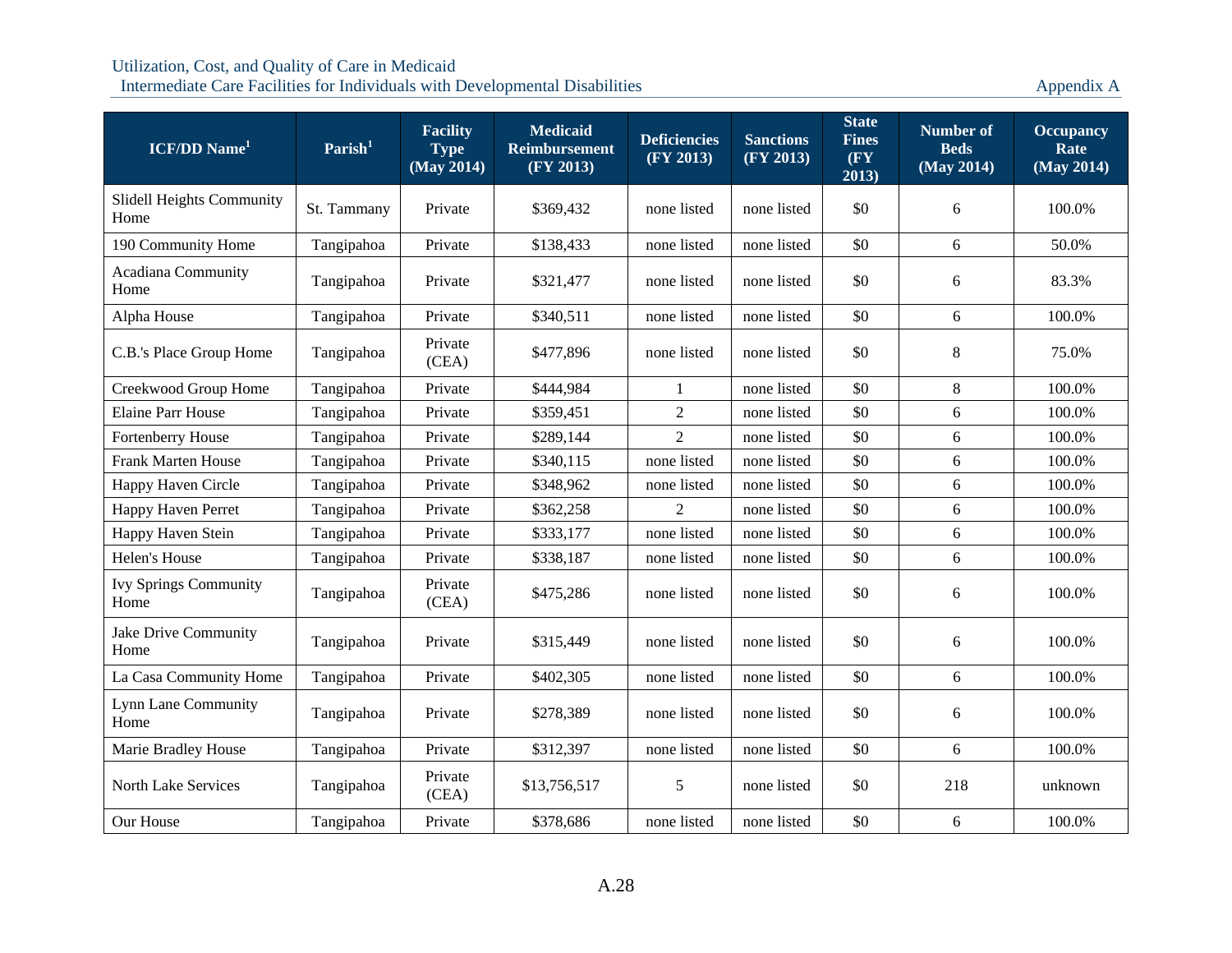| <b>ICF/DD</b> Name <sup>1</sup>        | Parish <sup>1</sup> | <b>Facility</b><br><b>Type</b><br>(May 2014) | <b>Medicaid</b><br><b>Reimbursement</b><br>(FY 2013) | <b>Deficiencies</b><br>(FY 2013) | <b>Sanctions</b><br>(FY 2013) | <b>State</b><br><b>Fines</b><br>(FY)<br>2013) | <b>Number of</b><br><b>Beds</b><br>(May 2014) | <b>Occupancy</b><br>Rate<br>(May 2014) |
|----------------------------------------|---------------------|----------------------------------------------|------------------------------------------------------|----------------------------------|-------------------------------|-----------------------------------------------|-----------------------------------------------|----------------------------------------|
| Panama Community Home                  | Tangipahoa          | Private                                      | \$290,150                                            | $\overline{4}$                   | none listed                   | \$0                                           | 6                                             | 100.0%                                 |
| <b>Pelican Drive Community</b><br>Home | Tangipahoa          | Private                                      | \$353.694                                            | none listed                      | none listed                   | \$0                                           | 6                                             | 100.0%                                 |
| Range House                            | Tangipahoa          | Private                                      | \$342,782                                            | none listed                      | none listed                   | \$0                                           | 6                                             | 100.0%                                 |
| <b>Range Road Community</b><br>Home    | Tangipahoa          | Private                                      | \$298,455                                            | $\overline{2}$                   | none listed                   | \$0                                           | 6                                             | 100.0%                                 |
| Rene Drive Community<br>Home           | Tangipahoa          | Private                                      | \$318,541                                            | 4                                | none listed                   | \$0                                           | 6                                             | 83.3%                                  |
| <b>Sharp Lane Community</b><br>Home    | Tangipahoa          | Private                                      | \$285,179                                            | none listed                      | none listed                   | \$0                                           | 6                                             | 83.3%                                  |
| Smith and Cook Group<br>Home           | Tangipahoa          | Private<br>(CEA)                             | \$488,205                                            | none listed                      | none listed                   | \$0                                           | 8                                             | 100.0%                                 |
| <b>Sunset Community Home</b>           | Tangipahoa          | Private                                      | \$352,381                                            | none listed                      | none listed                   | \$0                                           | 6                                             | 100.0%                                 |
| <b>Tracey Lane Community</b><br>Home   | Tangipahoa          | Private                                      | \$325,881                                            | none listed                      | none listed                   | \$0                                           | 6                                             | 100.0%                                 |
| Trippi Road Community<br>Home          | Tangipahoa          | Private                                      | \$294,706                                            | none listed                      | none listed                   | \$0                                           | 6                                             | 100.0%                                 |
| <b>Wells Road Community</b><br>Home    | Tangipahoa          | Private                                      | \$317,947                                            | none listed                      | none listed                   | \$0                                           | 6                                             | 100.0%                                 |
| <b>Bob White Community</b><br>Home     | Washington          | Private                                      | \$342,662                                            | 1                                | none listed                   | \$0                                           | 6                                             | 100.0%                                 |
| <b>Enon Road Community</b><br>Home     | Washington          | Private                                      | \$310,111                                            | $\mathbf{1}$                     | none listed                   | \$0                                           | 6                                             | 100.0%                                 |
| <b>Hamilton Community</b><br>Home      | Washington          | Private                                      | \$381,462                                            | 1                                | none listed                   | \$0                                           | 6                                             | 100.0%                                 |
| <b>May Street Community</b><br>Home    | Washington          | Private                                      | \$305,447                                            | none listed                      | none listed                   | \$0                                           | 6                                             | 100.0%                                 |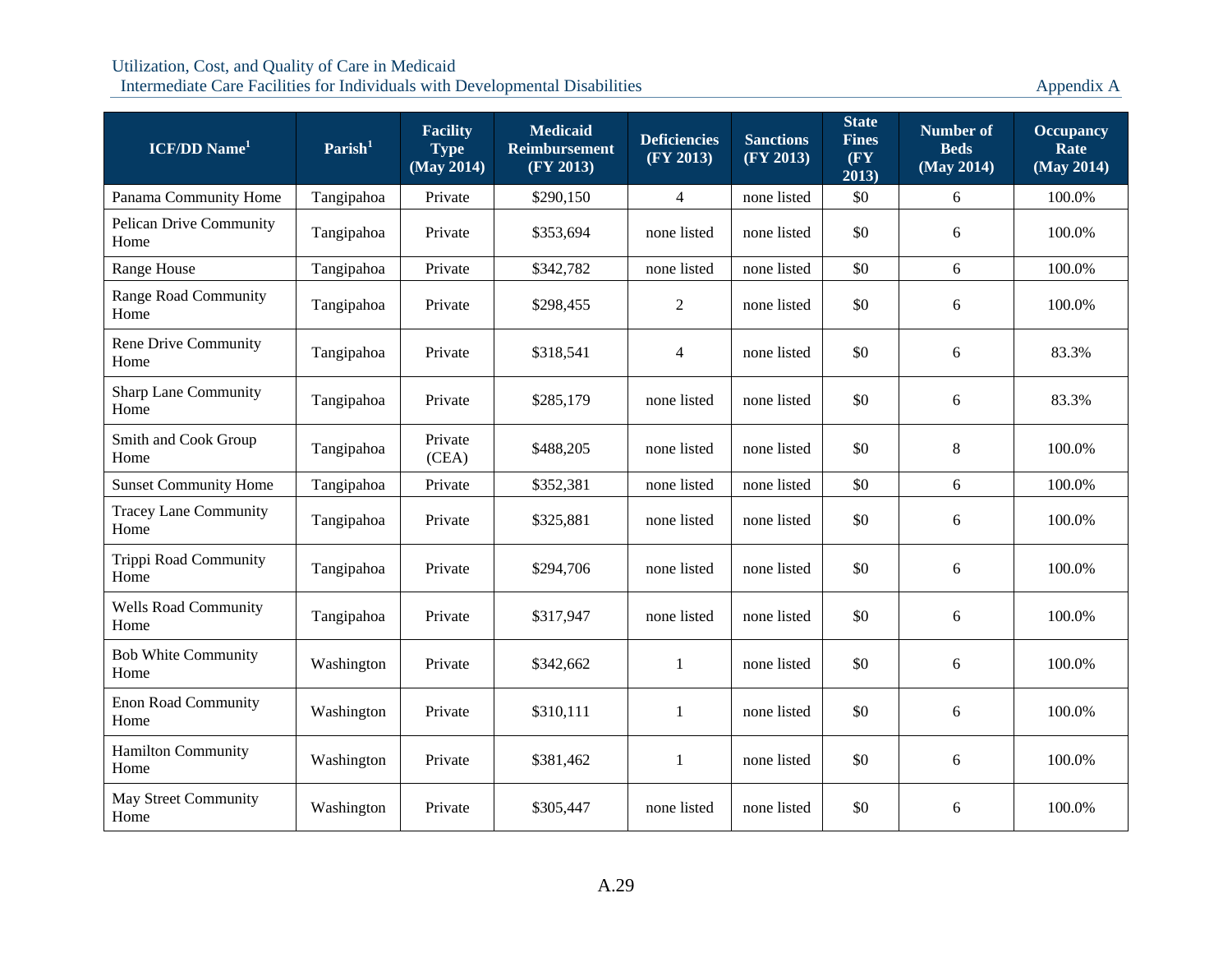| <b>ICF/DD</b> Name <sup>1</sup>        | $\mathrm{Parish}^1$ | <b>Facility</b><br><b>Type</b><br>(May 2014) | <b>Medicaid</b><br>Reimbursement<br>(FY 2013) | <b>Deficiencies</b><br>(FY 2013) | <b>Sanctions</b><br>(FY 2013) | <b>State</b><br><b>Fines</b><br>$(\mathbf{F}\mathbf{Y})$<br>2013) | Number of<br><b>Beds</b><br>(May 2014) | <b>Occupancy</b><br>Rate<br>(May 2014) |  |
|----------------------------------------|---------------------|----------------------------------------------|-----------------------------------------------|----------------------------------|-------------------------------|-------------------------------------------------------------------|----------------------------------------|----------------------------------------|--|
| <b>Region 10 - Jefferson Parish</b>    |                     |                                              |                                               |                                  |                               |                                                                   |                                        |                                        |  |
| <b>Acron Community Home</b>            | Jefferson           | Private                                      | \$298,996                                     | $\mathbf{1}$                     | $\overline{3}$                | \$2,500                                                           | 6                                      | 100.0%                                 |  |
| <b>Alton Community Home</b>            | Jefferson           | Private                                      | \$331,366                                     | $\overline{4}$                   | none listed                   | \$0                                                               | 6                                      | 100.0%                                 |  |
| <b>Angus Community Home</b>            | Jefferson           | Private                                      | \$318,535                                     | 2                                | none listed                   | \$0                                                               | $\sqrt{6}$                             | 83.3%                                  |  |
| <b>Argonne Community Home</b>          | Jefferson           | Private                                      | \$345,274                                     | none listed                      | none listed                   | \$0                                                               | 6                                      | 100.0%                                 |  |
| <b>Arkansas Community</b><br>Home      | Jefferson           | Private                                      | \$302,557                                     | $\overline{4}$                   | none listed                   | \$0                                                               | $\sqrt{6}$                             | 100.0%                                 |  |
| <b>Bessemer Group Home</b>             | Jefferson           | Private                                      | \$432,436                                     | $\mathbf{1}$                     | 1                             | \$500                                                             | $8\,$                                  | 87.5%                                  |  |
| Cher-Ami of Gretna                     | Jefferson           | Private                                      | \$352,320                                     | 5                                | none listed                   | \$0                                                               | 6                                      | 83.3%                                  |  |
| <b>Clemson Group Home</b>              | Jefferson           | Private                                      | \$447,772                                     | 3                                | none listed                   | \$0                                                               | $8\,$                                  | 87.5%                                  |  |
| <b>Delaware Community</b><br>Home I    | Jefferson           | Private                                      | \$339,781                                     | 2                                | none listed                   | \$0                                                               | 6                                      | 100.0%                                 |  |
| <b>Delaware Community</b><br>Home II   | Jefferson           | Private                                      | \$355,855                                     | $\overline{2}$                   | none listed                   | \$0                                                               | 6                                      | 100.0%                                 |  |
| Delaware Group Home                    | Jefferson           | Private                                      | \$431,914                                     | $\mathbf{1}$                     | none listed                   | \$0                                                               | $\,8\,$                                | 87.5%                                  |  |
| <b>Fayette Group Home</b>              | Jefferson           | Private                                      | \$412,036                                     | 5                                | 1                             | \$500                                                             | 8                                      | 87.5%                                  |  |
| Fourth Street Group Home               | Jefferson           | Private                                      | \$451,581                                     | none listed                      | none listed                   | \$0                                                               | $8\,$                                  | 100.0%                                 |  |
| Gadsden Community Home                 | Jefferson           | Private                                      | \$319,624                                     | none listed                      | none listed                   | \$0                                                               | 6                                      | 100.0%                                 |  |
| <b>Garden Street Community</b><br>Home | Jefferson           | Private                                      | \$386,354                                     | none listed                      | none listed                   | \$0                                                               | $\boldsymbol{6}$                       | 100.0%                                 |  |
| Helena Group Home                      | Jefferson           | Private                                      | \$431,917                                     | $\mathbf{1}$                     | none listed                   | \$0                                                               | $\,8\,$                                | 100.0%                                 |  |
| Idaho Community Home                   | Jefferson           | Private                                      | \$611,081                                     | none listed                      | none listed                   | \$0                                                               | 6                                      | 83.3%                                  |  |
| Idaho Street Community<br>Home         | Jefferson           | Private                                      | \$315,365                                     | none listed                      | none listed                   | \$0                                                               | 6                                      | 100.0%                                 |  |
| Lochlomand Group Home                  | Jefferson           | Private                                      | \$393,457                                     | none listed                      | none listed                   | \$0                                                               | 8                                      | 75.0%                                  |  |
| Magnolia Aris Group Home               | Jefferson           | Private                                      | \$413,803                                     | none listed                      | none listed                   | \$0                                                               | $\,8\,$                                | 100.0%                                 |  |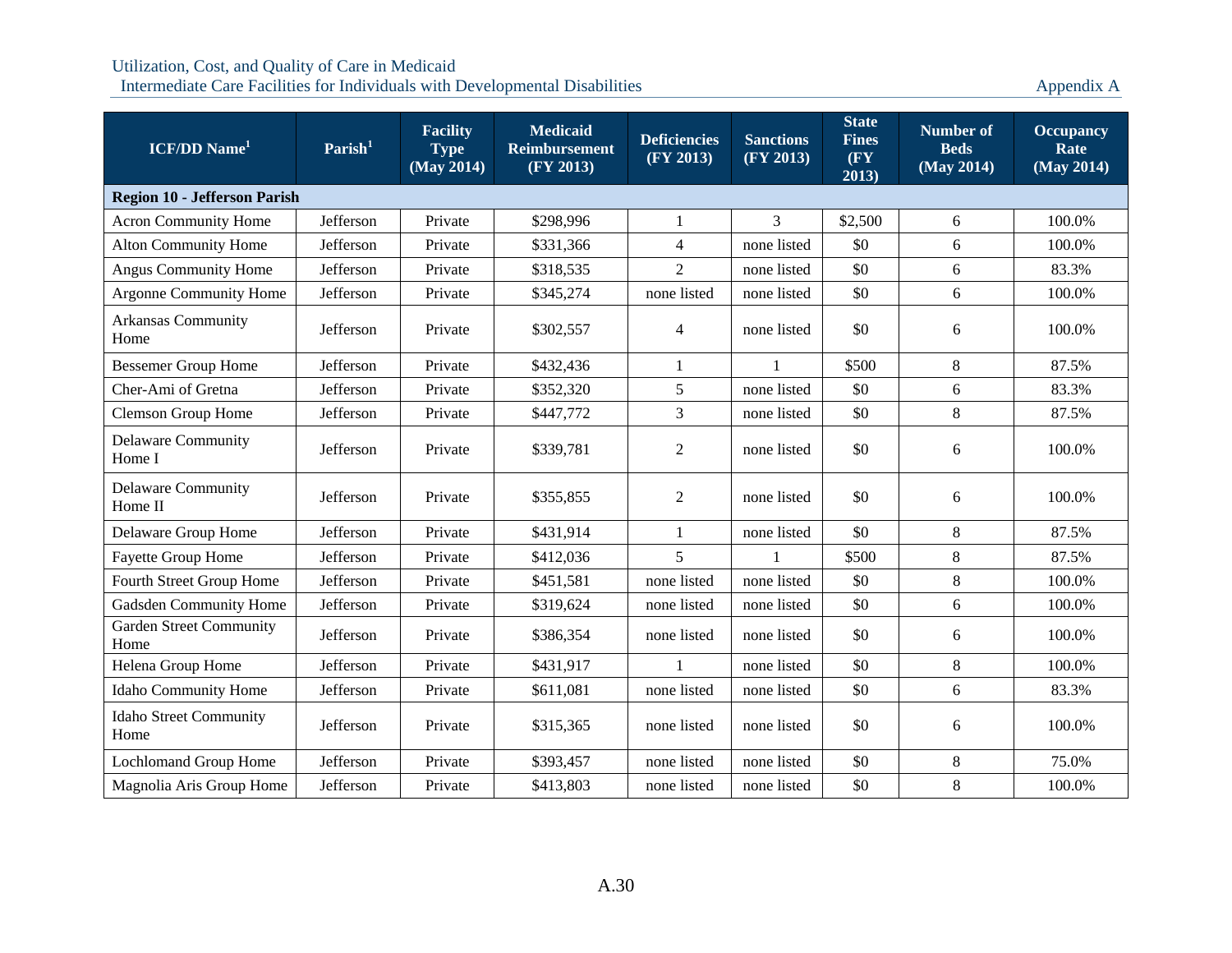| $ICF/DD$ Name <sup>1</sup>                              | $\mathrm{Parish}^1$ | <b>Facility</b><br><b>Type</b><br>(May 2014) | <b>Medicaid</b><br><b>Reimbursement</b><br>(FY 2013) | <b>Deficiencies</b><br>(FY 2013) | <b>Sanctions</b><br>(FY 2013) | <b>State</b><br><b>Fines</b><br>(FY)<br>2013) | <b>Number of</b><br><b>Beds</b><br>(May 2014) | <b>Occupancy</b><br>Rate<br>(May 2014) |
|---------------------------------------------------------|---------------------|----------------------------------------------|------------------------------------------------------|----------------------------------|-------------------------------|-----------------------------------------------|-----------------------------------------------|----------------------------------------|
| Magnolia Central Avenue<br><b>Community Home</b>        | Jefferson           | Private                                      | \$323,259                                            | none listed                      | none listed                   | \$0                                           | 6                                             | 100.0%                                 |
| Magnolia Deckbar<br><b>Community Home</b>               | Jefferson           | Private                                      | \$367,644                                            | none listed                      | none listed                   | \$0                                           | 6                                             | 100.0%                                 |
| Magnolia Henican Group<br>Home                          | Jefferson           | Private                                      | \$613,843                                            | 3                                | none listed                   | \$0                                           | 11                                            | 100.0%                                 |
| Magnolia Hickory Avenue I<br><b>Community Home</b>      | Jefferson           | Private                                      | \$332,191                                            | $\mathfrak{2}$                   | none listed                   | \$0                                           | 6                                             | 100.0%                                 |
| Magnolia Hickory Avenue<br><b>II Community Home</b>     | Jefferson           | Private                                      | \$365,448                                            | none listed                      | none listed                   | \$0                                           | 6                                             | 100.0%                                 |
| Magnolia I-10 Service<br>Road                           | Jefferson           | Private                                      | \$320,625                                            | none listed                      | none listed                   | \$0                                           | 6                                             | 100.0%                                 |
| Magnolia James<br><b>Community Home</b>                 | Jefferson           | Private                                      | \$297,637                                            | none listed                      | none listed                   | \$0                                           | 6                                             | 100.0%                                 |
| Magnolia Karen Group<br>Home                            | Jefferson           | Private                                      | \$428,136                                            | none listed                      | none listed                   | \$0                                           | $\boldsymbol{7}$                              | 100.0%                                 |
| Magnolia Maine<br><b>Community Home</b>                 | Jefferson           | Private                                      | \$324,792                                            | none listed                      | none listed                   | \$0                                           | 6                                             | 100.0%                                 |
| Magnolia Maison Central<br><b>Avenue Community Home</b> | Jefferson           | Private                                      | \$364,919                                            | none listed                      | none listed                   | \$0                                           | 6                                             | 100.0%                                 |
| Magnolia Maison<br>St. George Community<br>Home         | Jefferson           | Private                                      | \$394,157                                            | none listed                      | none listed                   | \$0                                           | 6                                             | 100.0%                                 |
| Magnolia River Road<br>Group Home                       | Jefferson           | Private                                      | no payments                                          | -1                               | none listed                   | \$0                                           | 7                                             | unknown                                |
| Magnolia Saratoga<br><b>Community Home</b>              | Jefferson           | Private                                      | \$318,235                                            | none listed                      | none listed                   | \$0                                           | 6                                             | 100.0%                                 |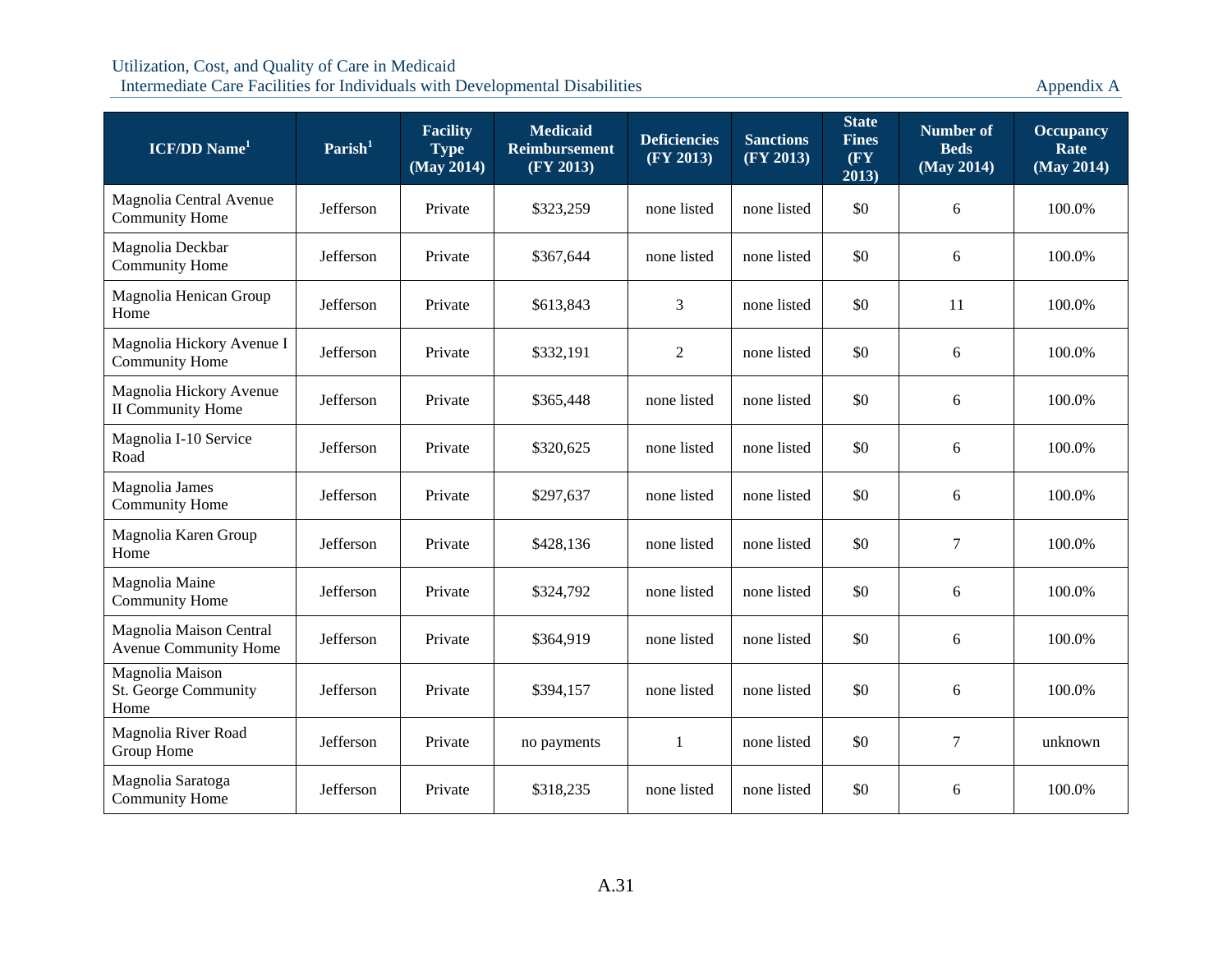| <b>ICF/DD</b> Name <sup>1</sup>                                      | $\mathrm{Parish}^1$ | <b>Facility</b><br><b>Type</b><br>(May 2014) | <b>Medicaid</b><br><b>Reimbursement</b><br>(FY 2013) | <b>Deficiencies</b><br>(FY 2013) | <b>Sanctions</b><br>(FY 2013) | <b>State</b><br><b>Fines</b><br>(FY)<br>2013) | <b>Number of</b><br><b>Beds</b><br>(May 2014) | <b>Occupancy</b><br>Rate<br>(May 2014) |
|----------------------------------------------------------------------|---------------------|----------------------------------------------|------------------------------------------------------|----------------------------------|-------------------------------|-----------------------------------------------|-----------------------------------------------|----------------------------------------|
| Magnolia Schwegmann<br><b>Community Home</b>                         | Jefferson           | Private                                      | \$369,898                                            | none listed                      | none listed                   | \$0                                           | 6                                             | 100.0%                                 |
| Magnolia Shrewsbury<br><b>Court Community Home</b>                   | Jefferson           | Private                                      | \$317,734                                            | none listed                      | none listed                   | \$0                                           | 6                                             | 100.0%                                 |
| Magnolia Shrewsbury Road<br><b>Community Home</b>                    | Jefferson           | Private                                      | \$317,751                                            | $\overline{2}$                   | none listed                   | \$0                                           | 6                                             | 100.0%                                 |
| Magnolia St. George<br>Avenue Community Home                         | Jefferson           | Private                                      | \$302,595                                            | none listed                      | none listed                   | \$0                                           | 6                                             | 100.0%                                 |
| Magnolia Temple Street<br>Group Home                                 | Jefferson           | Private                                      | \$393,668                                            | none listed                      | none listed                   | \$0                                           | $\,8\,$                                       | 100.0%                                 |
| Melbrook Community<br>Home                                           | Jefferson           | Private<br>(CEA)                             | \$508,795                                            | $\overline{4}$                   | none listed                   | \$0                                           | 6                                             | 100.0%                                 |
| Seventeenth Street Group<br>Home                                     | Jefferson           | Private                                      | \$472,900                                            | 1                                | none listed                   | \$0                                           | $8\,$                                         | 100.0%                                 |
| St. Jude the Apostle<br><b>Community Home</b>                        | Jefferson           | Private                                      | \$276,649                                            | none listed                      | none listed                   | \$0                                           | $\sqrt{6}$                                    | 83.3%                                  |
| St. Rosalie Group Home                                               | Jefferson           | Private                                      | \$435,421                                            | none listed                      | none listed                   | \$0                                           | $\,8\,$                                       | 100.0%                                 |
| <b>Stanford Community Home</b>                                       | Jefferson           | Private                                      | \$303,652                                            | 5                                | $\mathbf{1}$                  | \$500                                         | 6                                             | 100.0%                                 |
| Sts. Mary & Elizabeth<br>Group Home                                  | Jefferson           | Private                                      | \$359,716                                            | none listed                      | none listed                   | \$0                                           | $8\,$                                         | 62.5%                                  |
| Thirty-Eighth Street<br><b>Community Home</b>                        | Jefferson           | Private                                      | \$391,346                                            | none listed                      | none listed                   | \$0                                           | 6                                             | 100.0%                                 |
| Twenty-Seventh St. Group<br>Home                                     | Jefferson           | Private                                      | \$376,199                                            | $\overline{2}$                   | none listed                   | \$0                                           | $8\,$                                         | 87.5%                                  |
| Vouray Group Home                                                    | Jefferson           | Private                                      | \$390,518                                            | 1                                | none listed                   | \$0                                           | 8                                             | 87.5%                                  |
| Ocean Avenue Community<br>Home                                       | Orleans             | Private                                      | \$241,977                                            | none listed                      | none listed                   | \$0                                           | 6                                             | 100.0%                                 |
| Viola Community Home                                                 | Orleans             | Private                                      | \$325,313                                            | 2                                | none listed                   | \$0                                           | 6                                             | 100.0%                                 |
| Source: Prepared by legislative auditor's staff using data from DHH. |                     |                                              |                                                      |                                  |                               |                                               |                                               |                                        |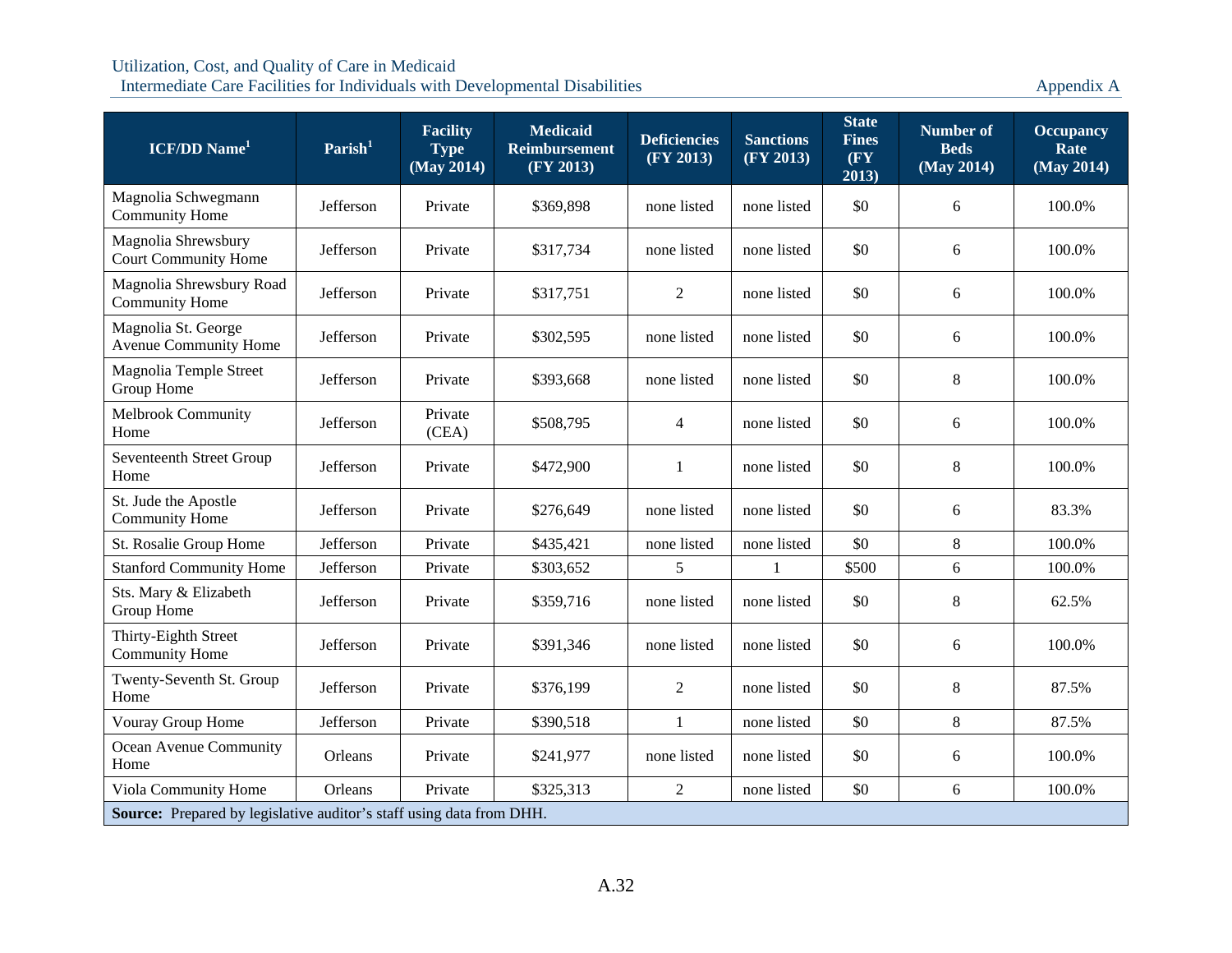# **APPENDIX B: SCOPE AND METHODOLOGY**

We conducted this informational audit under the provisions of Title 24 of the Louisiana Revised Statutes of 1950, as amended. Our review focused on Medicaid intermediate care facilities for individuals with developmental disabilities (ICFs/DD) in Louisiana and covered State Fiscal Years (SFYs) 2011-2013. In some cases, we extended our scope to include historical and/or current information. Our topics included the utilization, cost, and quality of Medicaid ICFs/DD.

The procedures performed for an informational audit are significantly less than those required in a performance audit conducted in accordance with *Government Auditing Standards*. We did not assess data reliability, which is required in a performance audit conducted in accordance with *Government Auditing Standards*. Our procedures were limited to those we considered necessary to obtain information needed to address the topics we reviewed. This report provides information that we obtained, reviewed, and compiled relating to the utilization, cost, and quality of Medicaid intermediate care facilities for individuals with developmental disabilities (ICF/DD) in Louisiana. We believe the evidence obtained provides a reasonable basis for our conclusions based on our topics. To gather information to address our topics, we performed the following steps:

- Obtained information on Medicaid long-term care services offered to individuals who have developmental disabilities in Louisiana.
- Interviewed DHH Office for Citizens with Developmental Disabilities (OCDD) and Bureau of Health Services Financing (Medicaid) staff (Rate and Audit Review, Health Standards). Discussed topics with Louisiana Community and Residential Services Association officials.
- Observed a portion of an ICF/DD survey.
- Reviewed applicable state and federal ICF/DD laws, regulations, policies, and research.
- Reviewed recent state and national ICF/DD population statistics.
- Obtained current Louisiana Medicaid ICF/DD appropriations and resident data.
- Reviewed Medicaid ICF/DD reimbursement, monitoring, and enforcement processes.
- Analyzed SFYs 2011-2013 ICF/DD occupancy rates using DHH OCDD and Rate and Audit Review data.